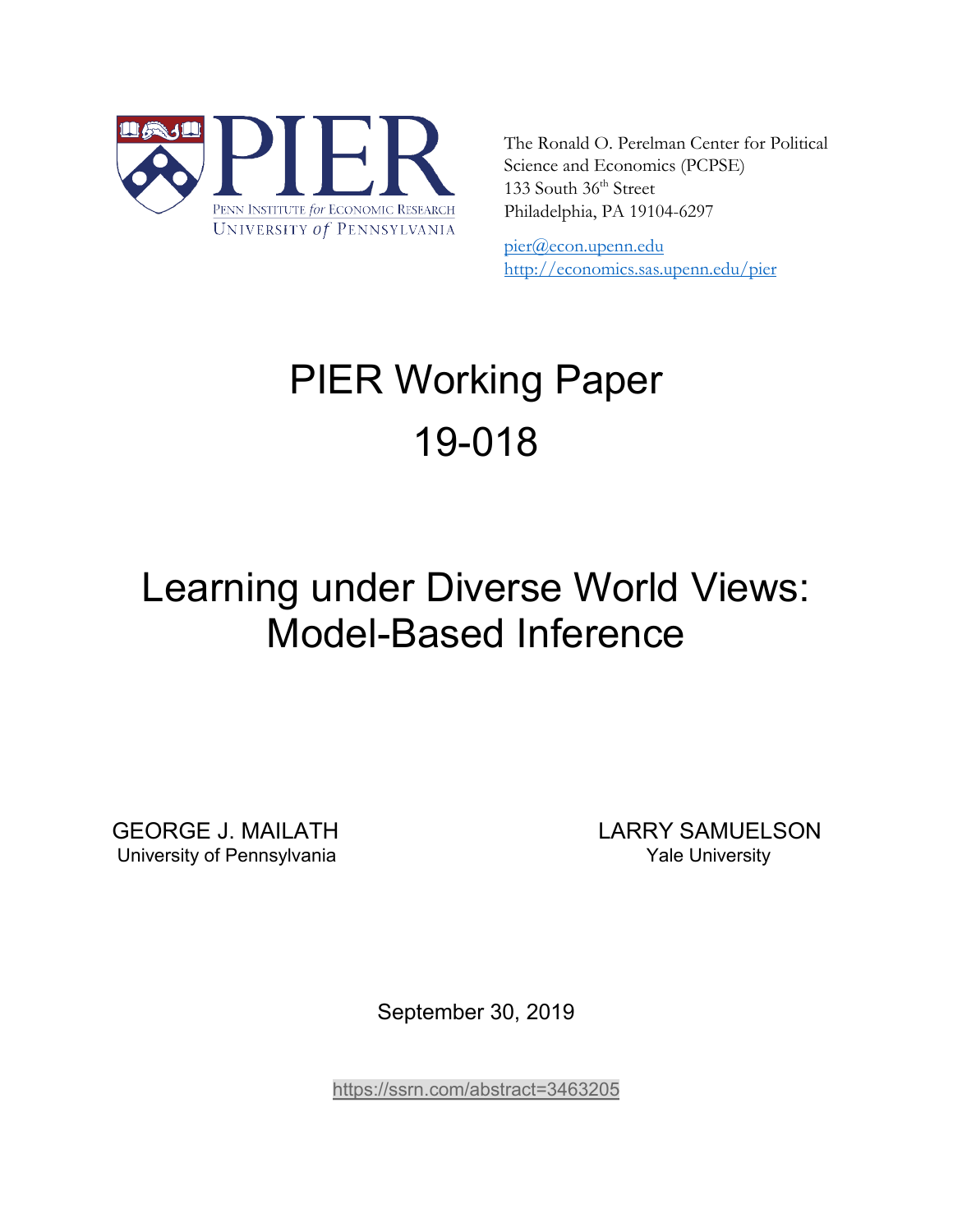# Learning under Diverse World Views: Model-Based Inference<sup>∗</sup>

George J. Mailath<sup>†</sup> Larry Samuelson<sup>‡</sup>

September 30, 2019

#### Abstract

People reason about uncertainty with deliberately incomplete models, including only the most relevant variables. How do people hampered by different, incomplete views of the world learn from each other? We introduce a model of "model-based inference." Model-based reasoners partition an otherwise hopelessly complex state space into a manageable model. We find that unless the differences in agents' models are trivial, interactions will often not lead agents to have common beliefs, and indeed the correct-model belief will typically lie outside the convex hull of the agents' beliefs. However, if the agents' models have enough in common, then interacting will lead agents to similar beliefs, even if their models also exhibit some bizarre idiosyncrasies and their information is widely dispersed.

<sup>∗</sup>We thank many seminar audiences, the coeditor and four referees for helpful comments and discussions. Previous versions of this paper were circulated under the title, "The Wisdom of a Confused Crowd: Model Based Inference." We thank the National Science Foundation (SES-1459158 and SES-1559369) for financial support.

<sup>†</sup>Department of Economics, University of Pennsylvania, and Research School of Economics, Australian National University; gmailath@econ.upenn.edu

<sup>‡</sup>Department of Economics, Yale University, New Haven, CT 06525, larry.samuelson@yale.edu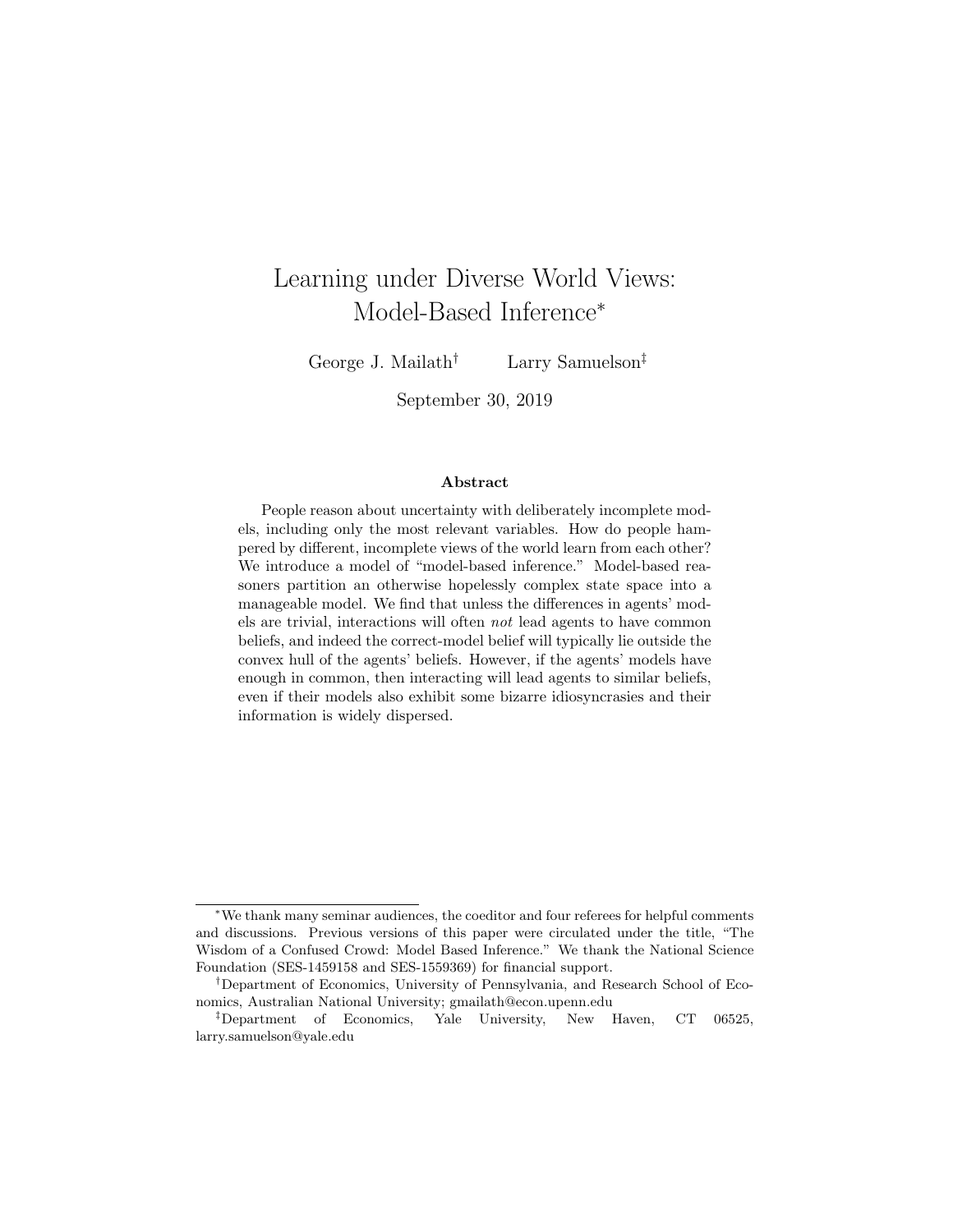# Contents

| 1        | Introduction                                                                                                                                                                                 | 1                                                                                                  |
|----------|----------------------------------------------------------------------------------------------------------------------------------------------------------------------------------------------|----------------------------------------------------------------------------------------------------|
| $\bf{2}$ | The Setting<br>2.1<br>2.2<br>2.3<br>2.3.1<br>2.3.2<br>Prior Beliefs<br>2.3.3<br>Interim Beliefs<br>Why Don't Agents Choose the Right Model? $\ldots \ldots \ldots$<br>2.3.4                  | $\boldsymbol{2}$<br>$\overline{2}$<br>3<br>$\,6$<br>$\,6$<br>$\overline{7}$<br>$\overline{7}$<br>8 |
| 3        | <b>Learning From Others</b><br>Unknown Sense or Known Nonsense?<br>$3.1\,$<br>3.2<br>3.3<br>3.4<br>3.5<br>The Bliss of Others' Ignorance<br>Properties of the Belief Updating Process<br>3.6 | 9<br>9<br>11<br>13<br>15<br>16<br>18                                                               |
| 4        | <b>Agents and Oracles</b><br>4.1<br>Do Agents Agree?<br>4.2                                                                                                                                  | 21<br>21<br>23                                                                                     |
| 5        | <b>Information Aggregation</b><br>5.1<br>5.2<br>Models with a Common Component<br>5.3                                                                                                        | 26<br>26<br>27<br>28                                                                               |
| 6        | Discussion and Related Literature                                                                                                                                                            | 32                                                                                                 |
|          | A Appendices<br>A.1<br>A.2<br>A.3<br>Proof of Lemma 2<br>Proof of Lemma 4<br>A.4                                                                                                             | 34<br>34<br>37<br>38<br>40                                                                         |
| В        | <b>Online Appendices</b><br>B.1<br>B.2<br>B.3<br>B.4<br>B.5<br>An Example Illustrating Redundancy and Correlation<br>B.6<br>References                                                       | 42<br>42<br>45<br>46<br>48<br>50<br>51<br>52                                                       |
|          |                                                                                                                                                                                              |                                                                                                    |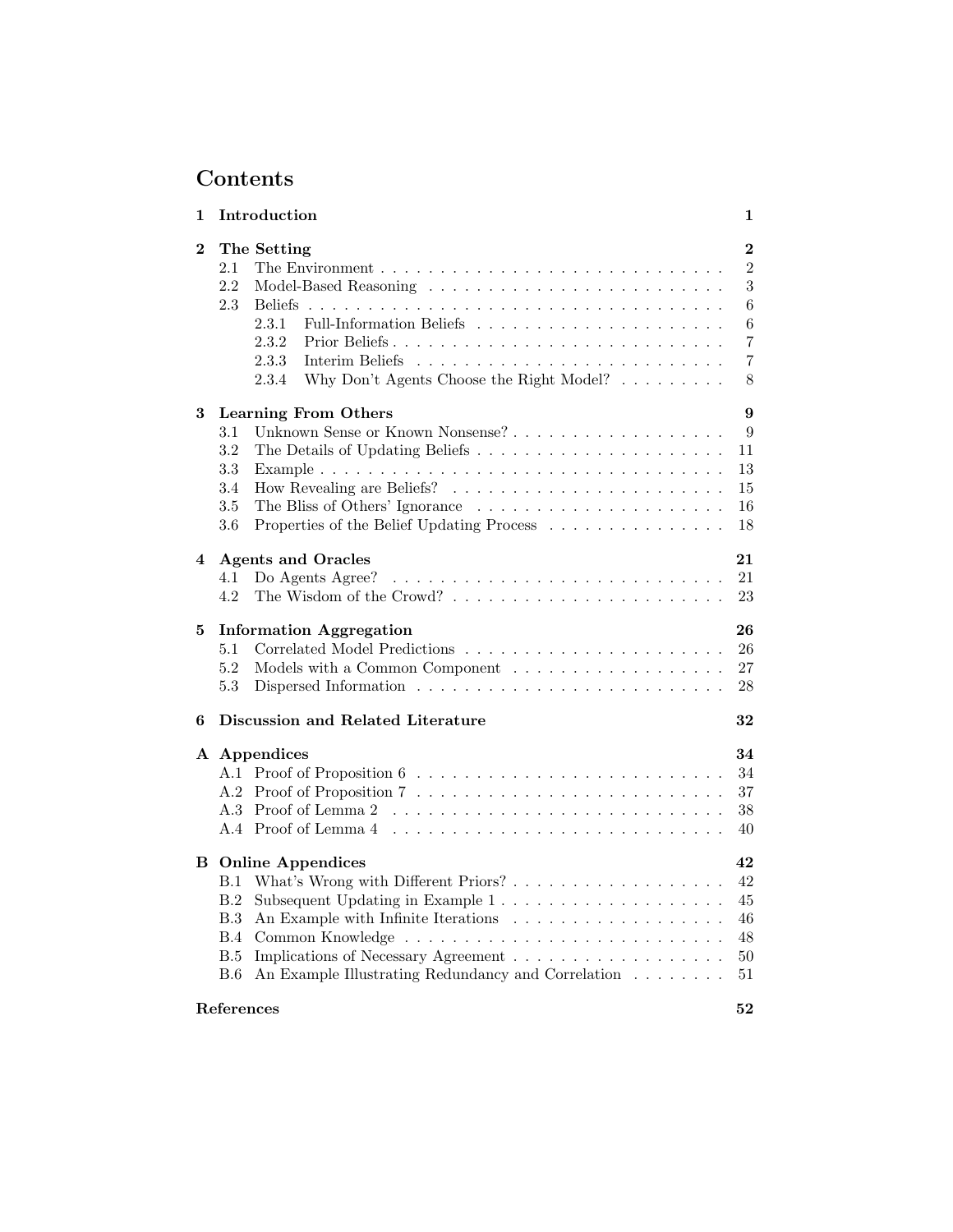#### Learning under Diverse World Views: Model-Based Inference

## <span id="page-3-0"></span>1 Introduction

Economists' theories typically model people as having a complete and perfect understanding of their world. When people lack information, such uncertainty is captured by a (common) state space, whose elements "resolve all uncertainty." Physicists may not be sure which is the right reconciliation of quantum theory and general relativity, but they understand every detail of every possibility.

In practice, people work with models that are deliberately incomplete, including the most salient variables and excluding others. At best, the states in such models resolve all relevant uncertainty. Moreover, different people work with different models. Civil engineers building bridges and electrical engineers designing quantum computers persist with models that are incomplete.

People routinely interact, exchanging information and beliefs. These exchanges seldom lead to complete agreement, but people do learn from each other. How do they do this when hampered by different incomplete views of the world? We address this question by developing and analyzing a model of "model-based inference."

We conduct our analysis in a particularly stylized interaction. As in [Geanakoplos and Polemarchakis \(1982\)](#page-55-0), our agents observe information, form beliefs about an event, exchange these beliefs, update in response to the other agents' beliefs, announce their new beliefs, and so on. We are obviously ignoring much of the complexity of actual interactions, but retain precisely what is needed to examine how people learn from others with diverse world views.

What do we mean by "diverse world views?" One obvious source of different views is different information. However, [Aumann'](#page-55-1)s [\(1976\)](#page-55-1) agreeingto-disagree theorem (as adapted by [Geanakoplos and Polemarchakis, 1982\)](#page-55-0) tells us that asymmetric information alone cannot be a source of persistently different views of the world.

We assume people follow [Savage'](#page-56-0)s [\(1972\)](#page-56-0) recommendation that they escape the hopeless complexity of states that resolve all uncertainty by partitioning the state space into elements designed to capture the most important factors and ignore less important ones. The elements of these partitions become the states in people's models. But we expect different people to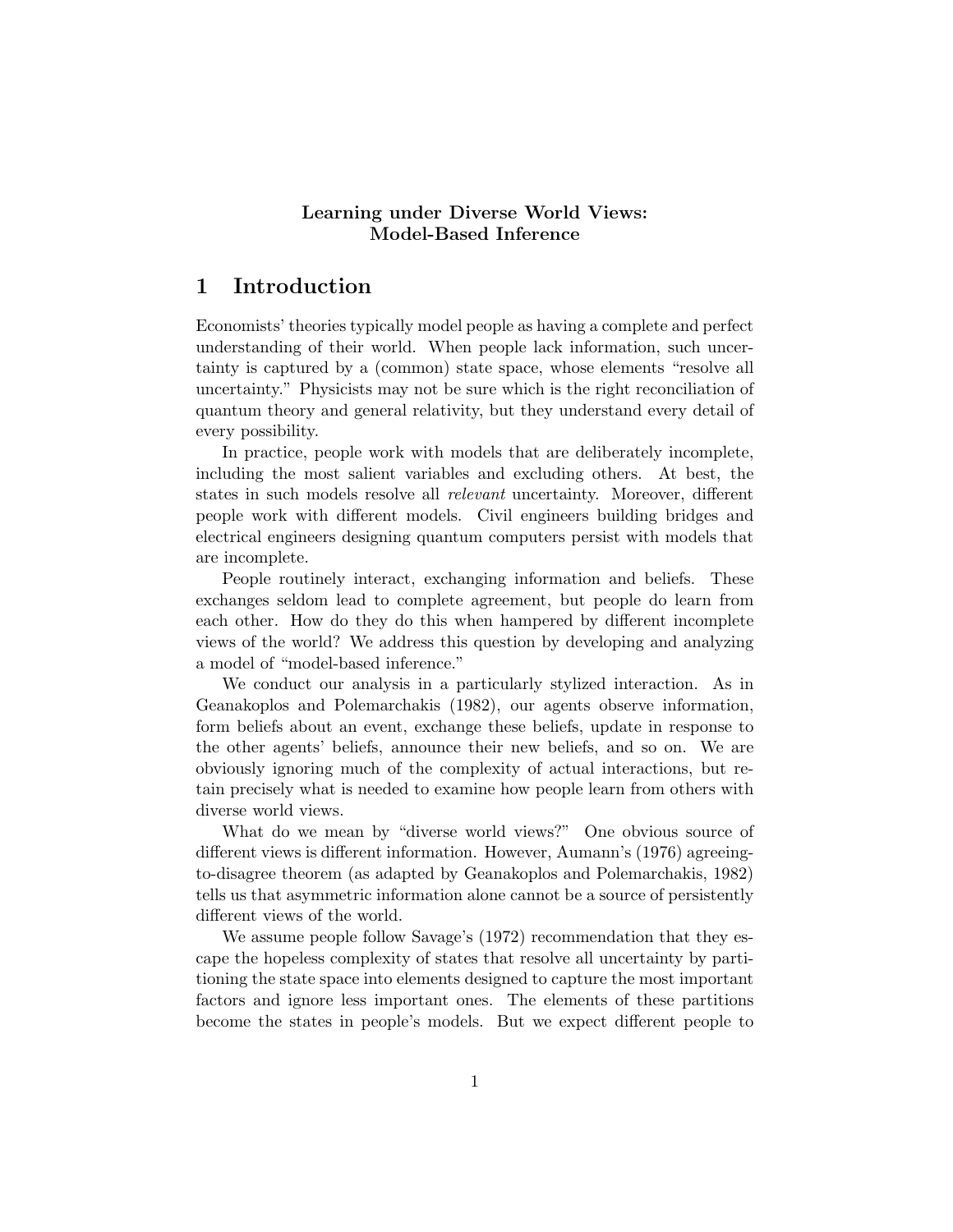construct this partition differently, leading to different world views. Once they have formed their models, our agents apply Bayes' rule.

Since different information can give rise to persistently different world views when people have different prior beliefs, why not simply assume agents hold different priors? The important advantage of working directly with different models is that we can then reasonably insist that agents have a common prior on the common elements of their models. This restores much of the discipline whose absence typically pushes research away from models with heterogeneous priors. Appendix [B.1](#page-44-1) illustrates the lack of discipline that arises with heterogeneous priors.

Sections [2](#page-4-0) and [3](#page-11-0) introduce model-based reasoning and interactions between model-based reasoners. In Section [4,](#page-23-0) we show that unless the differences in agents' models are trivial, interactions will not lead agents to common beliefs. More problematically, any conventional aggregate of the agents' beliefs will often be off the mark, in the sense that the correct-model belief will lie outside the convex hull of the agents' beliefs. In general, we cannot expect people with different models to effectively aggregate their information.

Section [5](#page-28-0) shows that if the agents' models have enough in common, then interacting will lead agents to similar beliefs, even if their models also exhibit some bizarre idiosyncracies. Perhaps more importantly, we identify conditions under which agents who collectively have sufficient information will have average belief close to the correct-model belief, even if their information is widely dispersed. The key to effective information aggregation is thus not that people have common information or a common model, but that the different models people use imply a sufficiently common interpretation of whatever information they have.

# <span id="page-4-0"></span>2 The Setting

#### <span id="page-4-1"></span>2.1 The Environment

We begin with a familiar model of uncertainty. A state of the world is an element of the set  $\Omega = X^N$ , where  $X \subseteq \mathbb{R}$  and  $N \subseteq \mathbb{N}$  is possibly infinite.<sup>[1](#page-4-2)</sup> Nature draws a state  $\omega$  from  $\Omega$  according to the probability measure  $\rho$  on  $\Omega$ . Agents form beliefs about the occurrence of an event F. It is convenient

<span id="page-4-2"></span><sup>1</sup>With the exception of Section [4](#page-23-0) and Proposition [8](#page-32-1) in Section [5.3,](#page-30-0) our results hold for a more general model in which states of the world are given by a complete, separable metric space Ω, endowed with the associated Borel  $\sigma$ -algebra. See the preceding working paper [\(Mailath and Samuelson, 2019\)](#page-56-1) for details.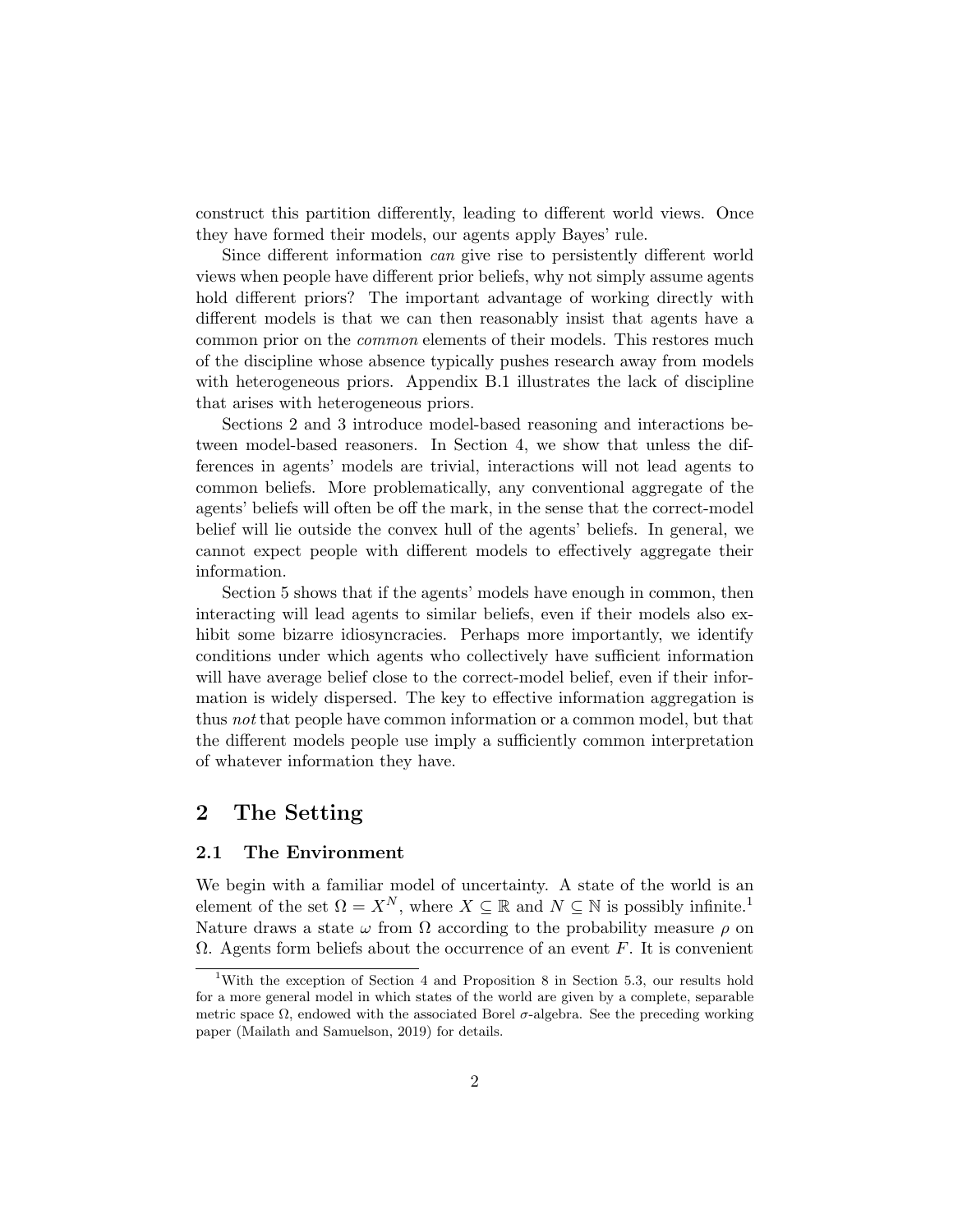to describe this event in terms of its indicator function  $f : \Omega \to \{0,1\}$ , so that  $f(\omega) = 1$  if and only if  $\omega \in F$ .

For illustration, we often assume that  $X$  is finite (at which point nothing is lost by taking X to be the set  $\{0,1\}$  and N is finite, which we refer to as the finite case.

#### <span id="page-5-0"></span>2.2 Model-Based Reasoning

It is standard in economic analyses to equip agent i with the state space  $\Omega$ , nature's distribution  $\rho$  as prior belief, and description f of the event. We refer to such a reasoner as an (agent) oracle.

In contrast, we are concerned with *model-based reasoners*. A modelbased reasoner is a faithful adherent of [Savage'](#page-56-0)s [\(1972\)](#page-56-0) Foundations of Statistics. Savage explains that it is a hopeless undertaking to work with a state space that resolves all uncertainty, i.e., that specifies "[t]he exact and entire past, present, and future history of the universe, understood in any sense, however wide" [\(Savage, 1972,](#page-56-0) p. 8).<sup>[2](#page-5-1)</sup> Savage argues on the next page that "the use of modest little worlds, tailored to particular contexts, is often a simplification, the advantage of which is justified." A modelbased reasoner's "modest little world" effectively partitions the state space into equivalence classes that he or she believes capture relevant information about  $F$  while ignoring irrelevant information. These equivalence classes then become "states" in the reasoner's model.<sup>[3](#page-5-2)</sup>

We capture this reliance on models by assuming that each agent  $i$  explains the occurrence of the event  $F$  by a function (her theory)

$$
f^i: X^{M^i} \to [0,1]
$$

that depends only on the realizations of the variables contained in a subset  $M^i \subseteq N$ .<sup>[4](#page-5-3)</sup> We refer to the set  $M^i$  as agent *i*'s *model*. Once the agent has a model and attendant theory, we can talk about reasoning, Bayesian or otherwise.

<span id="page-5-1"></span> $2$ [Savage](#page-56-0) [\(1972,](#page-56-0) p. 16) describes this logical extreme of "look before you leap" as "utterly ridiculous."

<span id="page-5-2"></span><sup>&</sup>lt;sup>3</sup>This is not the only possible interpretation of [Savage](#page-56-0) [\(1972\)](#page-56-0). An alternative is that Bayesian decision making in the spirit of [Savage](#page-56-0) [\(1972\)](#page-56-0) is only justified in situations where a decision maker can legitimately specify a state space that resolves all uncertainty. The distinction between these interpretations is particularly relevant when discussing the origin of the prior, an issue we avoid by assuming [\(1\)](#page-6-0) and [\(2\)](#page-7-0) below.

<span id="page-5-3"></span><sup>&</sup>lt;sup>4</sup>The corresponding formulation in the general case is that *i*'s theory  $f^i$  is measurable with respect to a sub- $\sigma$ -algebra  $\mathcal{M}^i$  of the Borel  $\sigma$ -algebra.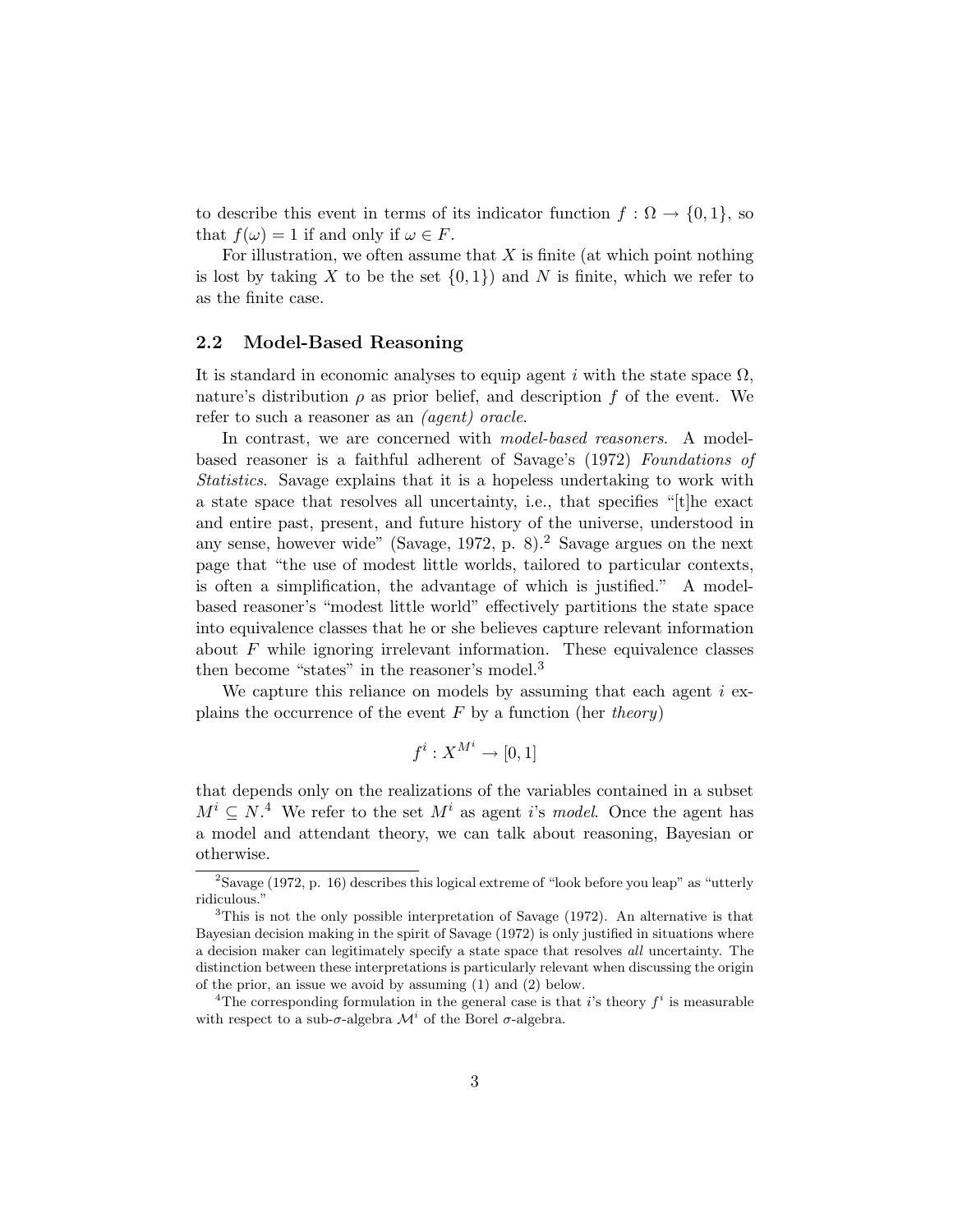If the variables in  $M^i$  suffice to determine whether F has occurred, then agent  $i$  correctly understands the forces determining  $F$ . We are most interested in cases in which agent i works with a set  $M<sup>i</sup>$  that omits some of the variables required to determine whether  $F$  has occurred. Agent i realizes that such a model cannot be expected to perfectly explain the event  $F$ , reflected in  $f^i$  mapping into [0, 1], giving the probability that the event F has occurred, rather than  $\{0, 1\}$ .

Denote by  $\omega_{M^i}$  an element of the set  $X^{M^i}$ . An element  $\omega_{M^i}$  specifies the realizations drawn from  $X$  of each of the variables that appear in  $i$ 's model. In terms of Savage's procedure for creating a "modest little world", the model  $M^i$  identifies the equivalence classes, of the form  $\{\omega_{M^i}\}\times X^{-M^i}$ , that convert  $X^N$  into agent i's view of the world.

For example, suppose the event  $F$  corresponds to an increase in the price of a financial asset. Even upon restricting attention to professionals, we encounter a variety of approaches. A fundamentalist will typically seek information on the cash reserves, debt load, volume of sales, profit margin (and so on) of the underlying firm; these are the variables that would appear in her model  $M^i$ . A chartist's  $M^i$  will include variables corresponding to recent share trading volumes, price trends, reversals in price movements, the existence of apparent price ceilings, and so on. An efficient marketer will ask for a coin to flip. And even among professionals, there are forecasters whose models focus on astrological data. The fundamentalist is likely to exclude much of the asset-price history from her model, while the chartist may neglect various aspects of the firm's current financial position. Both will typically exclude information about zodiac signs. All of the agents are likely to miss factors whose relevance has not yet been imagined, as well as factors they are convinced are irrelevant, while possibly including irrelevant factors.

We assume that agent i's theory  $f^i$  is consistent with the event F's indicator function f. The probability agent i attaches to the event  $F$  given  $\omega_{M}$  matches the probability that the prior probability measure  $\rho$  attaches to the event F, conditional on  $\omega_{M^i}$ . In the finite case, this is the requirement that for every  $\omega_{M^i}$  (for which  $\rho(\omega_{M^i}) = \rho(\{\omega_{M^i}\}\times X^{-M^i})$  is positive),

<span id="page-6-0"></span>
$$
f^{i}(\omega_{M^{i}}) = \sum_{\omega \in \Omega} f(\omega) \rho(\omega | \{\omega_{M^{i}}\} \times X^{-M^{i}}). \tag{1}
$$

To formulate the infinite version of this requirement, let  $\mathcal{M}^i$  be the  $\sigma$ -algebra on  $X^N$  induced by the model  $M^i$ <sup>[5](#page-6-1)</sup> Agent i's theory  $f^i: X^{M^i} \to [0,1]$  can

<span id="page-6-1"></span><sup>&</sup>lt;sup>5</sup>That is,  $\mathcal{M}^i$  is generated by the equivalence classes  $\{\omega_{M^i}\}\times X^{-M^i}$ .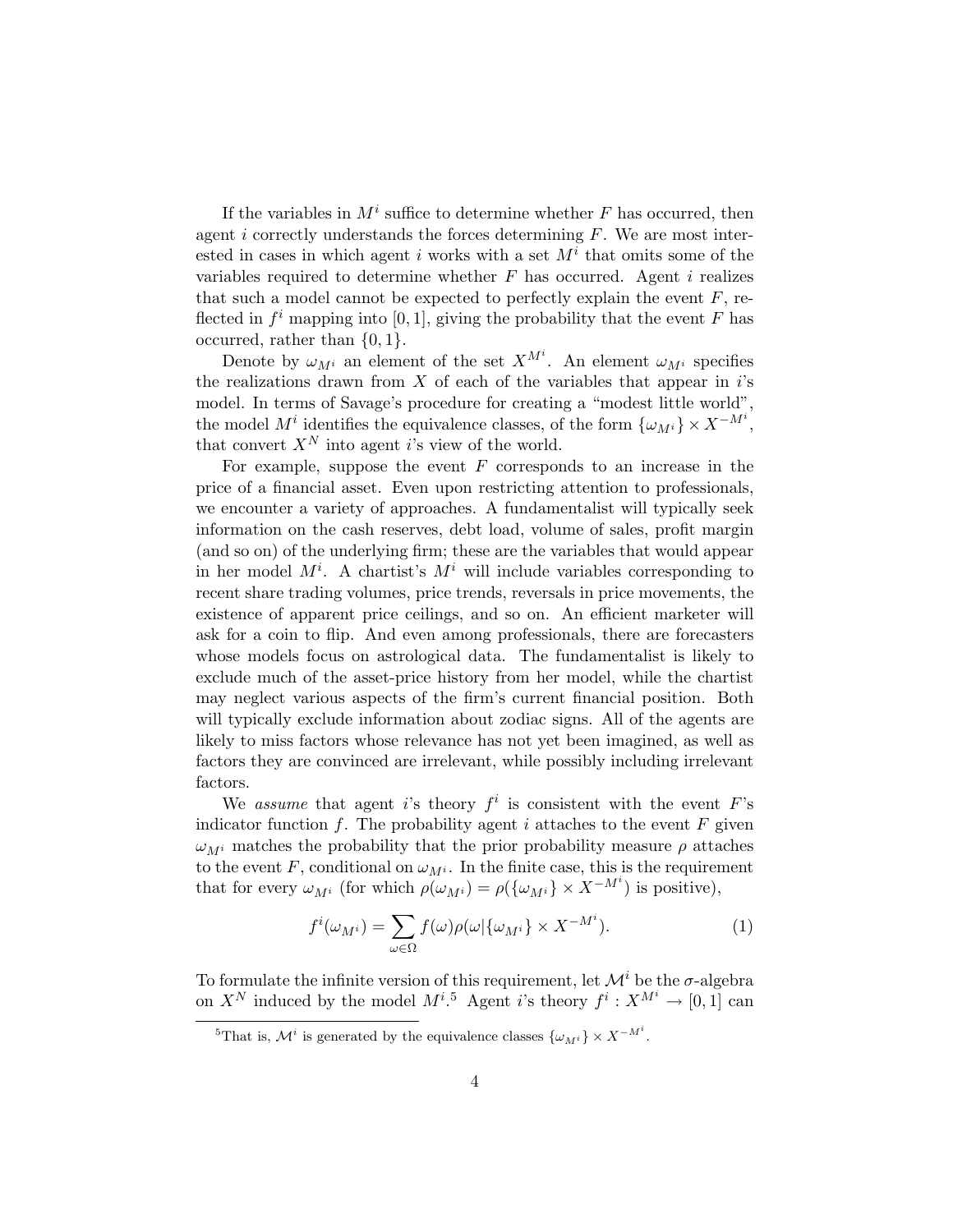also be viewed as a function from  $X^N$  to [0, 1] that is measurable with respect to  $\mathcal{M}^i$ , i.e., that takes on the value  $f^i(\omega_{M^i})$  for every  $\omega \in {\{\omega_{M^i}\}} \times X^{-M^i}$ . We adopt this view throughout our formal development, while thinking of  $f^i$  as a function on  $X^{M^i}$  for interpretation. To keep notation uncluttered, we refer to both formulations as  $f^i$ , with the context making clear which is appropriate. Our assumption for the infinite case is

<span id="page-7-0"></span>
$$
f^{i}(\omega) = \mathbb{E}[f|\mathcal{M}^{i}](\omega).
$$
 (2)

As in  $(1)$ , the probability agent i attaches to event F having observed the variables in  $\mathcal{M}^i$  is the probability attached to the event F by the prior measure  $\rho$ , conditional on the event.<sup>[6](#page-7-1)</sup>

One interpretation for the correct beliefs assumed in [\(2\)](#page-7-0) is that, as in [Spiegler \(2016\)](#page-56-2), agent i builds her theory from her model  $M<sup>i</sup>$  and her access to a record of an unlimited number of independent draws from the prior distribution  $\rho$ <sup>[7](#page-7-2)</sup>. Recall that the agent restricts attention to the variables in her model. For each of the possible realizations  $\omega_{M}$  of such variables (focusing for interpretation on the finite case), the agent identifies the draws in the record whose realizations match  $\omega_{M}$  for the variables in  $M^i$  and calculates the frequency with which the event  $F$  has occurred among these realizations, giving rise to the probabilities  $f^i(\omega_{M^i})$  in [\(1\)](#page-6-0).

Of course we do not expect agent  $i$  to literally have access to an infinite number of independent draws from the distribution  $\rho$ . In practice, the agent must construct  $f^i$  using a finite number of observations. Hence, even while using the device of an infinite record to interpret the beliefs in  $(1)-(2)$  $(1)-(2)$ , we still feel free to appeal to the case of finite data when developing intuition for our analysis. Our goal in imposing  $(1)$ – $(2)$  is to isolate the implications of agent i's model-based inference from the statistical problems that invariably arise with finite sets of data, much as econometricians prefer to separate questions of estimation and identification. We thus endow each agent with correct beliefs and examine the implication of these beliefs. In particular, [\(2\)](#page-7-0) imposes a natural consistency requirement across agents.

Remark 1 (Clinging to Models) Our agents are dogmatic in their models, in the sense that they never entertain the possibility of adopting a different model. People indeed go to great lengths to defend models to which they resolutely cling. Einstein is reputed to have argued that "God does

<span id="page-7-1"></span> ${}^{6}$ Because Ω in the general case is complete, separable, and metric (i.e., Polish), we can assume conditional beliefs exist for all  $\omega$  [\(Stroock, 2011,](#page-56-3) Theorem 9.2.1).

<span id="page-7-2"></span><sup>&</sup>lt;sup>7</sup>[Eyster and Piccione](#page-55-2) [\(2013,](#page-55-2) p. 1492) analogously motivate a condition similar to  $(1)$ – [\(2\)](#page-7-0) as the outcome of a statistical learning process.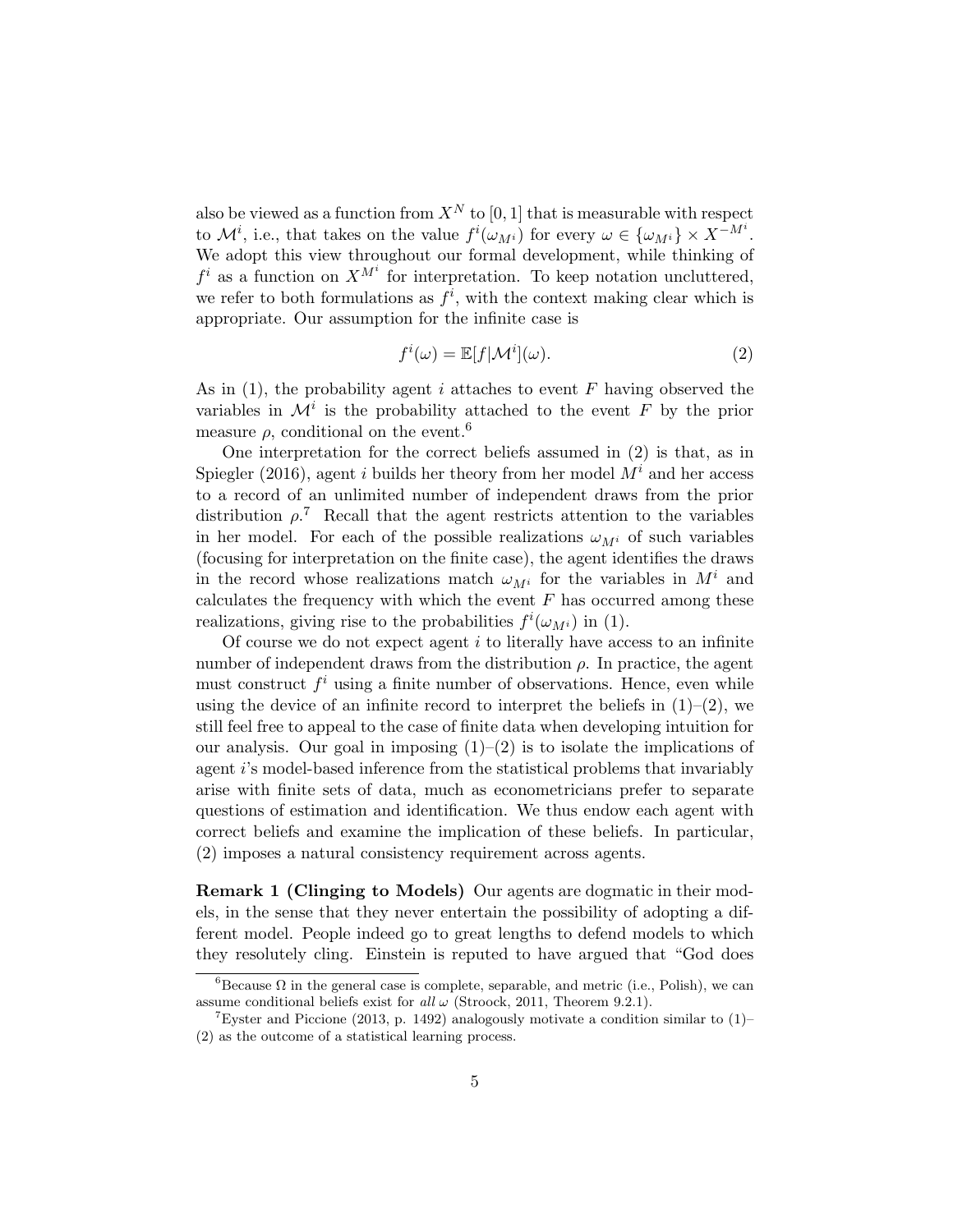not play dice with the universe" and Dirac to have argued that "God used beautiful mathematics in creating the world." Both are examples of defending particular (types of) model. We do not examine the process by which agent i might come to focus on the model  $M<sup>i</sup>$  or might consider alternatives to the model  $M^i$ . Importantly, one should not expect such processes to eliminate differences in models, since different agents may follow different model selection processes.<sup>[8](#page-8-2)</sup>

Section [2.3.4](#page-10-0) returns to this issue.

#### <span id="page-8-0"></span>2.3 Beliefs

Forming beliefs about uncertain events, whether by an oracle or a modelbased reasoner, requires two steps. First, the agent identifies their completeinformation beliefs. Then the agent takes expectations of these completeinformation beliefs with respect to an appropriately updated probability measure.

#### <span id="page-8-1"></span>2.3.1 Full-Information Beliefs

If agent i observed all of the information she deemed relevant, i.e., if agent i observed the realization  $\omega_{M}$  of the variables in her model  $M^i$ , then she would regard herself as having full information and would attach to the event  $F$  the probability

$$
f^i(\omega_{M^i}) = f^i(\omega),
$$

whose value is given by [\(2\)](#page-7-0). We write the notation-abusing equality as a reminder that  $f^i$  is viewed as a function on  $X^N$  throughout our formal development, measurable with respect to  $\mathcal{M}^i$ , but often interpreted as a function on  $X^{M^i}$ . We refer to this as a *full information belief*. Agent i ignores any variables outside of  $M^i$ , but she correctly uses the implications of the information she *does* think relevant, namely  $\omega_{M}$ . It follows immediately from [\(2\)](#page-7-0) that the full-information beliefs of a model-based reasoner agree with those of an agent oracle having information  $\omega_{M^i}$ .

<span id="page-8-2"></span><sup>8</sup>[Hong, Stein, and Yu](#page-55-3) [\(2007\)](#page-55-3) examine a model in which agents restrict attention to a class of models simpler than that of an (in our terms) agent oracle, but update their beliefs about which model in the simple class is appropriate. The extension of our model to such a setting would involve agents who restrict attention to different classes of models, or follow different model-updating rules. The difficulties agents face in learning from other agents would only be exacerbated in such a setting.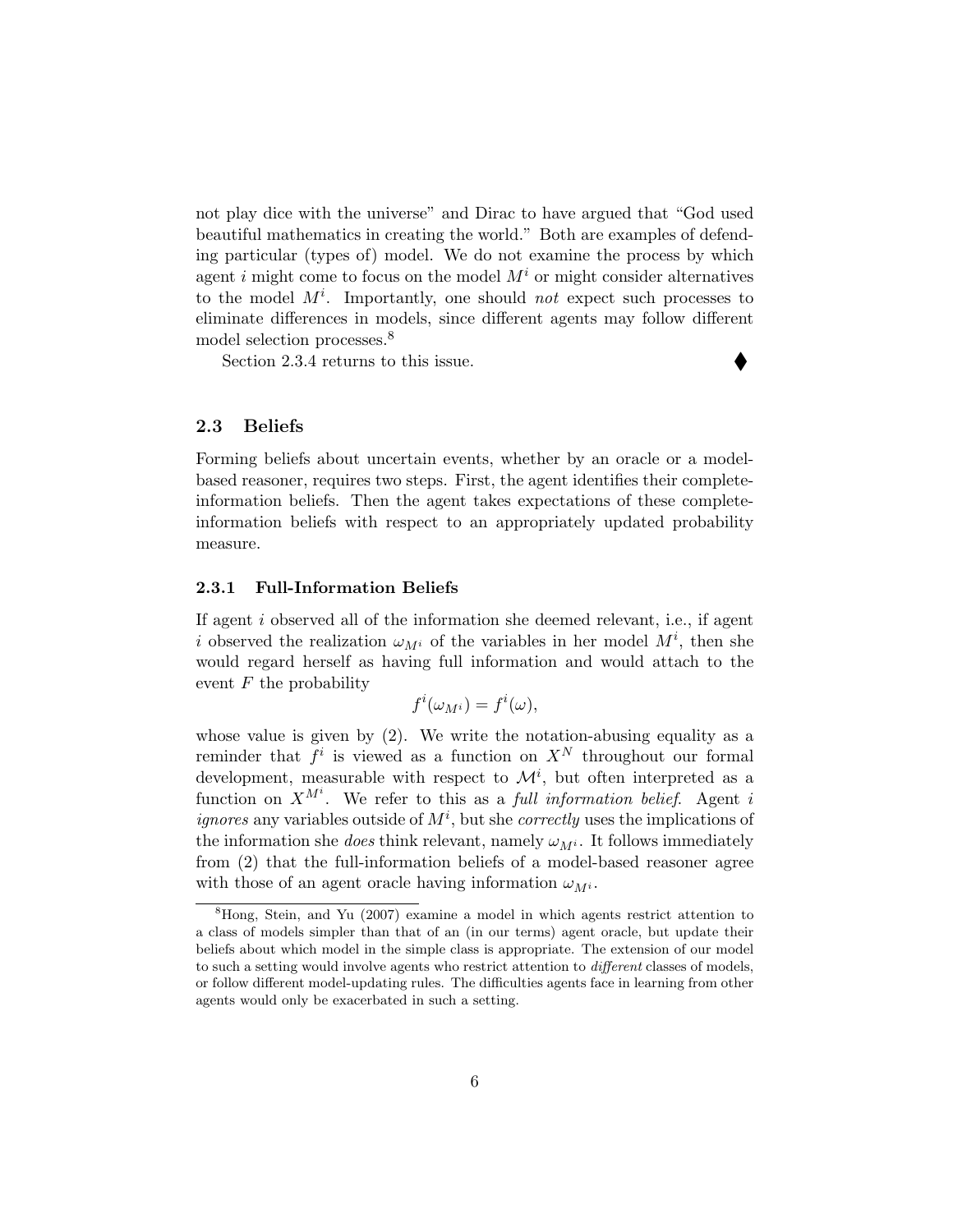#### <span id="page-9-0"></span>2.3.2 Prior Beliefs

If agent i has no information about the state, then she attaches to the event F the expectation of her full-information belief, given by

<span id="page-9-3"></span>
$$
\mathbb{E}[f^{i}(\omega)] = \mathbb{E}[\mathbb{E}[f|\mathcal{M}^{i}](\omega)] = \mathbb{E}[f(\omega)],\tag{3}
$$

where the first equality is from [\(2\)](#page-7-0) and the second is an application of the law of iterated expectations.

This indicates that agent i's prior belief matches that of an agent oracle. This is no surprise. Recall we interpret i's belief as having arisen from a consultation of the record. Without any information, no observations from the record are eliminated as possible candidates, and the empirical frequency calculated by i matches that calculated by an oracle.

#### <span id="page-9-1"></span>2.3.3 Interim Beliefs

We now consider the case where agent i observes the realizations  $\omega_{I^i}$  for some subset  $I^i \subseteq N$ . Agent i then forms her interim beliefs, which we denote by  $\beta^i$ .

Analogously to our treatment of agent i's theory  $f^i$ , for purposes of interpretation, we treat  $\beta^i$  as a function  $X^{I^i} \to [0, 1]$ , identifying for each realization  $\omega_{I^i} \in X^{I^i}$  the updated probability agent i attaches to the event F. For the formal development, we view  $\beta^i$  as an equivalent (and identically named) function on  $X^N$  that is measurable with respect to the information contained in  $I^{i,9}$  $I^{i,9}$  $I^{i,9}$ 

We think of agent i as observing her information  $\omega_{I^i}$  and then consulting the record. She identifies all those realizations that match her observation  $\omega_{I^i}$ , and calculates the frequency of the various values of  $\omega_{M^i}$  in these observations. This gives her an updated distribution of the realizations of the variables  $\omega_{M^i}$ . Each realization of  $\omega_{M^i}$  gives rise to a full-information belief, and she takes the expectation of these full-information beliefs with respect to this updated distribution.

Importantly, the essence of our model-based inference "model" of the agent is that agent i does not simply look at the empirical frequency of the occurrence of  $F$  under  $I^i$ . This reflects our assumption that i acts as if only her model variables are relevant for predicting  $F$ , and the only value in information is to help her in inferring the variables in  $M<sup>i</sup>$ . Indeed, calculating  $\beta^i$  as the empirical frequency of F under  $I^i$  is equivalent to taking

<span id="page-9-2"></span><sup>&</sup>lt;sup>9</sup>This latter viewpoint is particularly useful when we include announcements by other agents in  $i$ 's information.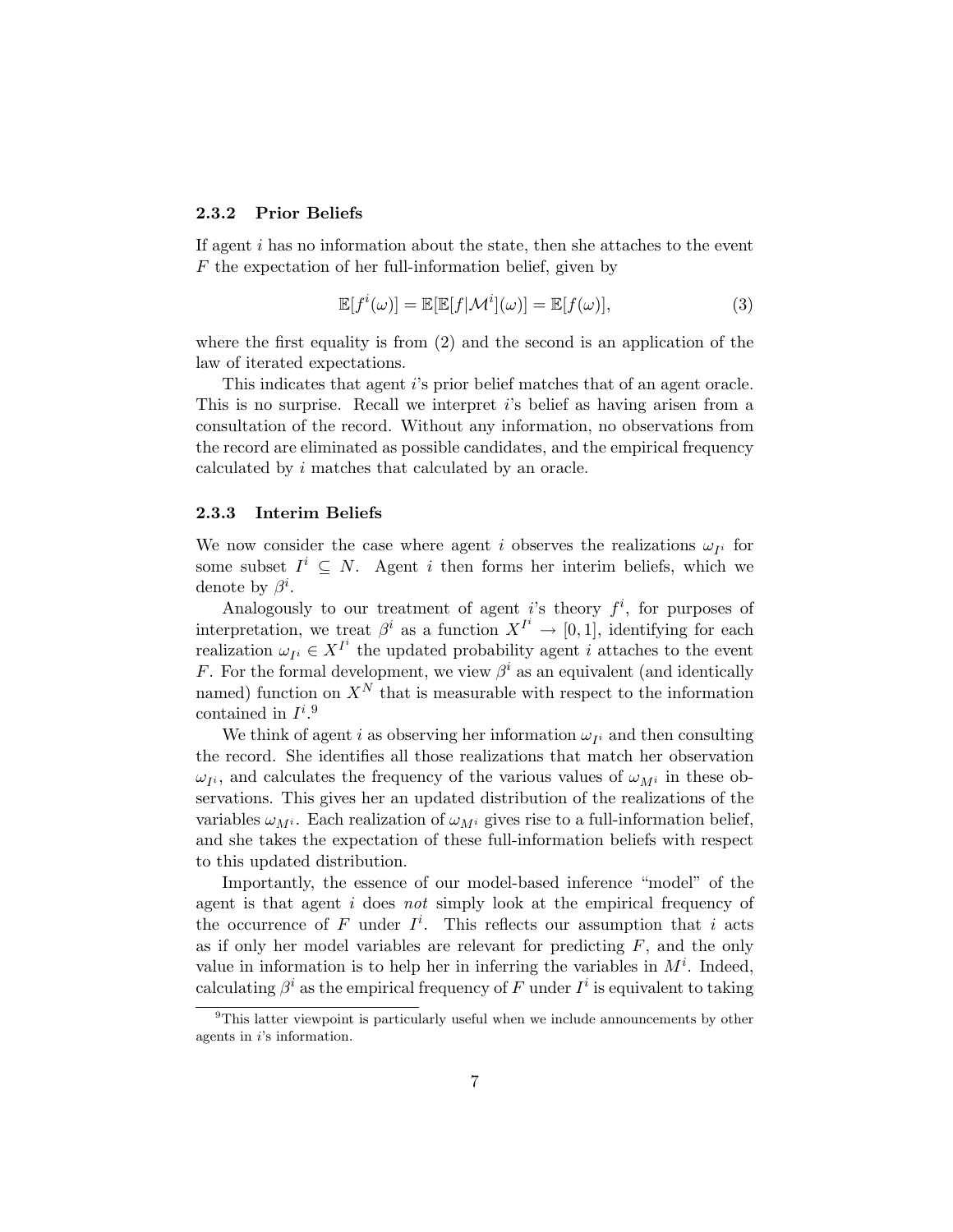$M^i = N$ . Given the stark simplicity of our model of model-based reasoners, agent i appears to be throwing away useful information. Recall, though, that our model is a representation of a vastly more complex reality, in which (as we explain in Section [2.3.4\)](#page-10-0) the agent adopts a model, uses whatever means she has available for formulating full-information beliefs (for convenience assumed to be correct in our analysis), and then uses information to update her beliefs about the variables in her model.

Denote by  $\mathcal{I}^i$  the  $\sigma$ -algebra induced by  $I^i$ .<sup>[10](#page-10-1)</sup> Then agent *i*'s interim belief, denoted by  $\beta^i(\omega)$ , is

<span id="page-10-3"></span>
$$
\beta^{i}(\omega) = \mathbb{E}[f^{i} | \mathcal{I}^{i}](\omega). \tag{4}
$$

An oracle can similarly be viewed as examining those observations in the record that match  $\omega_{I^i}$ , but then taking the expectation of the description  $f(\omega)$  over this set. If  $I^i \subseteq M^i$ , then these two updating procedures are equivalent. $^{11}$  $^{11}$  $^{11}$  We have

$$
\beta^{i}(\omega) = \mathbb{E}[f^{i} | \mathcal{I}^{i}](\omega)
$$
  
= 
$$
\mathbb{E}[\mathbb{E}[f|\mathcal{M}^{i}] | \mathcal{I}^{i}](\omega)
$$
  
= 
$$
\mathbb{E}[f | \mathcal{I}^{i}](\omega),
$$

where the first equality repeats the definition [\(4\)](#page-10-3) of the interim belief  $\beta^i$ , the next line follows from the definition of the full-information belief from [\(2\)](#page-7-0), and the last line follows from the law of iterated expectations.

We hereafter assume  $I^i \subseteq M^i$ , allowing us to focus on interactions be-tween agents.<sup>[12](#page-10-4)</sup>

#### <span id="page-10-0"></span>2.3.4 Why Don't Agents Choose the Right Model?

Given an unlimited record of previous draws from the distribution  $\rho$ , why doesn't the agent use the record to identify the correct model? Equivalently, why doesn't the agent choose the largest possible model, N, ensuring that she never omits anything relevant?

In practice, agents are confronted with finite data and a state space of potentially infinite complexity. Even big data cannot "slip the surly bonds" of finiteness, while [Arrow and Hurwicz \(1972,](#page-54-1) p. 2) note that variables

<span id="page-10-2"></span><span id="page-10-1"></span><sup>&</sup>lt;sup>10</sup>Similar to footnote [5,](#page-6-1)  $\mathcal{I}^i$  is generated by the equivalence classes  $\{\omega_{I^i}\}\times X^{-M^i}$ .

<sup>&</sup>lt;sup>11</sup> If  $I^I \nsubseteq M^I$ , the agent's interim beliefs and the agent oracular beliefs need not coincide, since we cannot apply the law of iterated expectations.

<span id="page-10-4"></span><sup>&</sup>lt;sup>12</sup>We view the restriction of  $I^i$  to a subset of  $M^i$  as reasonable in many circumstances, on the grounds that people are likely to not process information they deem irrelevant.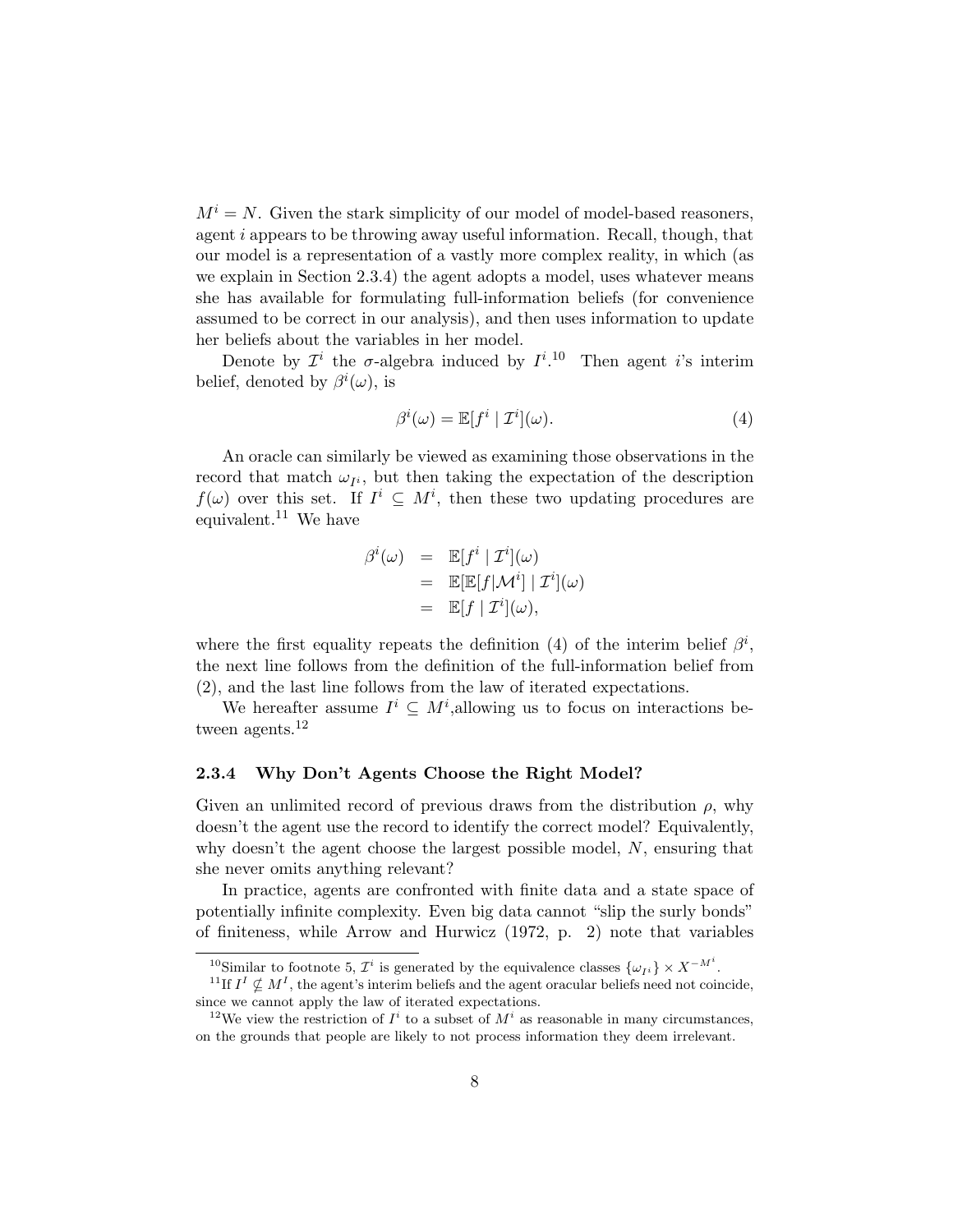are unlimited: "How we describe the world is a matter of language, not of fact. Any description of the world can be made finer by introducing more elements to be described." An agent will never encounter data that unambiguously contradicts whatever model she holds or unambiguously identifies a correct model. Instead, anomalous observations can be explained away by unobserved factors, and for every event and every set of data, there will an infinite collection of models that explain the data perfectly, making it impossible to use the data to find the "right" model. And for every event, there will be an infinite list of variables about which the agent could collect information, making it impossible to be a pure empiricist. [Al-Najjar \(2009\)](#page-54-2) and [Gilboa and Samuelson \(2012\)](#page-55-4) elaborate on the futility of interpreting data without models. If she is to make any meaningful use of the data, agent i must then appeal to *some* model  $M<sup>i</sup>$  and proceed as if only the variables captured by  $M^i$  matter. In order to focus on how and whether agents can "learn" from each other, we make the extreme assumption captured in  $(1)$ – $(2)$  that the agent makes perfect use of whatever model she has.

Giacomini, Skreta, and Turén (2017) describe the behavior of 75 professional forecasters in terms we recognize as model-based reasoning. The object of each participant was to predict the US inflation rate, for each of the years 2007–2014. Forecasting typically began at the beginning of July of the preceding year (with slightly later initial forecasts for 2007 and 2008), with individual forecasters updating their predictions at any time until the end of the year in question. Giacomini, Skreta, and Turén  $(2017)$  argue that the forecasters in their sample appear to be Bayesians (albeit much more so in non-crisis years), but with different models that lead them to different forecasts. In response to this disagreement, the agents persevere in their belief in their models (again, more so in non-crisis years) and in their disagreement. Such agents would find themselves well at home in our setting.

### <span id="page-11-0"></span>3 Learning From Others

We now assume there are K agents. Each agent  $i = 1, \ldots, K$  has a model  $M<sup>i</sup>$  exhibiting the properties outlined in Section [2.2,](#page-5-0) and has access to information  $I^i \subseteq M^i$ .

#### <span id="page-11-1"></span>3.1 Unknown Sense or Known Nonsense?

How does agent i extract information from agent j's beliefs, given that i and  $j$  may have different models? What, if anything, must agent  $i$  know about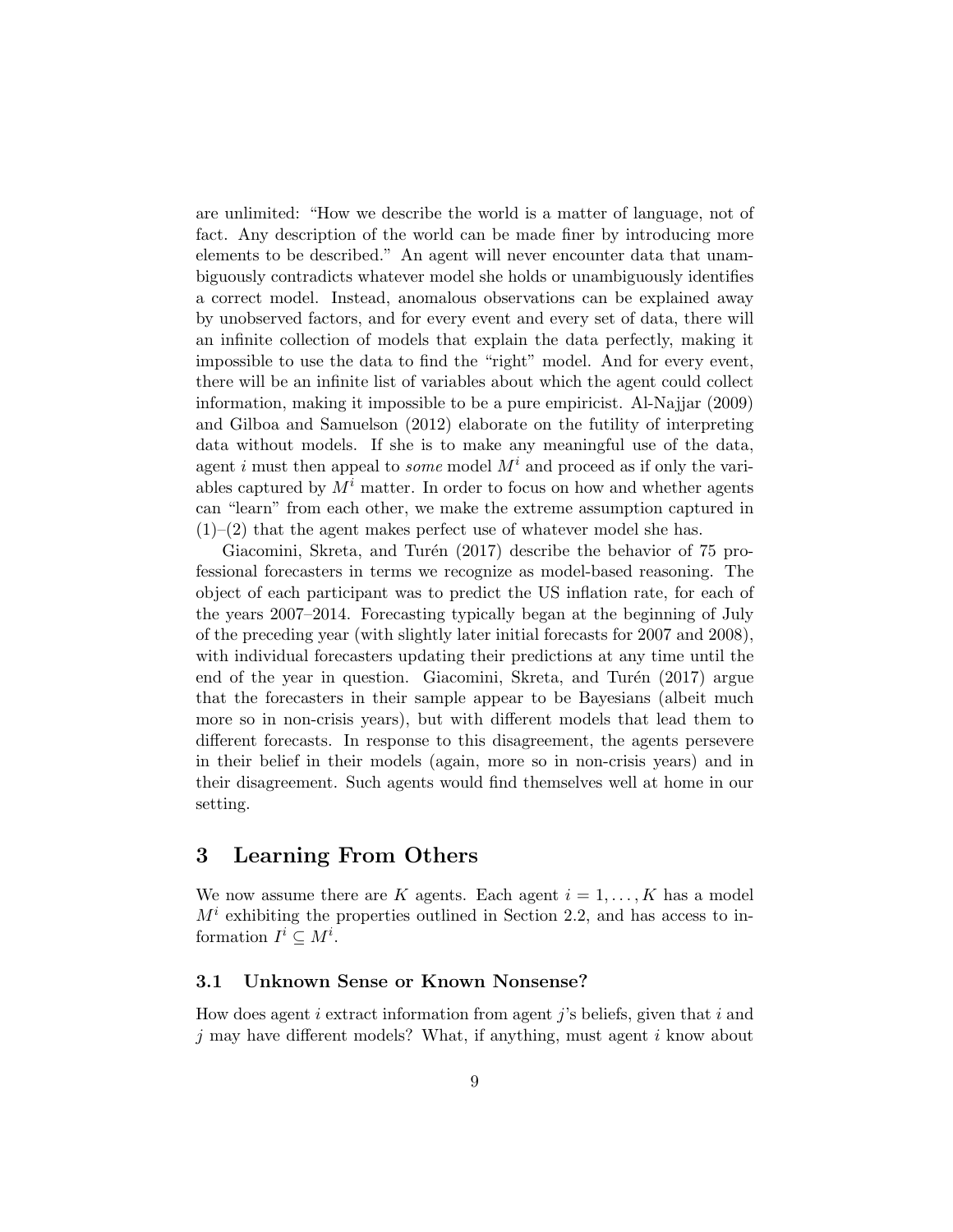j's model to draw such inferences?

Our leading interpretation is that agent  $i$  need know nothing about  $j$ 's model. We refer to this as the case of unknown sense—agent i may allow for the possibility that there is some sense behind  $j$ 's reasoning, but i might have no idea how this reasoning proceeds. The fundamentalist may comment that "I have no idea how the chartist comes up with these conclusions."

Our model is also consistent with the assumption that each agent knows the models of other agents. In this case, agent  $i$  may think that agent  $j$ is ill-advised in her choice of model—this is presumably why agent  $i$  sticks with her own model rather than adopting  $j$ 's model—and hence we refer to this as the case of known nonsense. The fundamentalist might remark that "I can read the charts and see how the astrologer comes up with these predictions, but I do not believe it an improvement to incorporate the zodiac into my model."

We follow [Geanakoplos and Polemarchakis \(1982\)](#page-55-0) in examining the following information-exchange protocol:

- (a) First, each agent i observes her information  $\omega_{I^i}$  and forms her interim belief.
- (b) Agents (by assumption truthfully) simultaneously announce their interim beliefs.
- (c) Agents update their beliefs in response to these announcements.
- (d) Agents then announce their revised beliefs, update, and announce, and so on.

Formally, this process continues indefinitely; we say that the process termi-nates if a stage is reached at which beliefs are not subsequently revised.<sup>[13](#page-12-0)</sup>

In the known nonsense case, one can readily imagine how  $i$  draws inferences from  $i$ 's beliefs, since i can invert  $i$ 's reasoning. But how does i draw inferences under our leading interpretation, in which  $i$  may have no understanding of how j reasons?

We interpret the updating that occurs in steps (c) and (d) of this process as follows. Consistent with our discussion in Section [2,](#page-4-0) we think of the record

<span id="page-12-0"></span><sup>&</sup>lt;sup>13</sup>[Geanakoplos and Polemarchakis](#page-55-0) [\(1982\)](#page-55-0) assume the agents have finite information partitions, ensuring that the belief revision process terminates in a finite number of steps. [Sethi and Yildiz](#page-56-4) [\(2012\)](#page-56-4) apply [Geanakoplos and Polemarchakis](#page-55-0) [\(1982\)](#page-55-0) to a model of deliberation with different priors. There is no belief updating in their model after the first round because the first round signals are a sufficient statistic of the relevant private information.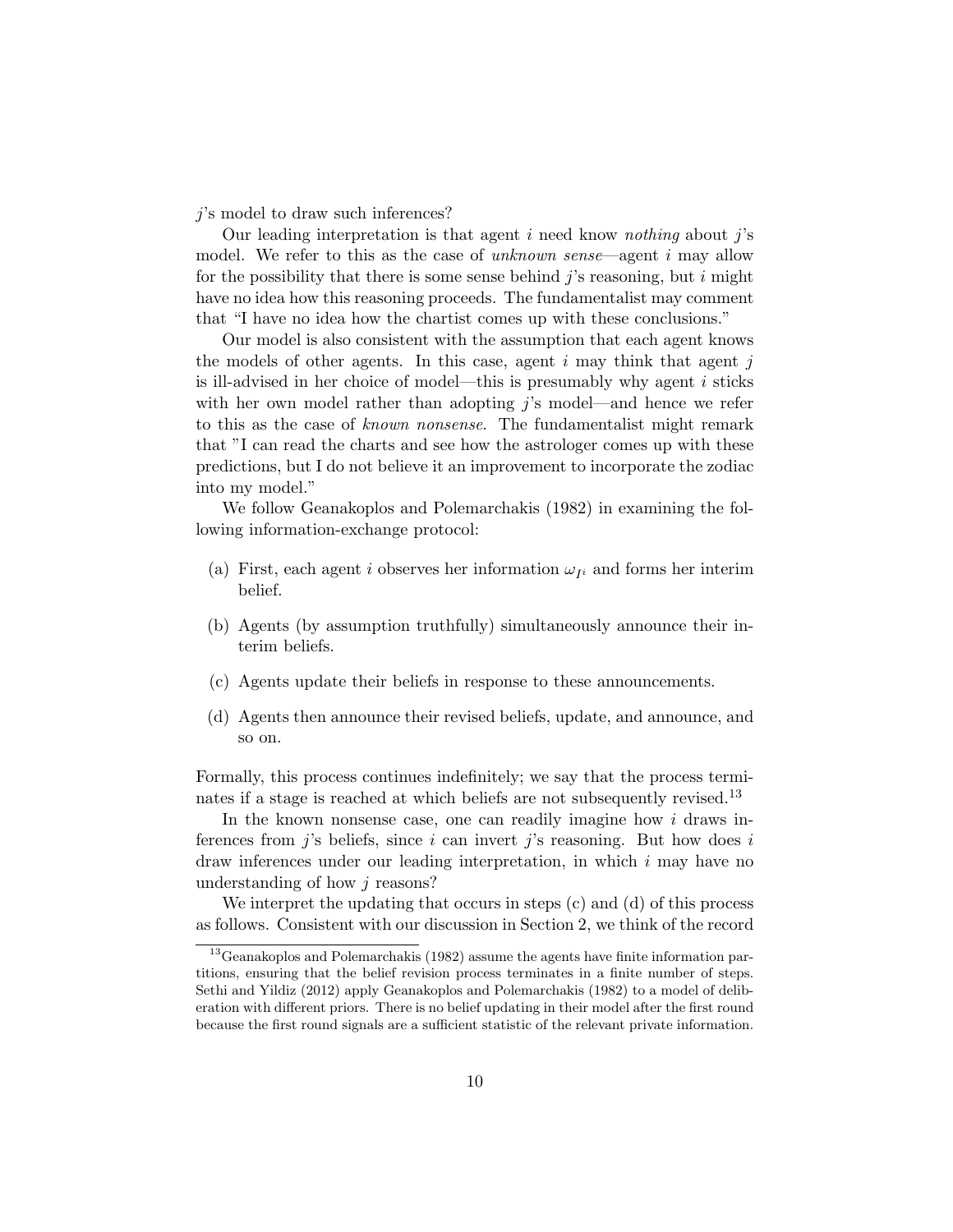as including not only the realizations of the state, but also the sequences of announcements made by the agents. Agent  $i$  forms her interim belief by identifying those states in the record corresponding to her observation  $\omega_{I^i}$ , then identifying the relative frequencies of  $\omega_{M}$  in these states, and then taking the expectation of her full-information belief over this set. She forms her next update by restricting attention to the subset of such states in which the other agents' first announcements match those she has observed, and again identifying the relative frequencies of  $\omega_{M}$  in these states and taking the expectation of her full-information belief over this set. She continues similarly in subsequent rounds.<sup>[14](#page-13-1)</sup>

#### <span id="page-13-0"></span>3.2 The Details of Updating Beliefs

Fix  $\omega$  and suppose that agent *i* has observed her information  $\omega_{I^i}$  and the other agents have announced the vector  $b_0^{-i} = (b_0^1, \ldots, b_0^{i-1}, b_0^{i+1}, \ldots, b_0^K)$ , where the  $j^{\text{th}}$ -element of the vector  $b_0^{-i}$  corresponds to agent  $j$ 's announced interim belief  $b_0^j = \beta^j(\omega)$  of the event F (determined by j's observation of his information). Agent *i* then forms a belief denoted by  $\beta^{i}(\omega_{I^{i}}, b_{0}^{-i})$ . Letting  $\mathcal{B}_0^{-i}$  be the  $\sigma$ -algebra generated by the announcement  $b^{-i}$ , agent *i* forms her model-based belief about the event  $F$  as<sup>[15](#page-13-2)</sup>

<span id="page-13-3"></span>
$$
\beta^i(\omega, b_0^{-i}) = \mathbb{E}[f^i | \mathcal{I}^i, \mathcal{B}_0^{-i}](\omega). \tag{5}
$$

Denote the interim belief announced by agent  $i$  by  $b_0^i$ , the second posterior by  $b_1^i$ , and so on; the vector of announced posteriors is similarly denoted by  $b_0 = (b_0^i, b_0^{-i}), b_1 = (b_1^i, b_1^{-i}),$  and so on. The beliefs we have examined to this point are

$$
b_0^i = \beta^i(\omega) \text{ and } b_1^i = \beta^i(\omega, b_0^{-i}).
$$

Let  $\mathcal{B}_1^{-i}$  denote the  $\sigma$ -algebra induced by the announcements  $(b_0^{-i}, b_1^{-i})$ . Then given the beliefs  $b_0^i = \beta^i(\omega)$  and  $b_1^i = \beta^i(\omega, b_0^{-i})$ , an announcement by the remaining agents of their updated posteriors  $b_1^j = \beta^j(\omega, b_0^{-j})$  results in agent

<span id="page-13-1"></span> $14$ Each agent's beliefs in any round of the protocol depend only on previous-round beliefs of the other agents. There is then no circularity of the type that arises in [Spiegler](#page-56-2) [\(2016\)](#page-56-2) when considering decisions.

<span id="page-13-2"></span><sup>&</sup>lt;sup>15</sup>Throughout the formal analysis, agent  $i$ 's beliefs at each stage of the updating process are given by a function on  $X^N$  that is measurable with respect to the  $\sigma$  algebra generated by the relevant information. We conserve on notation by using  $\beta^{i}(\cdot)$  to denote these beliefs, such as  $\beta^i(\omega)$ ,  $\beta^i(\omega, b_0^{-i})$ ,  $\beta^i(\omega, b_0^{-i}, b_1^{-i})$ , and so on, where  $\cdot$  identifies the relevant information. (Recall footnote [9.](#page-9-2)) In examples, we replace  $\omega$  by  $\omega_{I_i}$  in this notation to serve as a reminder of agent i's initial information.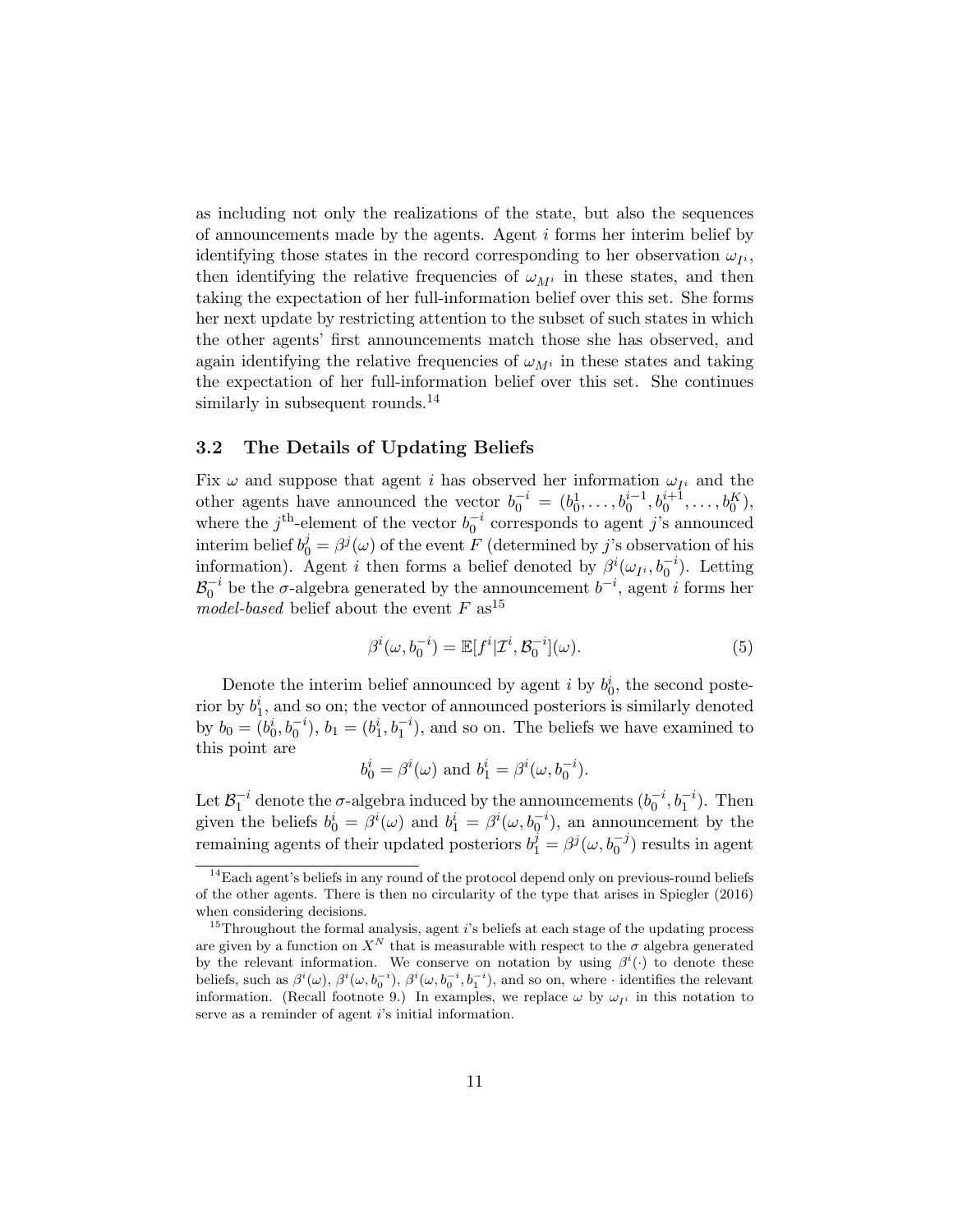i updating her beliefs to

$$
b_2^i = \beta^i(\omega, b_0^{-i}, b_1^{-i}) = \mathbb{E}[f^i | \mathcal{I}^i, \mathcal{B}_1^{-i}] (\omega).
$$

Letting  $\mathcal{B}_n^{-i}$  and  $\mathcal{B}_n$  denote the  $\sigma$ -algebras induced by  $(b_0^{-i}, \ldots, b_n^{-i})$  and  $(b_0, \ldots, b_n)$ , we have, for all n,

$$
b_{n+1}^i = \beta^i(\omega, b_0^{-i}, \dots, b_n^{-i}) = \mathbb{E}[f^i | \mathcal{I}^i, \mathcal{B}_n^{-i}] (\omega) = \mathbb{E}[f^i | \mathcal{I}^i, \mathcal{B}_n] (\omega),
$$

where the last equality follows from  $\sigma(\mathcal{I}^i, \mathcal{B}_n^{-i}) = \sigma(\mathcal{I}^i, \mathcal{B}_n)$  (and  $\sigma(\mathcal{A}, \mathcal{B})$ ) is the  $\sigma$ -algebra generated by the  $\sigma$ -algebras A and B). Denote by  $\mathbf{b} :=$  $(b_0, b_1, \dots)$  the infinite sequence of announcements and by  $\mathcal{B}_{\infty}$  the  $\sigma$ -algebra induced by **b**. It will also be useful to keep track of the beliefs of the *public* oracle,

$$
\mathbb{E}[f|\mathcal{B}_n] \text{ and } \mathbb{E}[f|\mathcal{B}_{\infty}].
$$

Intuitively, a public oracle is an agent whose model is given by  $N$  and whose theory is thus given by  $f$ , and who observes the announcements of all players, but no other information.

Since each agent i and the public oracle follow Bayesian updating on the sequence of increasingly informative announcements (filtrations)  $(\mathcal{B}_n^{-i})$ and  $(\mathcal{B}_n)$ , the resulting sequence of updates are martingales and so converge (with probability one under  $\rho$ ) to limits which are measurable with respect to the limit  $\sigma$ -algebras. Summarizing this discussion:

Lemma 1 The updated beliefs

$$
(\mathbb{E}[f^i|\mathcal{I}^i,\mathcal{B}_n^{-i}])_{n=1}^\infty\ and\ (\mathbb{E}[f|\mathcal{B}_n])_{n=1}^\infty
$$

are martingales, with ρ-almost-sure limits

$$
\mathbb{E}[f^i|\mathcal{I}^i,\mathcal{B}_{\infty}^{-i}] \text{ and } \mathbb{E}[f|\mathcal{B}_{\infty}].
$$

Remark 2 (Different Models or Different Events?) We interpret our analysis as that of agents forming beliefs about a single event  $F$ , but with different models. The challenge is then to examine how agents infer information relevant to their own models from other agents who have different models. Returning to our example, the fundamentalist may recognize that there is information to be gleaned about fundamentals from another agent who is primarily concerned with charts.

Much of the analysis of this section could be recast as one in which every agent is an oracle, but the agents are forming beliefs about different events.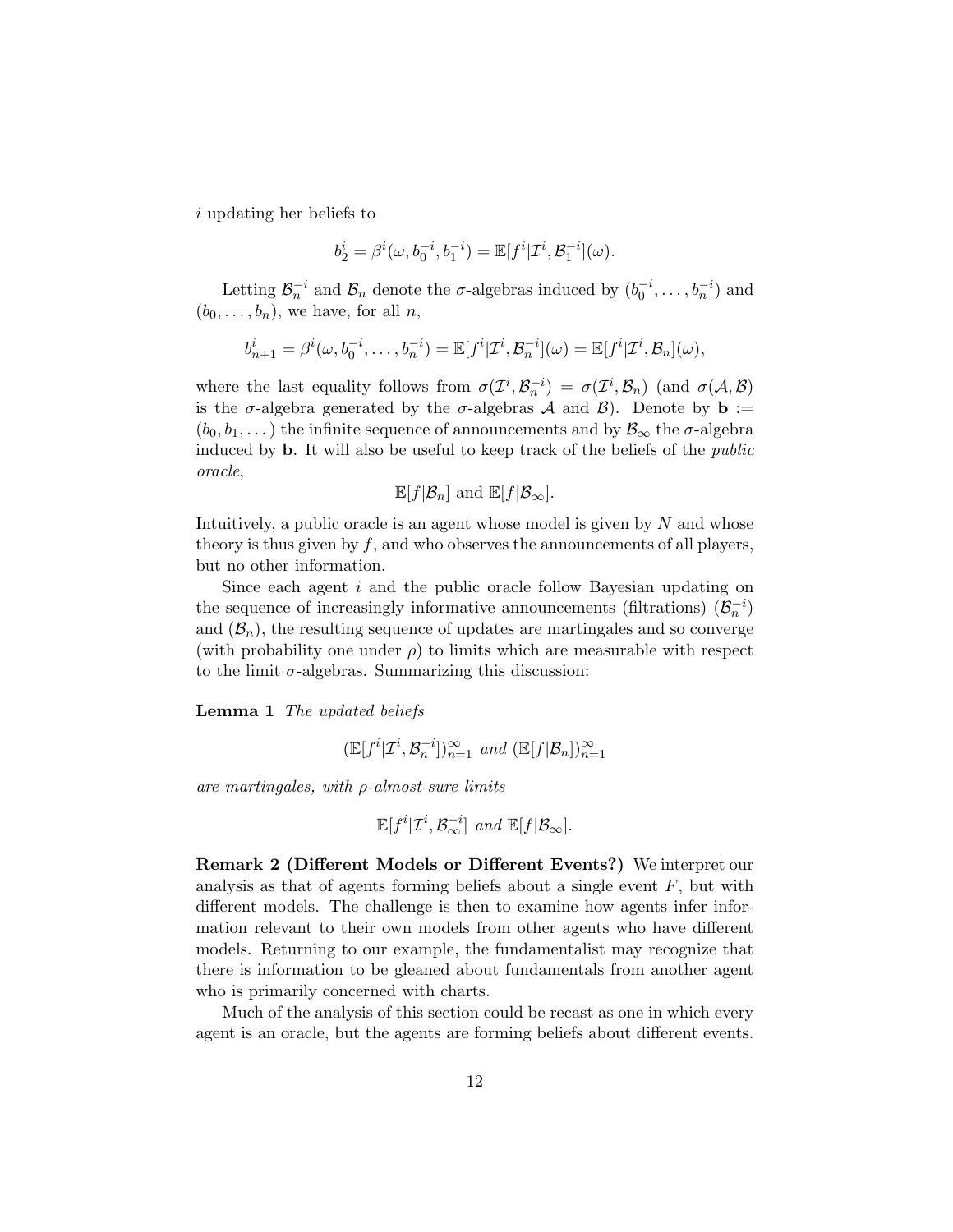The challenge is then to examine how agents infer information about their own events from other agents who are concerned with other events. One fundamentalist may be concerned with industrial stocks, while recognizing that there is useful information to be gleaned from the beliefs of an analyst who specializes in agricultural futures. For the purposes of much of this section, it is a taste question which interpretation is most congenial. However, most of the results in subsequent sections are consistent only with our preferred interpretation of agents using different models to reason about a common event.

#### <span id="page-15-0"></span>3.3 Example

Agent i may find j's beliefs relevant for two reasons. First, j may observe a variable that appears in  $i$ 's model but i does not observe. A fundamentalist may be convinced that the outcome of a firm's recent drug trial is important, but may not be privy to that outcome, and so may glean inferences from the beliefs of an insider. Second, there may be correlations between the variables. A fundamentalist may take note when the CEO of a firm opens a secret bank account in the Cayman Islands, not because such accounts appear directly in the list of fundamentals, but because they are correlated with other variables that do. If the president of the country believes in astrology, then government policy may cause firm fundamentals to be correlated with astrological phenomena, inducing the fundamentalist to glean information from the beliefs of the astrologer.

<span id="page-15-1"></span>**Example 1** Suppose the state space is given by  $\{0, 1\}^4$ . The pair  $(\omega_1, \omega_2)$  is drawn from the distribution  $Pr\{(\omega_1, \omega_2) = (0, 0)\} = Pr\{(\omega_1, \omega_2) = (1, 1)\} =$ 3  $\frac{3}{8}$ , Pr{( $\omega_1, \omega_2$ ) = (0, 1)} = Pr{( $\omega_1, \omega_2$ ) = (1, 0)} =  $\frac{1}{8}$  $\frac{1}{8}$ , and the pair  $(\omega_3, \omega_4)$ is independently drawn from a distribution with an identical correlation structure. The event is

$$
F = \left\{ \omega : \sum_{k=1}^{4} \omega_k \ge 2 \right\}.
$$

There are two agents. Agent 1's model and information are given by

$$
M^1 = \{1, 2, 3, 4\} \quad \text{and} \quad I^1 = \{2, 3\}
$$

while agent 2's are given by

$$
M^2 = \{3, 4\} \text{ and } I^2 = \{4\}.
$$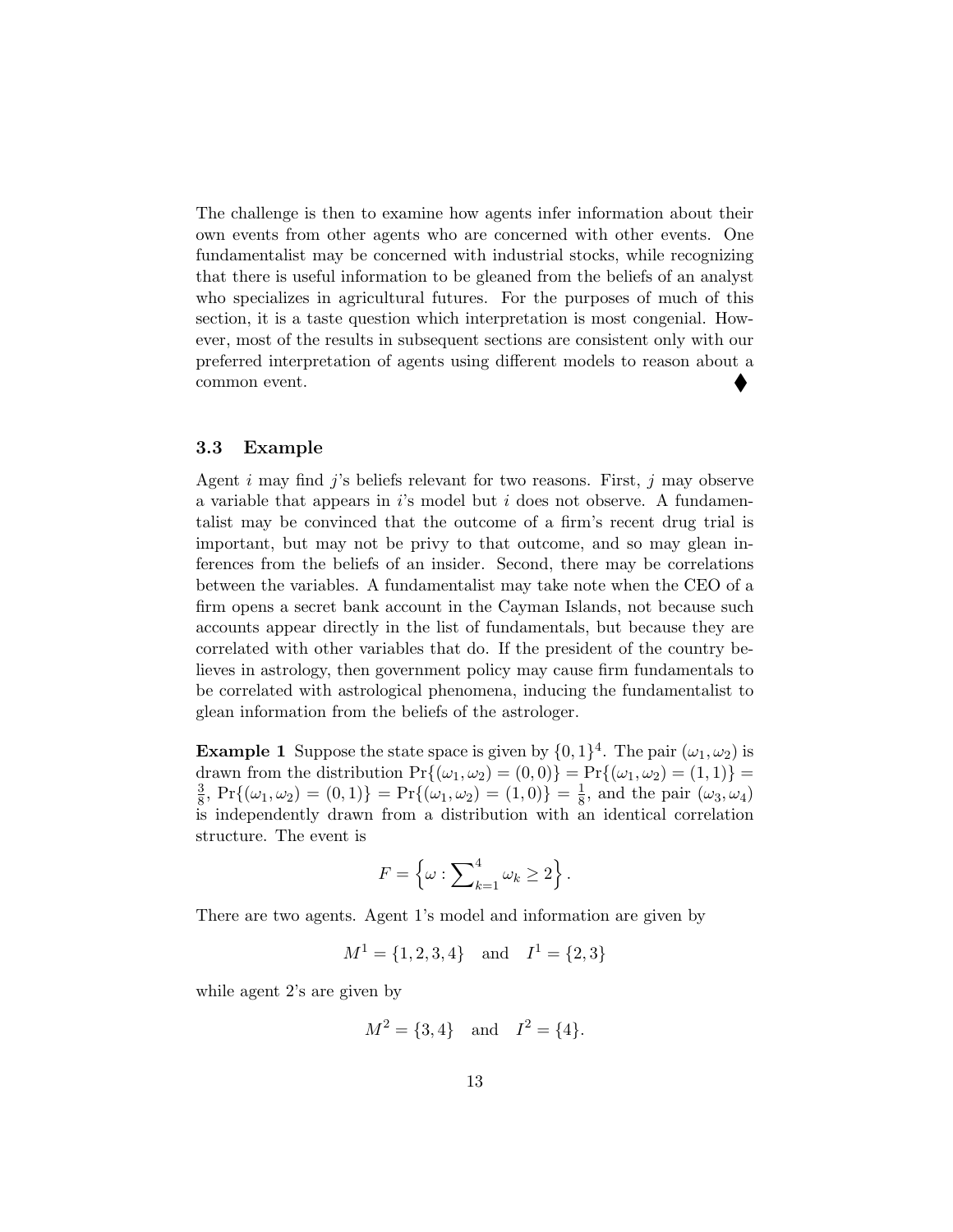| State                                      | Prior  |                | $2's$ theory        |                    | Interim beliefs    |                                       | First-round updates           | Second round                              |
|--------------------------------------------|--------|----------------|---------------------|--------------------|--------------------|---------------------------------------|-------------------------------|-------------------------------------------|
| $(\omega_1, \omega_2, \omega_3, \omega_4)$ | $\rho$ | $f(\omega)$    | $f^2(\omega_{M^2})$ | $\beta^1(w_{I^1})$ | $\beta^2(w_{I^2})$ | $\beta^{1}(\omega_{I^{1}},b_{0}^{2})$ | $\beta^2(\omega_{I^2},b_0^1)$ | $\beta^2(\omega_{I^2},b_0^1,b_1^1,b_0^2)$ |
| (0, 0, 0, 0)                               | 9/64   | $\overline{0}$ | 3/8                 | 1/16               | 14/32              | $\overline{0}$                        | 3/8                           | $\sqrt{3/8}$                              |
| (0, 0, 0, 1)                               | 3/64   | $\theta$       | 5/8                 | 1/16               | 29/32              | 1/4                                   | 5/8                           | 5/8                                       |
| (0, 0, 1, 0)                               | 3/64   | $\overline{0}$ | 5/8                 | 13/16              | 14/32              | 1/4                                   | 14/32                         | 5/8                                       |
| (0, 1, 0, 0)                               | 3/64   | $\Omega$       | 3/8                 | 13/16              | 14/32              | 3/4                                   | 14/32                         | 3/8                                       |
| (1,0,0,0)                                  | 3/64   | $\Omega$       | 3/8                 | 1/16               | 14/32              | $\theta$                              | 3/8                           | 3/8                                       |
| (0, 0, 1, 1)                               | 9/64   |                |                     | 13/16              | 29/32              |                                       | 29/32                         | 29/32                                     |
| (0, 1, 0, 1)                               | 1/64   |                | 5/8                 | 13/16              | 29/32              |                                       | 29/32                         | 29/32                                     |
| (1,0,0,1)                                  | 1/64   |                | 5/8                 | 1/16               | 29/32              | 1/4                                   | 5/8                           | 5/8                                       |
| (0, 1, 1, 0)                               | 1/64   |                | 5/8                 |                    | 14/32              |                                       | 5/8                           | 5/8                                       |
| (1,0,1,0)                                  | 1/64   | 1              | 5/8                 | 13/16              | 14/32              | 1/4                                   | 14/32                         | 5/8                                       |
| (1, 1, 0, 0)                               | 9/64   | 1              | 3/8                 | 13/16              | 14/32              | 3/4                                   | 14/32                         | 3/8                                       |
| (1, 1, 1, 0)                               | 3/64   | 1              | 5/8                 | 1                  | 14/32              |                                       | 5/8                           | 5/8                                       |
| (1, 1, 0, 1)                               | 3/64   | 1              | 5/8                 | 13/16              | 29/32              |                                       | 29/32                         | 29/32                                     |
| (1,0,1,1)                                  | 3/64   | 1              | 1                   | 13/16              | 29/32              |                                       | 29/32                         | 29/32                                     |
| (0, 1, 1, 1)                               | 3/64   | 1              | $\mathbf 1$         | 1                  | 29/32              |                                       | 1                             |                                           |
| (1, 1, 1, 1)                               | 9/64   | $\mathbf{1}$   | $\mathbf{1}$        | $\mathbf{1}$       | 29/32              | $\mathbf 1$                           | 1                             | 1                                         |
|                                            |        |                | 7f                  | $(1 \cap 0)$       | $\overline{11}$    | <u>د، دع</u>                          |                               |                                           |

|         | $M^1$ = {1, 2, 3, 4}, $M^2$ = {3, 4}, |  |  |
|---------|---------------------------------------|--|--|
| $I^1$ = | $\{2,3\}, \hspace{1cm} I^2 = \{4\}.$  |  |  |

<span id="page-16-0"></span>Figure 1: The beliefs for Example [1.](#page-15-1) Because agent 1 is an oracle, her theory agrees with the indicator  $f$  and so is not listed separately.

This information is summarized in Figure [1,](#page-16-0) together with the interim beliefs  $\beta^1(\omega_{I^1})$  and  $\beta^2(\omega_{I^2})$ .

Now we turn to updating in response to others' beliefs. First, consider agent 1, who is an oracle. Agent 2 observes only one piece of information, namely  $\omega_4$ , and different realizations of  $\omega_4$  cause agent 2 to announce different interim beliefs. Agent 1's first-round update, given by [\(5\)](#page-13-3), is then identical to the interim belief agent 1 would have if 1 observed  $\{\omega_2, \omega_3, \omega_4\}.$ We report these beliefs in Figure [1,](#page-16-0) in the column labeled  $\beta^1(\omega_{I^1}, b_0^2)$ . There is nothing more agent 1 can learn, and hence agent 1 does no further updating.

Turning to agent 2, suppose, first,  $b_0^1 = 1$ . Agent 2 observes  $\omega_4$ , and infers that agent 1 has observed  $\omega_3 = 1$ . Agent 2 then has (from her point of view) full information. Any information about  $\omega_2$  in agent 1's belief agent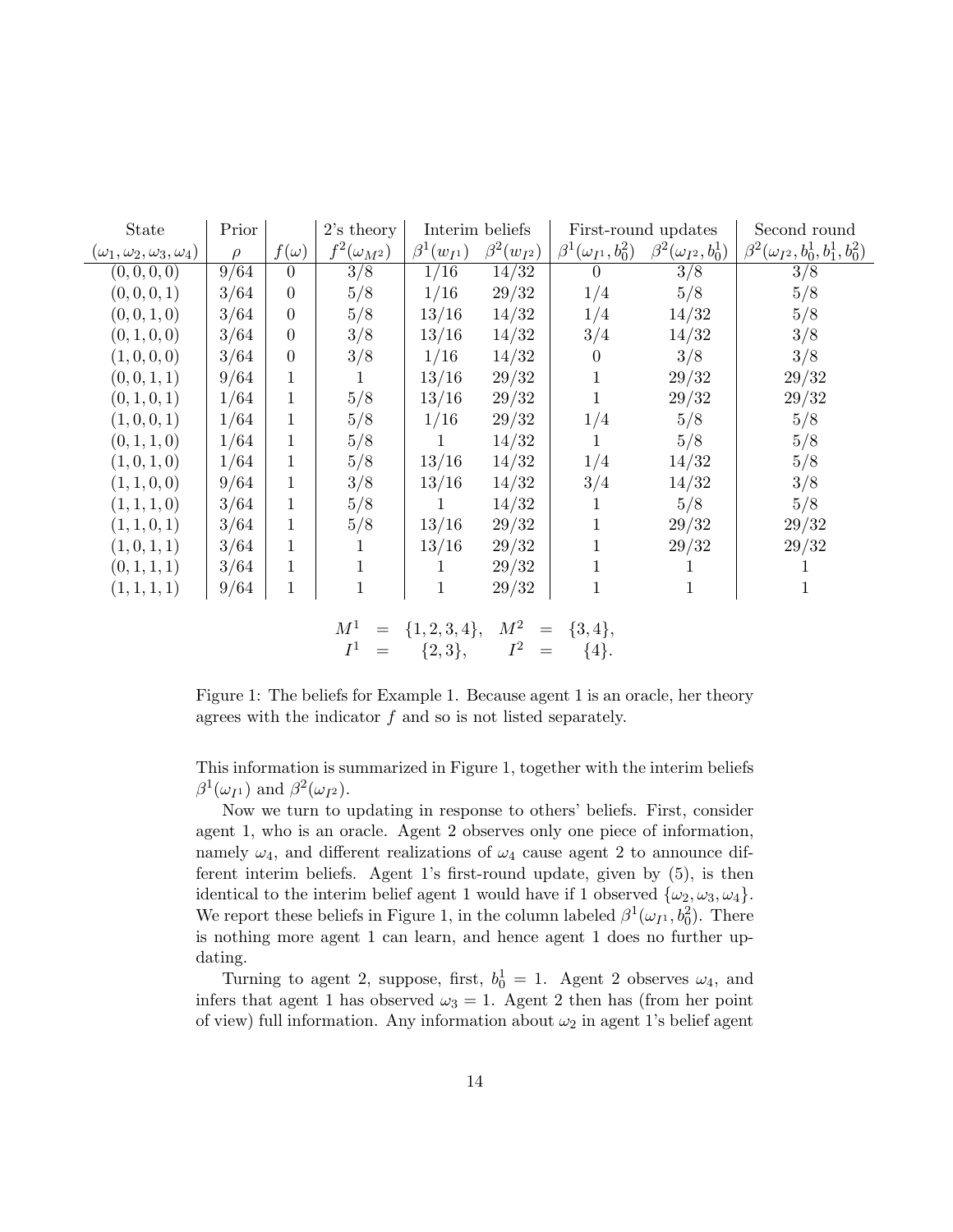2 considers irrelevant. Agent 2's updated beliefs  $\beta^2(\omega_{I^2}, b_0^1)$  about the event  $F$  are then given by

$$
\beta^2(0, 1) = 5/8
$$
 and  $\beta^2(1, 1) = 1$ .

We see here the difference between model-based and oracular updating. An agent-2 oracle who observed  $\omega_4 = 0$  and  $b_0^1 = 1$  would infer that the state is  $(0, 1, 1, 0)$  with probability  $1/2$  and  $(1, 1, 1, 0)$  with probability  $1/2$ . Both states give rise to the event  $F$ , and so the agent-2 oracle would attach posterior probability 1 to the event. In contrast, the model-based updater who has observed  $\omega_4 = 0$  and  $b_0^1 = 1$  draws the inference that the state (in her model)  $(\omega_3, \omega_4)$  equals  $(1, 0)$ . The agent then calculates her full information probability of F, given  $(\omega_3, \omega_4) = (1, 0)$ , which is 5/8.

The case of  $b_0^1 = 1/16$  is similar.

Finally, suppose  $b_0^1 = \frac{13}{16}$ . Unlike the previous two cases, this observation does not unambiguously identify player 1's observation, instead pooling the realizations (0, 1) and (1, 0) of  $(\omega_2, \omega_3)$ . Let  $\rho^2(\omega_{M^2}|\omega_{I^2}, b_0^1)$  identify the probabilities agent 2 attaches to the values of the states (in her model)  $\omega_{M^2} = (\omega_3, \omega_4)$  given the information  $\omega_{I^2}$  and the announcement  $b_0^1$ . Then

| $\rho(0,0 \mid 0,13/16) = 3/4,$ | $\rho(1,0\mid 0,13/16)=1/4,$     |
|---------------------------------|----------------------------------|
| $\rho(0,1   1,13/16) = 1/4,$    | and $\rho(1,1   1,13/16) = 3/4.$ |

Agent 2's updated beliefs  $\beta^2(\omega_{I^2}, b_0^1)$  about the event F are then given by

$$
\beta^2(0, 13/16) = 14/32
$$
 and  $\beta^2(1, 13/16) = 29/32$ .

Again, these beliefs differ from those of an agent-2 oracle, who attaches probabilities  $5/8$  (after observing  $(\omega_4, b_0^1) = (0, 13/16)$ ) and 1 (after observing  $(\omega_4, b_0^1) = (1, 13/16)$  to event F. The results of agent 2's updating are reported in the column  $\beta^2(\omega_{I^2}, b_0^1)$ . This concludes the first round of updating.

The subsequent round of updating is described in Appendix [B.2.](#page-47-0)

#### <span id="page-17-0"></span>3.4 How Revealing are Beliefs?

Why not have agents simply announce their *information* rather than their beliefs? We are comfortable in abstracting from the details of agents' interactions by using the exchange of beliefs as a convenient proxy for the workings of such interactions, but we are not comfortable simply assuming the interaction will reveal *all* of the agents' information.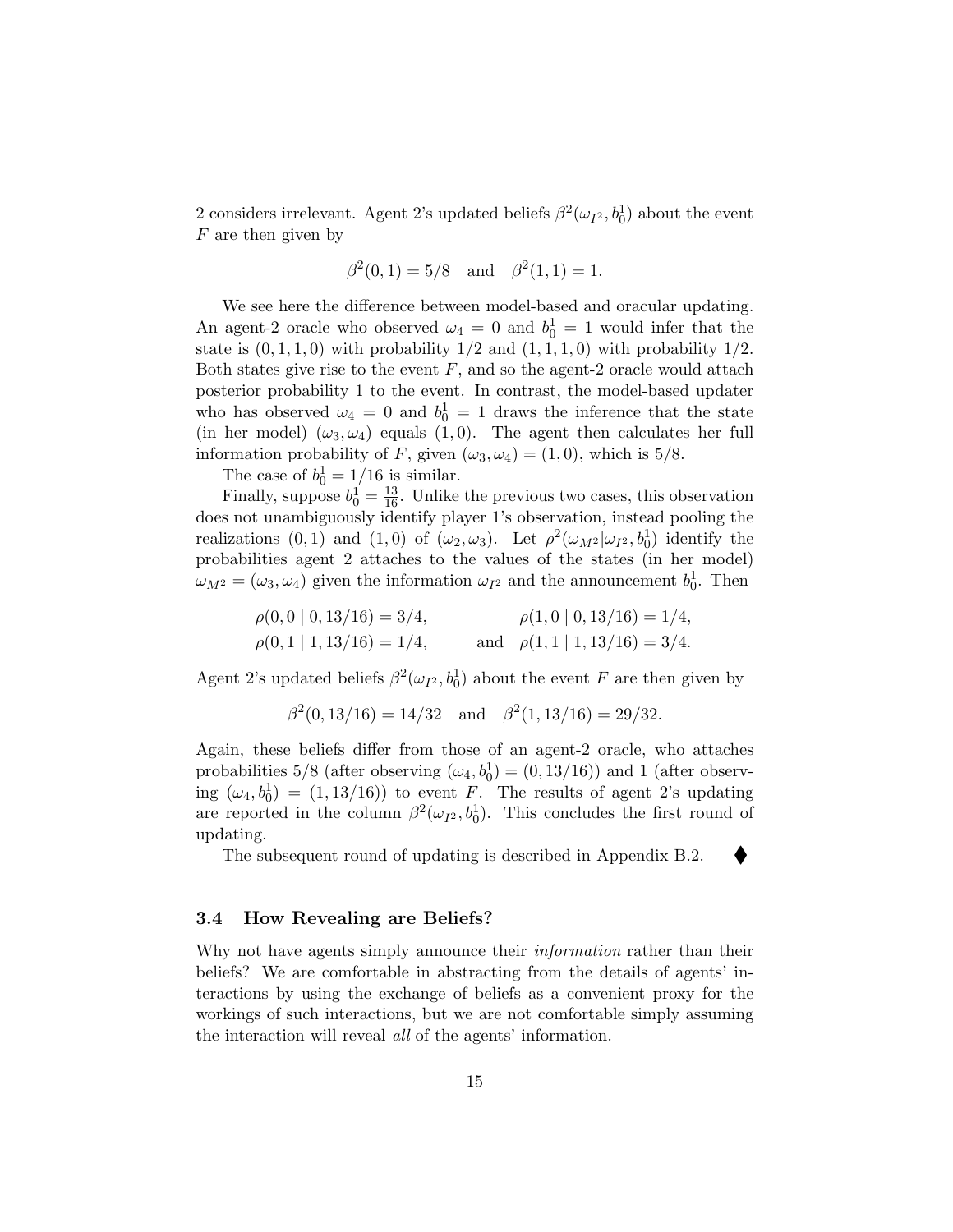This difference matters. As illustrated by [Geanakoplos and Polemar](#page-55-0)[chakis \(1982,](#page-55-0) Proposition 3) and Figure [4](#page-24-0) below, an agent oracle need not hold the same beliefs as someone who can observe the information contained in  $\bigcup_{k=1}^{K} I^k$ .<sup>[16](#page-18-1)</sup> Instead, some player k's belief announcements may pool together some of the information contained in  $I^k$ . Constructing such examples is straightforward, even when the agents are all oracles.

One might counter that the pooling encountered in these examples is nongeneric [\(Geanakoplos and Polemarchakis, 1982,](#page-55-0) Proposition 4). Indeed, one might argue that for a generic specification of prior beliefs, each agent's first announcement reveals that agent's information, and hence we need not worry about multiple rounds of announced beliefs.

We first note that if the state space is a (multi-dimensional) continuum with agents receiving continuously distributed signals, and if an agent observed several signals, then a one-dimensional announcement will typically (and generically) not reveal all the agent's information. We find it convenient in the examples to strip away complications by working with discrete signals, but are then unwilling to appeal to genericity arguments. Second, even within a discrete framework, the space of prior beliefs may not be the appropriate space to seek genericity. For example, the factors determining which state has occurred may be summarized by a tree, with random moves at decision nodes and terminal nodes corresponding to states. We would then apply genericity arguments to the mixtures appearing in the tree. If this tree has a nontrivial structure, then generic specifications of the probabilities appearing in the tree will induce probability distributions over states that appear nongeneric, but that we nonetheless view as robust.

We believe that the repeated announcement of beliefs gives us information transmission similar to that allowed by (for example) the common knowledge that agents are willing to trade, sufficiently so that we are willing to avoid modeling the fine details of market microstructure by working directly with sequences of belief announcements. However, we are not convinced that market or other interactions will necessarily reveal every detail of every agent's information, and so would be skeptical of a model that precluded pooling.

#### <span id="page-18-0"></span>3.5 The Bliss of Others' Ignorance

Our next example illustrates a phenomenon that can only arise with agents having different models: increasing the information of one agent (even when

<span id="page-18-1"></span><sup>&</sup>lt;sup>16</sup>The limit beliefs held by an agent oracle are [Geanakoplos and Polemarchakis'](#page-55-0)s [\(1982\)](#page-55-0) indirect communication equilibrium beliefs.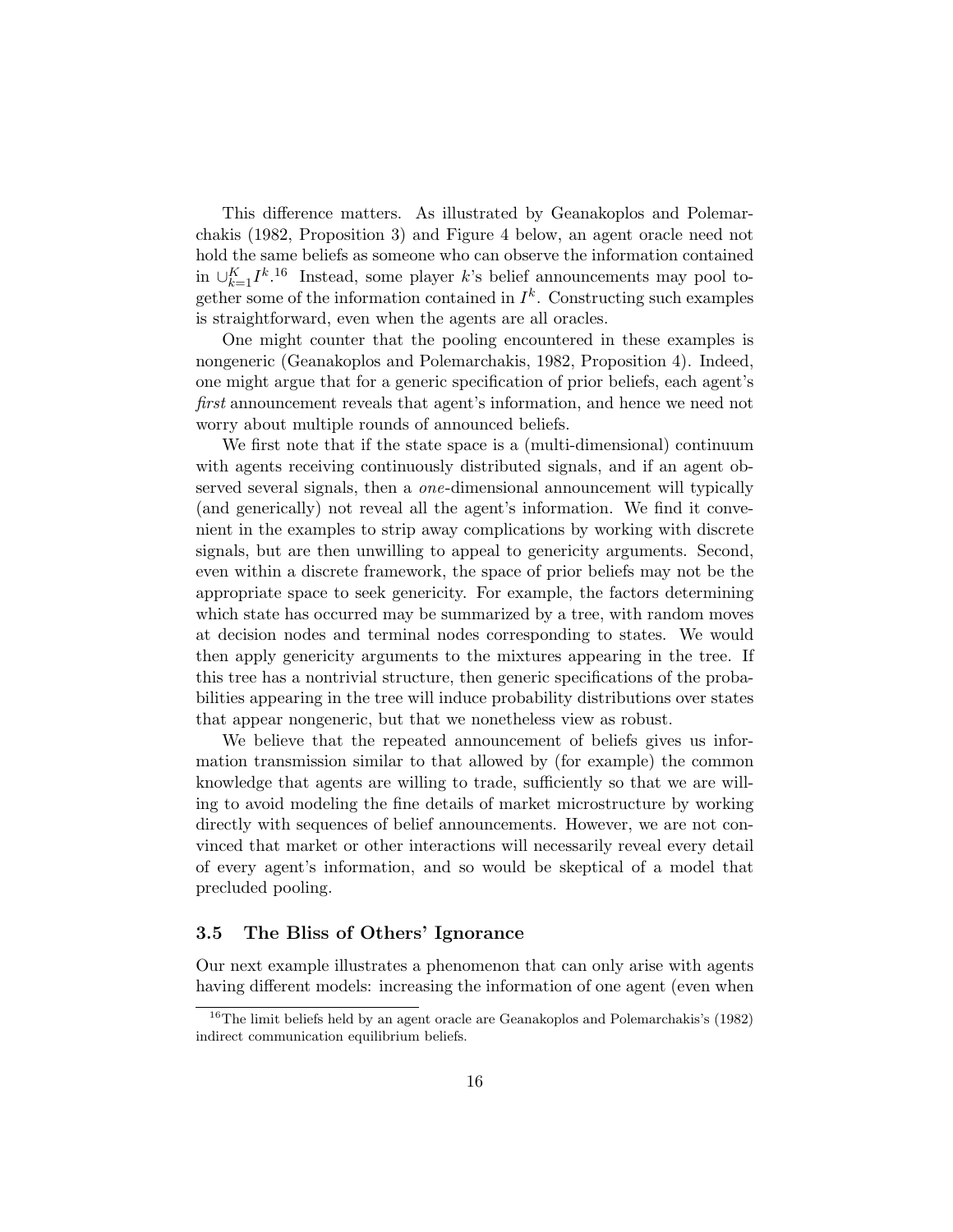| <b>State</b>                                                                                           | Prior  |                  |                         | Interim beliefs         | First-round update                    |  |  |
|--------------------------------------------------------------------------------------------------------|--------|------------------|-------------------------|-------------------------|---------------------------------------|--|--|
| $(\omega_1, \omega_2, \omega_3)$                                                                       | $\rho$ | $f^*(\omega)$    | $\beta^1(\omega_{I^1})$ | $\beta^2(\omega_{I^2})$ | $\beta^{1}(\omega_{I^{1}},b_{0}^{2})$ |  |  |
| (0,0,0)                                                                                                | 1/10   | $\theta$         | $(2x+y)/5$              | $(x+y)/4$               | 0                                     |  |  |
| (1,0,0)                                                                                                | 1/10   | $\boldsymbol{x}$ | $(x+y)/5$               | $(x+y)/4$               | $(x+y)/2$                             |  |  |
| (0,0,1)                                                                                                | 1/10   | $\theta$         | $(2x+y)/5$              | $(x+y)/4$               | $\theta$                              |  |  |
| (1,0,1)                                                                                                | 1/10   | $\mathcal{Y}$    | $(x+y)/5$               | $(x+y)/4$               | $(x+y)/2$                             |  |  |
| (0, 1, 0)                                                                                              | 2/10   | $\boldsymbol{x}$ | $(2x+y)/5$              | $(2x+y)/6$              | $(2x+y)/3$                            |  |  |
| (1, 1, 0)                                                                                              | 2/10   | $\Omega$         | $(x+y)/5$               | $(2x+y)/6$              |                                       |  |  |
| (0, 1, 1)                                                                                              | 1/10   | $\mathcal{Y}$    | $(2x+y)/5$              | $(2x+y)/6$              | $(2x+y)/3$                            |  |  |
| (1, 1, 1)                                                                                              | 1/10   | $\theta$         | $(x+y)/5$               | $(2x+y)/6$              | $\theta$                              |  |  |
| $\Omega = \{0,1\}^3$ , $M^1 = \{1,2,3\}$ , $M^2 = \{2,3\}$ ,<br>$I^2 =$<br>$I^1 = \{1\},\$<br>$\{2\}.$ |        |                  |                         |                         |                                       |  |  |

<span id="page-19-1"></span>Figure 2: The beliefs for Example [2.](#page-19-0)

another agent thinks the information is valuable) can result in a deterioration of inferences.

<span id="page-19-0"></span>Example 2 We jump immediately to the tabular presentation of this example, which includes all the relevant information, presented in Figure [2.](#page-19-1) In contrast to the presentation of our earlier examples, we replace the column specifying the indicator function,  $f$ , with  $f^*$ , its expected value conditional on all the agents' model variables, i.e.,  $f^*(\omega) := \mathbb{E}[f(\omega) | \omega_1, \omega_2, \omega_3]$ . In Example [1,](#page-15-1)  $N = \bigcup_i M^i$ , which is to say that the variables contained in  ${0,1}^{\overline{\bigcup_i M^i}}$  suffice to determine the value of f. In the current example, there are additional variables in the state space that we have not presented. These variables lie outside all agents' models, and play a role in the analysis only to the extent that they shape the values of  $f^*$  and so we omit them from the table.

Since  $\omega_1$  is independent of  $(\omega_2, \omega_3)$ , agent 2 learns nothing from agent 1 and does no updating. Agent 1 learns the realization of  $\omega_2$  from agent 2, and so does one round of updating. In four of the states, agent 1 learns the probability of  $F$ , namely 0. Agent 1 overestimates the value of  $F$  in two of the remaining four states and underestimates it in the remaining two states.

Now suppose we give agent 2 more information, as displayed in Figure [3.](#page-20-1) Agent 2 again does not update, while agent 1 does one round of updating. As a result of the additional information, agent 2 now pools her states. Agent 1 does *not* estimate the probability of  $F$  correctly in any state.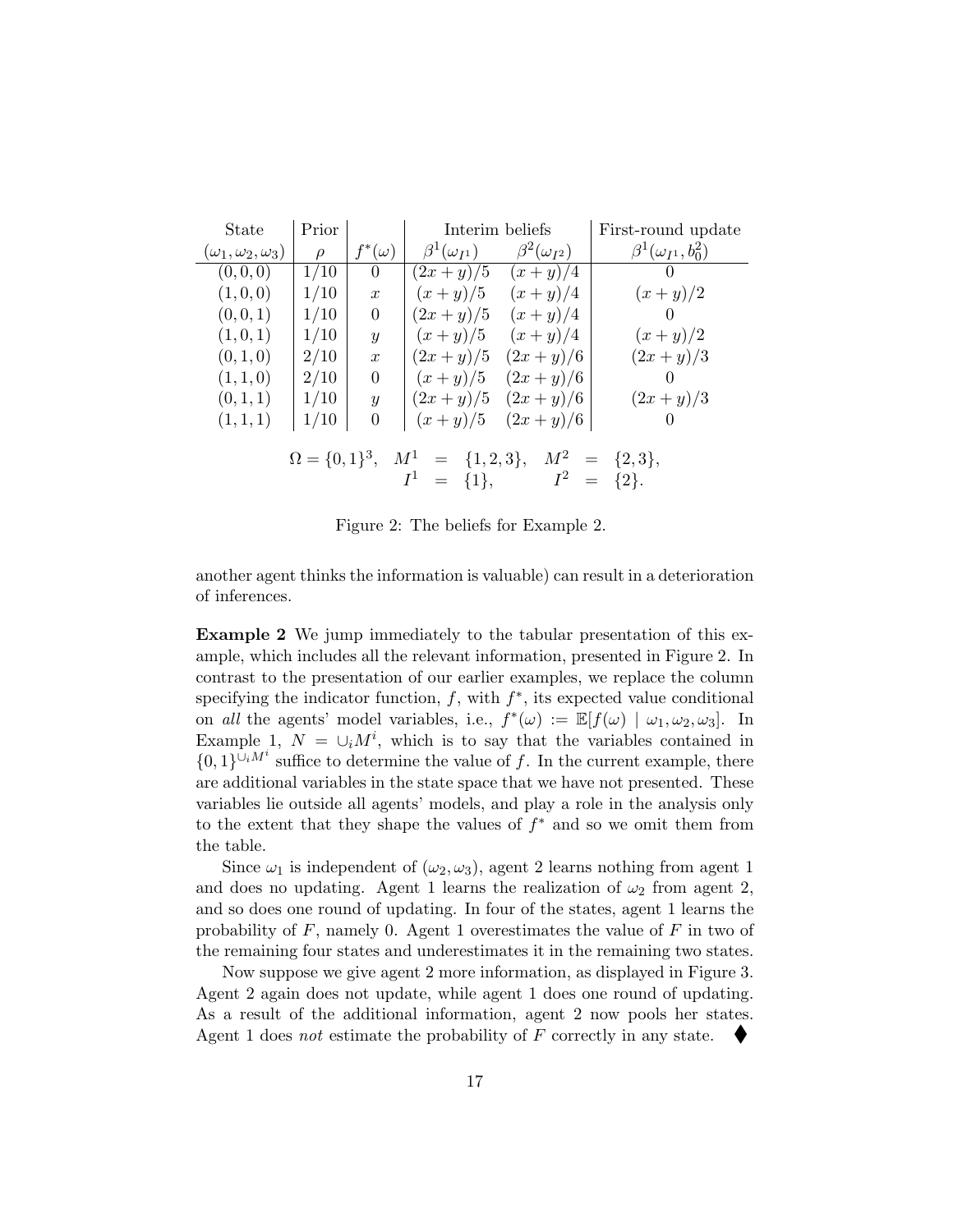| State                                                                                                          | Prior  |                  | Interim beliefs         |                         | First-round update                    |  |  |
|----------------------------------------------------------------------------------------------------------------|--------|------------------|-------------------------|-------------------------|---------------------------------------|--|--|
| $(\omega_1, \omega_2, \omega_3)$                                                                               | $\rho$ | $f^*(\omega)$    | $\beta^1(\omega_{I^1})$ | $\beta^2(\omega_{I^2})$ | $\beta^{1}(\omega_{I^{1}},b_{0}^{2})$ |  |  |
| (0,0,0)                                                                                                        | 1/10   | 0                | $(2x+y)/5$              | x/2                     | 2x/3                                  |  |  |
| (1,0,0)                                                                                                        | 1/10   | $\boldsymbol{x}$ | $(x+y)/5$               | x/2                     | x/3                                   |  |  |
| (0,0,1)                                                                                                        | 1/10   | $\overline{0}$   | $(2x+y)/5$              | y/2                     | y/2                                   |  |  |
| (1,0,1)                                                                                                        | 1/10   | $\overline{y}$   | $(x+y)/5$               | y/2                     | y/2                                   |  |  |
| (0, 1, 0)                                                                                                      | 2/10   | $\boldsymbol{x}$ | $(2x+y)/5$              | x/2                     | 2x/3                                  |  |  |
| (1, 1, 0)                                                                                                      | 2/10   | $\overline{0}$   | $(x+y)/5$               | x/2                     | x/3                                   |  |  |
| (0, 1, 1)                                                                                                      | 1/10   | $\mathcal{Y}$    | $(2x+y)/5$              | y/2                     | y/2                                   |  |  |
| (1, 1, 1)                                                                                                      | 1/10   | $\overline{0}$   | $(x+y)/5$               | y/2                     | y/2                                   |  |  |
| $\Omega = \{0, 1\}^3$ , $M^1 = \{1, 2, 3\}$ ,<br>$M^2$<br>$= \{2,3\},\$<br>$I^2 = \{2,3\}.$<br>$I^1 = \{1\},\$ |        |                  |                         |                         |                                       |  |  |

<span id="page-20-1"></span>Figure 3: The result of giving agent 2 in Figure [2](#page-19-1) increased information.

#### <span id="page-20-0"></span>3.6 Properties of the Belief Updating Process

The following proposition gathers some information about the belief-updating process. Recall that throughout, we maintain the assumption that  $I^i \subseteq M^i$ for all i, and that  $\mathbf{b} = (b_0, b_1, \dots)$  denotes the complete sequence of publicly announced beliefs with associated  $\sigma$ -algebra  $\mathcal{B}_{\infty}$ . We introduce the *omni*scient oracle who, in addition to having the model N, knows the realization of the state.

#### <span id="page-20-3"></span>Proposition 1

- 1. If  $\mathcal{M}^i$  is finite for all  $i \in \{1, \ldots, K\}$ , then **b** is eventually constant, i.e., the updating process terminates. If the  $M<sup>i</sup>$  are infinite, the updating process need not terminate.
- 2. The limiting beliefs of different agents need not be equal.
- 3. With ρ-probability one, once an agent's belief equals 0 or 1, that agent's beliefs agree with those of the omniscient oracle, and so are never  $subsequently revised.<sup>17</sup> Thus, two agents cannot simultaneously assign$  $subsequently revised.<sup>17</sup> Thus, two agents cannot simultaneously assign$  $subsequently revised.<sup>17</sup> Thus, two agents cannot simultaneously assign$ a belief of 0 and 1 to the event F.

<span id="page-20-2"></span><sup>&</sup>lt;sup>17</sup>So model-based reasoners cannot match the common description of being "often wrong but never in doubt."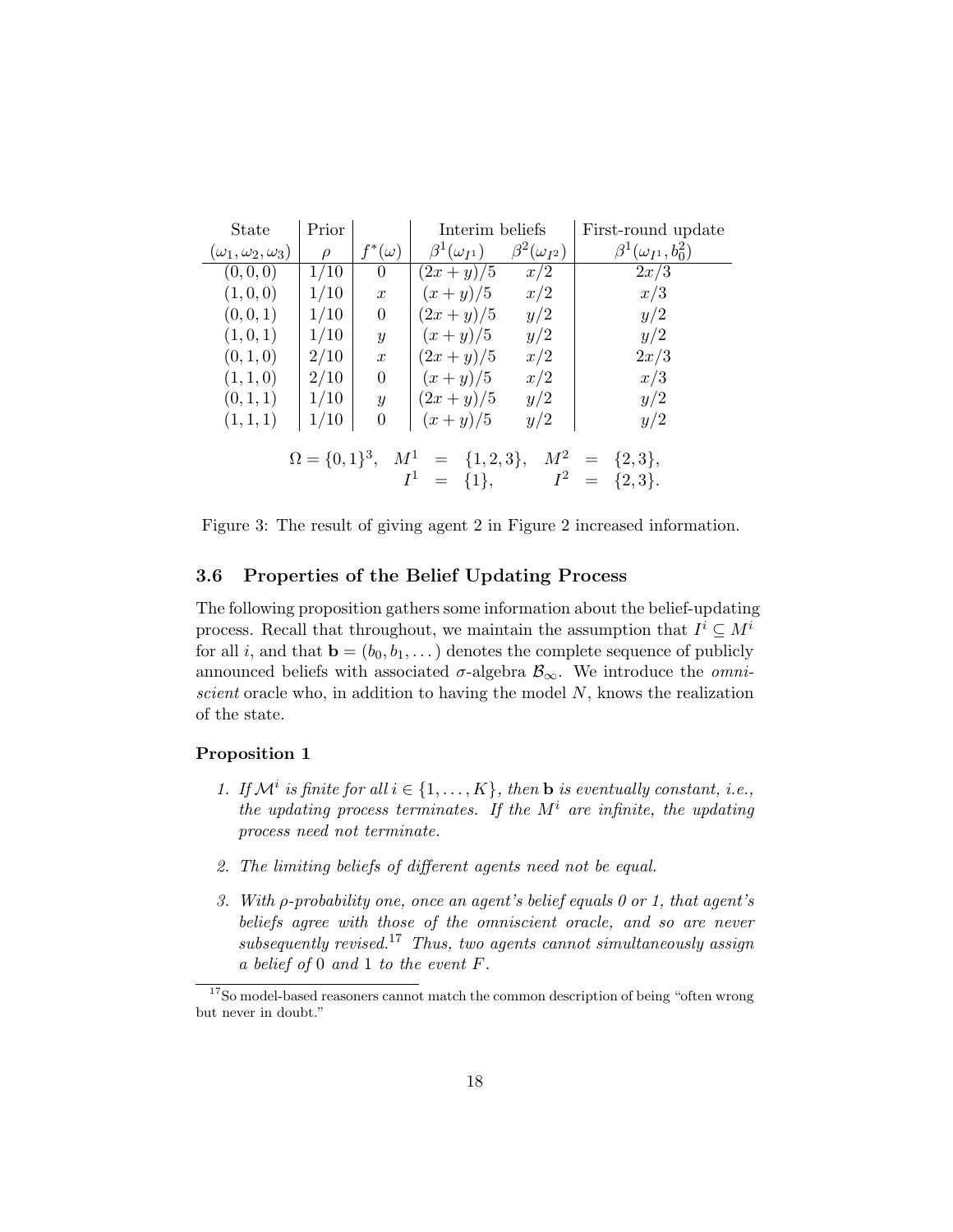<span id="page-21-0"></span>4. Agent i's private information is only pooled in the limit if it does not matter to agent i, that is,

$$
\mathbb{E}[f^i \mid \mathcal{I}^i, \mathcal{B}_{\infty}] = \mathbb{E}[f^i \mid \mathcal{B}_{\infty}].
$$

5. If f depends only on the variables in  $M^i$ , then  $f^i = f$  and agent i's limit belief equals the agent oracular and public oracular belief, that is,

$$
\mathbb{E}[f \mid \mathcal{I}^i, \mathcal{B}_{\infty}] = \mathbb{E}[f^i \mid \mathcal{I}^i, \mathcal{B}_{\infty}]
$$

$$
= \mathbb{E}[f^i \mid \mathcal{B}_{\infty}]
$$

$$
= \mathbb{E}[f \mid \mathcal{B}_{\infty}].
$$

<span id="page-21-1"></span>6. If  $\cup_j I^j \subseteq M^i$ , then agent i's limit belief equals the agent oracular and public oracular belief,

$$
\mathbb{E}[f \mid \mathcal{I}^i, \mathcal{B}_{\infty}] = \mathbb{E}[f^i \mid \mathcal{I}^i, \mathcal{B}_{\infty}]
$$

$$
= \mathbb{E}[f^i \mid \mathcal{B}_{\infty}]
$$

$$
= \mathbb{E}[f \mid \mathcal{B}_{\infty}].
$$

#### Proof.

- 1. At each round n of the updating process, agent  $i$ 's belief about the event  $F$  is the expectation of i's full-information belief conditioning on the  $\sigma$ -algebra reflecting *i*'s information and the information revealed by the collective announcements of the agents,  $\sigma(\mathcal{I}^i, \mathcal{B}_n)$ . The sequence  $(\sigma(\mathcal{I}^i, \mathcal{B}_n))_{n=0}^{\infty}$  is a filtration, with each  $\sigma$ -algebra being coarser than  $\sigma(\mathcal{I}^1,\ldots,\mathcal{I}^K)$ . If all  $\mathcal{M}^j$  are finite, then each  $\sigma(\mathcal{I}^i,\mathcal{B}_n)$  and  $\sigma(\mathcal{I}^1, \ldots, \mathcal{I}^K)$  are generated by finite partitions, and so the filtration must eventually be constant, ensuring that the updating process ter-minates. Appendix [B.3](#page-48-0) describes an example with infinite  $M<sup>1</sup>$  and  $M<sup>2</sup>$  in which updating proceeds for an infinite number of rounds.
- 2. Example [1](#page-15-1) shows that the limit beliefs need not agree. With positive probability, the limiting beliefs in Appendix [B.3](#page-48-0) are not equal.
- 3. A belief  $b_n^i$  for agent i can equal an extreme value (0 or 1) at some round *n* if and only if the full-information belief  $f^i(\omega)$  takes the same extreme value on a full  $\rho$ -measure event in  $\sigma(\mathcal{I}^i, \mathcal{B}_n)$ , which implies the omniscient oracle has the same beliefs on a full  $\rho$ -measure event in  $\sigma(\mathcal{I}^i, \mathcal{B}_n)$ , and so on every subsequent subevent in the sequence.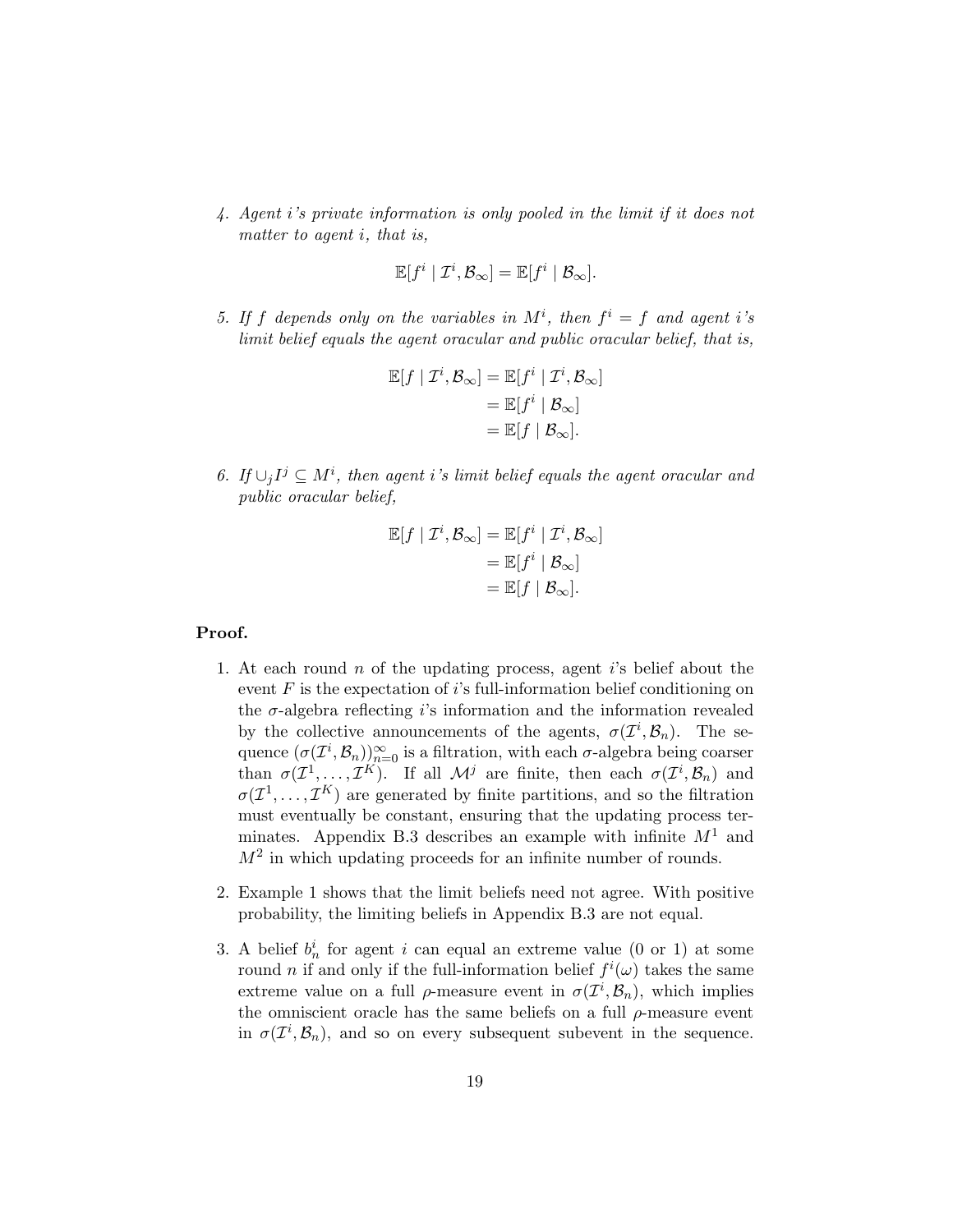Since the omniscient oracle cannot have two distinct beliefs, it is then immediate that two agents cannot simultaneously assign a beliefs of 0 and 1 to the event  $F$ .

4. Proof is by contradiction. Suppose that

$$
\mathbb{E}[f^i \mid \mathcal{I}^i, \mathcal{B}_{\infty}] \neq \mathbb{E}[f^i \mid \mathcal{B}_{\infty}].
$$

Then,  $\mathcal{B}_{\infty}$  must pool together some states that agent *i* does not pool together, and on which  $f^i$  is not constant.<sup>[18](#page-22-0)</sup> But if this were the case, then there would be an announcement from agent  $i$  not contained in  $\mathcal{B}_{\infty}$ , a contradiction.

- 5. Immediately follows from the definitions and item [4.](#page-21-0)
- 6. We verify the first equality. Since  $\sigma(\mathcal{I}^i, \mathcal{B}_{\infty}) \subseteq \sigma(\cup_j \mathcal{I}^j)$ , if  $\cup_j \mathcal{I}^j \subseteq \mathcal{M}^i$ , then  $\sigma(\mathcal{I}^i, \mathcal{B}_{\infty}) \subseteq \sigma(\mathcal{M}^i)$ , and so (using [\(2\)](#page-7-0) and the law of iterated expectations)

$$
\mathbb{E}[f^{i} | \mathcal{I}^{i}, \mathcal{B}_{\infty}] = \mathbb{E}[\mathbb{E}[f | \mathcal{M}^{i}] | \mathcal{I}^{i}, \mathcal{B}_{\infty}]
$$

$$
= \mathbb{E}[f | \mathcal{I}^{i}, \mathcal{B}_{\infty}].
$$

The second equality is just item 5 above, while the third equality is established by an identical argument to that which verified the first equality.

 $\blacksquare$ 

Remark 3 (Common Knowledge) If we adopt the interpretation that the agents know each others' models, then their limit beliefs are common knowledge. Appendix [B.4](#page-50-0) provides details.

<span id="page-22-0"></span><sup>&</sup>lt;sup>18</sup>More precisely, there exist two positive probability events E and E' in  $\sigma(\mathcal{I}^i, \mathcal{B}_{\infty})$  not separated by  $\mathcal{B}_{\infty}$  (i.e., for all events  $B \in \mathcal{B}_{\infty}$ , we have either  $E, E' \subseteq B$  or  $(E \cup E') \cap B = \varnothing$ ) for which  $\mathbb{E}[f^i | E] \neq \mathbb{E}[f^i | E']$ .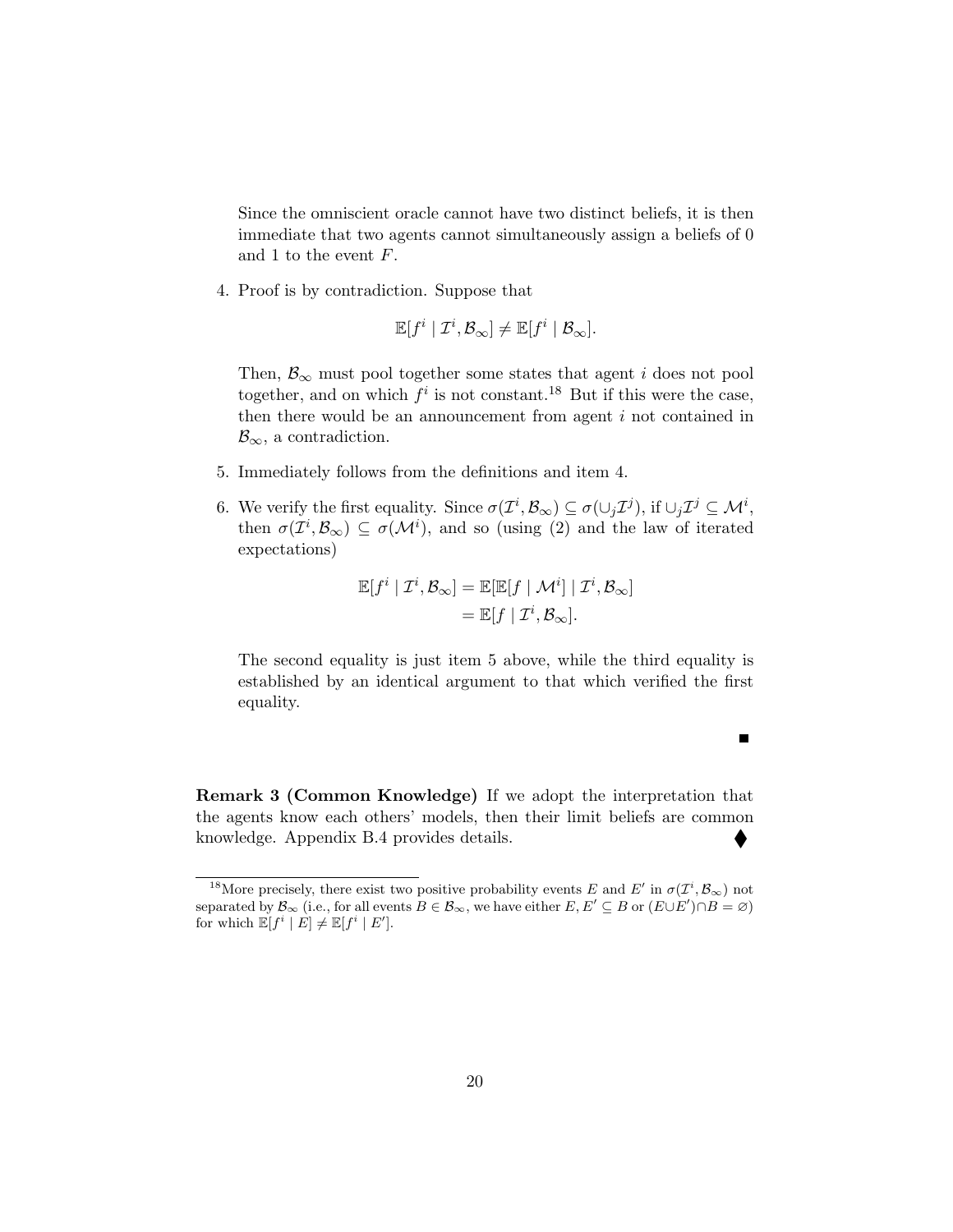# <span id="page-23-0"></span>4 Agents and Oracles

#### <span id="page-23-1"></span>4.1 Do Agents Agree?

In one sense, it is obvious (and our earlier discussion confirms) that when agents have substantively different models, their limit beliefs may not agree. We now explore the sources and implications of agreement.

To ease notation, we consider the case of two agents. We say that limit beliefs necessarily agree if, for all  $\omega \in \Omega$ , the limit beliefs of agents 1 and 2 are equal, i.e.,

<span id="page-23-2"></span>
$$
\mathbb{E}[f^1|\mathcal{I}^1, \mathcal{B}_{\infty}](\omega) = \mathbb{E}[f^2|\mathcal{I}^2, \mathcal{B}_{\infty}](\omega).
$$
 (6)

The left side is agent 1's model-based belief, giving 1's observation of  $\omega_{I}$ and the announced sequence of beliefs, and the right side is agent 2's corresponding belief. From Proposition [1](#page-20-3)[.4,](#page-21-0) equation [\(6\)](#page-23-2) can be rewritten as

$$
\mathbb{E}[f^1|\mathcal{B}_{\infty}](\omega) = \mathbb{E}[f^2|\mathcal{B}_{\infty}](\omega).
$$

Given  $I^1$  and  $I^2$ , we say that the variable  $k \in M^i$  is redundant in agent *i*'s model if  $\mathbb{E}[f^i | \mathcal{I}^1, \mathcal{I}^2]$  is constant in  $\omega_k$ .

When the variables in  $I^i \setminus M^j$  are not redundant for agent i, it seems difficult to achieve necessary agreement. Suppose  $k \in I^i \setminus M^j$  is not redundant for agent i. Then we would expect agent i's belief to vary as the value of  $\omega_k$ varies, while agent j's theory is not responsive to variations in the values of  $\omega_k$  for  $k \notin M^j$ . It may still be that agent j's *belief* varies with  $\omega_k$  (reflecting changes in j's beliefs over  $\omega_{M}$ , but agent j's theory averages f over  $\omega_k$ and so it seems difficult to obtain agreement on the more confident beliefs, precluding necessary agreement. Appendix [B.5](#page-52-0) illustrates this intuition.

While suggestive, this intuition fails when there is no variation in beliefs. The example in Figure [4](#page-24-0) has the feature that both agents pool their information (agent 1 because she is not fully informed). Consequently, both agents' beliefs agree with the prior.

Under independence, necessary agreement implies either that the variables in  $I^i \setminus M^j$  are redundant, or the information is not being revealed (as in Figure [4\)](#page-24-0):

<span id="page-23-3"></span>**Proposition 2** Suppose the variables  $\omega_k$  are drawn independently and  $K =$ 2. Suppose the beliefs of agents 1 and 2 necessarily agree. If for some  $i \in \{1,2\}$ , the variables in  $I^i \setminus M^j$  are not redundant for agent i, then for some  $j \in \{1,2\}$  (which may but need not equal i)

$$
\mathbb{E}[f^j \mid \mathcal{B}_{\infty}] \neq \mathbb{E}[f^j \mid \mathcal{I}^1, \mathcal{I}^2],
$$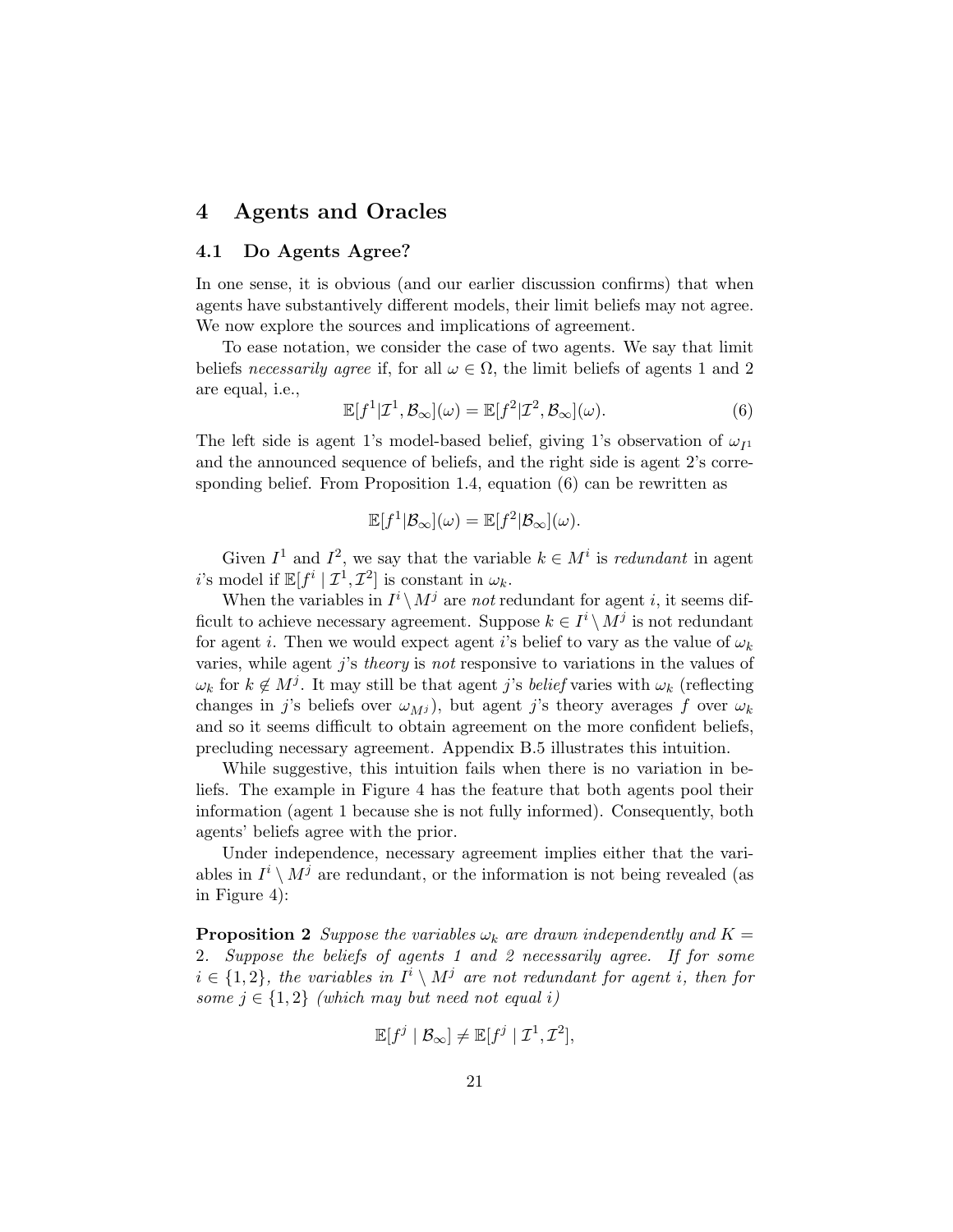| State                 | Prior            |             |                     | Theories            | <b>Beliefs</b>          |                         |
|-----------------------|------------------|-------------|---------------------|---------------------|-------------------------|-------------------------|
| $(\omega_1,\omega_2)$ | $\rho$           | $f(\omega)$ | $f^1(\omega_{M^1})$ | $f^2(\omega_{M^2})$ | $\beta^1(\omega_{I^1})$ | $\beta^2(\omega_{I^2})$ |
| (0, 0)                | 1/4              | $\theta$    | $\theta$            | 1/2                 | 1/2                     | 1/2                     |
| (0,1)                 | 1/4              |             |                     | 1/2                 | 1/2                     | 1/2                     |
| (1,0)                 | 1/4              |             |                     | 1/2                 | 1/2                     | 1/2                     |
| (1,1)                 | 1/4              | 0           | $\theta$            | 1/2                 | 1/2                     | 1/2                     |
|                       | $X = \{0, 1\},\$ |             | $M^1 = \{1,2\},\$   | $M^2$               | $= \{2\},\$             |                         |
|                       |                  |             |                     | $\{1\},\$           | $= \{2\}.$              |                         |

<span id="page-24-0"></span>Figure 4: An example with agreement, even though variable 1 is not redundant for agent 1.

#### that is, not all the agents' information is revealed.

Note that if agents' information is not all revealed, then even if the different variables in N are independent, agent's beliefs conditional on  $\mathcal{B}_{\infty}$ need not be independent.

Proof. Suppose the beliefs of agents 1 and 2 necessarily agree and that  $I^1 \setminus M^2$  is not redundant for agent 1, Suppose, moreover, that for both  $i = 1, 2,$ 

<span id="page-24-1"></span>
$$
\mathbb{E}[f^i \mid \mathcal{B}_{\infty}] = \mathbb{E}[f^i \mid \mathcal{I}^1, \mathcal{I}^2],\tag{7}
$$

so that all agents are effectively conditioning on all the information. Since the variables are independent,  $\mathbb{E}[f^2 | \mathcal{I}^1, \mathcal{I}^2]$  does not depend on  $\omega_k$  for  $k \in I^1 \setminus M^2$ . But necessary agreement implies  $\mathbb{E}[f^1 | \mathcal{B}_{\infty}] = \mathbb{E}[f^2 | \mathcal{B}_{\infty}]$ while nonredundancy of  $I^1 \setminus M^2$  implies  $\mathbb{E}[f^1 | \mathcal{I}^1, \mathcal{I}^2]$  must depend on  $\omega_k$ for some  $k \in I^1 \setminus M^2$ , contradicting [\(7\)](#page-24-1). Г

Hence, when variables are independent, agents necessarily agree only if either there are effectively no differences in information (i.e., information is either redundant or common) or not all information is revealed.

Correlation in variables may allow necessary agreement even when there are nonredundant variables and all information is revealed. If there is correlation, then agent 1 may observe information that is useful to agent 2, not because it appears in 2's model but because it is correlated with the values of other variables in 2's model (that 2 does not observe). The example in Appendix [B.6](#page-53-0) illustrates that this can occur. Moreover, Section [5](#page-28-0) shows that strong correlation implies limit beliefs will be close.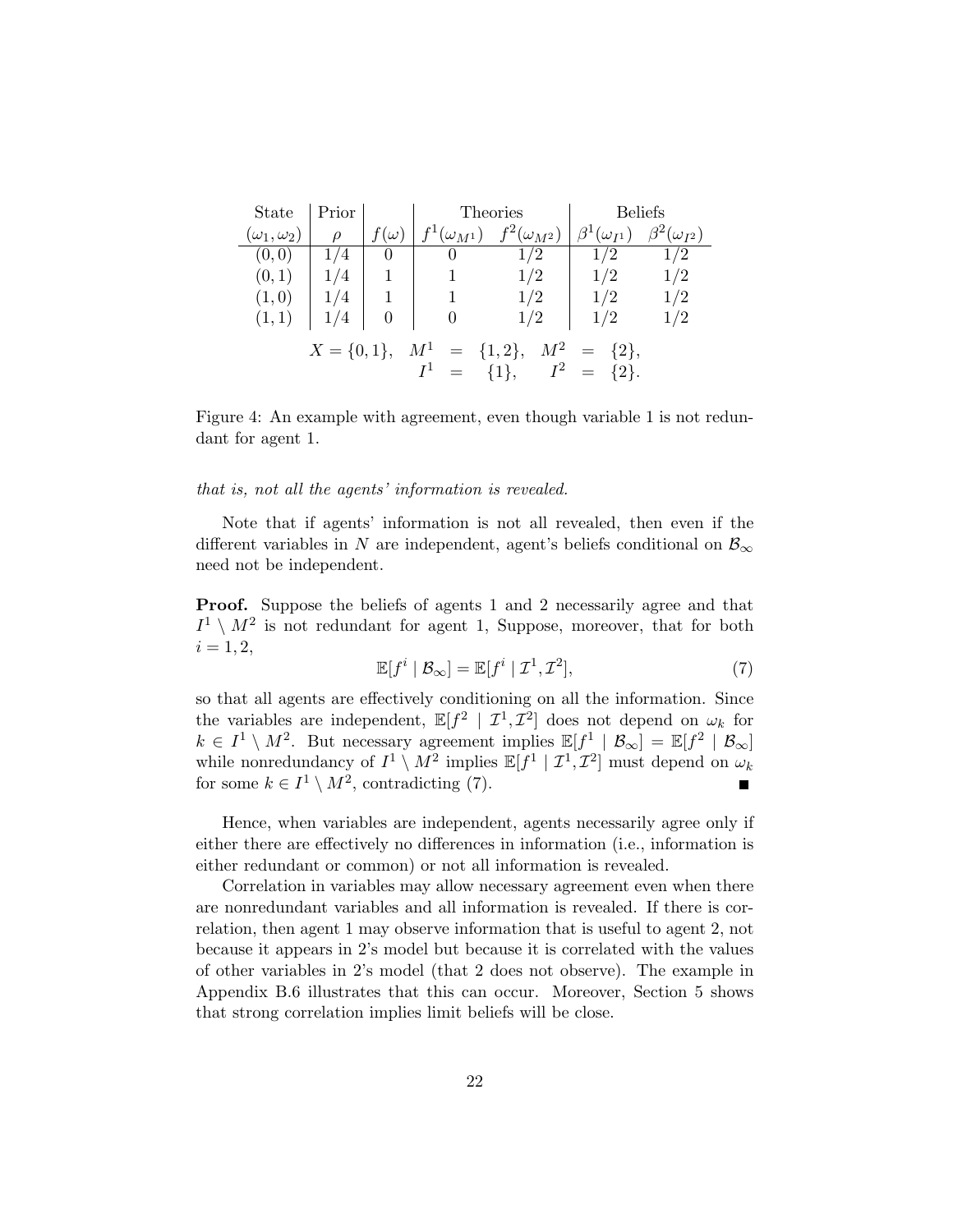Conversely, redundancy in general leads to agreement, with or without independence. In the following, we must strengthen redundancy since  $\mathbb{E}[f^1]$  $\mathcal{I}^1, \mathcal{I}^2$  constant in  $\omega_k$  for all  $k \in I^1 \setminus M^2$  need not imply that  $\mathbb{E}[f^1 | \mathcal{I}^1]$  is constant in  $\omega_k$  for all  $k \in I^1 \setminus M^2$  (for example,  $\omega_k$  may be correlated with a variable in  $I^2 \cap M^1$ ).

**Proposition 3** Suppose  $K = 2$ ,  $\mathbb{E}[f^1 | \mathcal{I}^1, \mathcal{G}^2]$  is constant in  $\omega_k$  for all  $k \in I^1 \setminus M^2$  and all sub- $\sigma$ -algebras  $\mathcal{G}^2$  of  $\mathcal{I}^2$ , and  $\mathbb{E}[f^2 \mid \mathcal{I}^2, \mathcal{G}^1]$  is constant in  $\omega_k$  for all  $k \in I^2 \setminus M^1$  and all sub- $\sigma$ -algebras  $\mathcal{G}^1$  of  $\mathcal{I}^1$ . Then, the limit beliefs of agents 1 and 2 necessarily agree, and agree with the public oracular belief.

Proof. The strengthened redundancy assumptions imply that no matter what agent 1, for example, learns from agent 2's announcements, 1's prediction is independent of  $\omega_k$  for all  $k \in I^1 \setminus M^2$ . This implies that, without loss of generality, we may assume  $I^i \setminus M^j = \emptyset$  for all i. This implies that for each agent i,  $I^1 \cup I^2 \subseteq M^i$ , and so by Proposition [1](#page-20-3)[.6,](#page-21-1) agent i's limit belief necessarily agrees with the public oracular belief, and so with agent j's limit belief.

#### <span id="page-25-0"></span>4.2 The Wisdom of the Crowd?

The idea of the "wisdom of the crowd" (e.g., [Surowiecki \(2004\)](#page-57-0), [Wolfers and](#page-57-1) [Zitzewitz \(2004\)](#page-57-1)) is that groups or "crowds" of people effectively aggregate information, even if their members disagree. We can thus reasonably assert that information is aggregated, even though various agents disagree, as long as the crowd forms beliefs that are "correct on average."

We have introduced agent oracles, the public oracle and the omniscient oracle. We now introduce the universal oracle, who has access to all of the agents' information and hence has beliefs  $\mathbb{E}[f \mid \mathcal{I}^1, \dots, \mathcal{I}^K].$ 

All oracular beliefs are based on the true indicator function  $f$ . The difference between the different oracles is the information on which they condition. In order of increasing information, the public oracle has the least information (namely,  $\mathcal{B}_{\infty}$ ), followed by an agent's oracle (who has both  $\mathcal{B}_{\infty}$ ) and that agent's information  $\mathcal{I}^i$ ), then the universal oracle, and finally the omniscient oracle.

One interpretation of "correct on average" is that there is some statistic  $\varphi$  of the crowd's limit beliefs that necessarily agrees with the universal oracle. There are many possible candidates for such a statistic (mean, median, etc).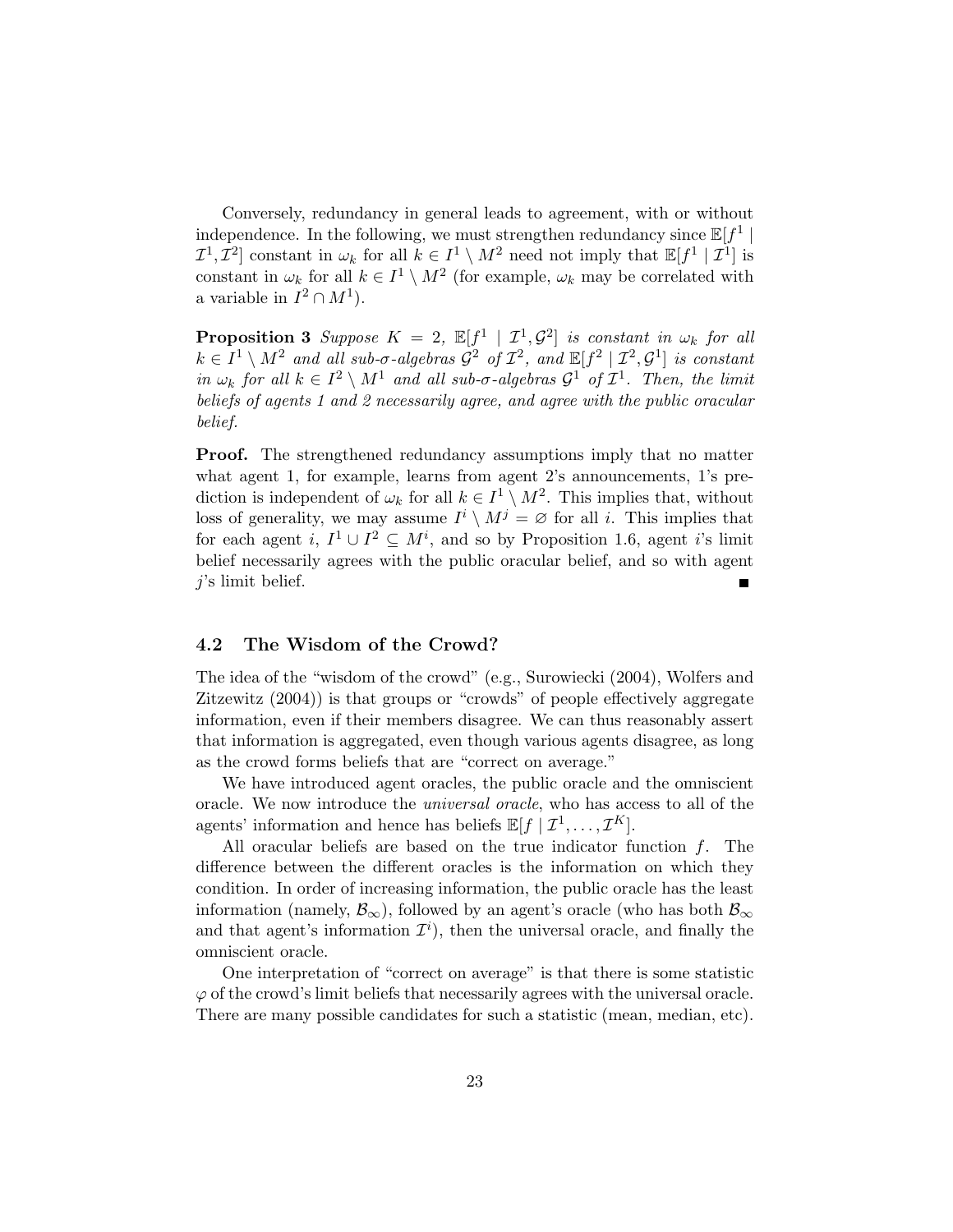It is easy to see that if there is any such statistic, then the public oracle effectively aggregates all the agents' information.

**Proposition 4** Suppose there exists a function  $\varphi : [0,1]^K \to [0,1]$  that necessarily agrees with the universal oracle, i.e., for all  $\omega \in \Omega$ ,

<span id="page-26-0"></span>
$$
\varphi\left(\mathbb{E}[f^1 \mid \mathcal{I}^1, \mathcal{B}_{\infty}](\omega), \ldots, \mathbb{E}[f^K \mid \mathcal{I}^1, \mathcal{B}_{\infty}](\omega)\right) = \mathbb{E}[f \mid \mathcal{I}^1, \ldots, \mathcal{I}^K](\omega). \quad (8)
$$

Then, for all  $\omega \in \Omega$ , the public and universal oracular beliefs coincide:

$$
\mathbb{E}[f | \mathcal{I}^1, \ldots, \mathcal{I}^K](\omega) = \mathbb{E}[f | \mathcal{B}_{\infty}](\omega).
$$

Proof. From Proposition [1](#page-20-3)[.4,](#page-21-0)

$$
\varphi(\mathbb{E}[f^1 | \mathcal{I}^1, \mathcal{B}_{\infty}](\omega), \dots, \mathbb{E}[f^K | \mathcal{I}^1, \mathcal{B}_{\infty}](\omega)) =
$$
  

$$
\varphi(\mathbb{E}[f^1 | \mathcal{B}_{\infty}](\omega), \dots, \mathbb{E}[f^K | \mathcal{B}_{\infty}](\omega)),
$$

and so the statistic (as a function of limit beliefs) must be measurable with respect to the sequence of public announcements  $\mathcal{B}_{\infty}$ , and by [\(8\)](#page-26-0) then so must be the belief of the universal oracle. But then the universal oracle must agree with the public oracle.  $\blacksquare$ 

The least demanding standard for beliefs being correct on average is that the universal oracular belief lies in the convex hull of the agents' updated beliefs. Unfortunately, even this mild requirement is not guaranteed.

**Example 3** We examine a case in which  $M^1 \cup M^2 = \Omega = I^1 \cup I^2 = \Omega$ , so every variable appears in the model of at least one agent and is also observed by at least one agent. This presents conditions most favorable to information aggregation. Consider the environment in Figure [5.](#page-27-0) Both agents observe the information they deem relevant, neither updates, and their limiting beliefs are given by their theories. In every state, the universal oracular belief (given by  $f^*(\omega)$ ) lies outside the convex hull of the agents' limit beliefs.

 $\bigstar$ 

Our next proposition shows it is a pervasive result that the universal oracular belief lies outside the convex hull of the model-based beliefs. A subset  $\tilde{N} \subset N$  is *sufficient* if the variables in  $\tilde{N}$  suffice to determine whether F has occurred. Obviously N is always a sufficient set. There is always at least one minimal sufficient set, and there may be multiple minimal sufficient sets (e.g., if the realizations of some variables are perfectly correlated).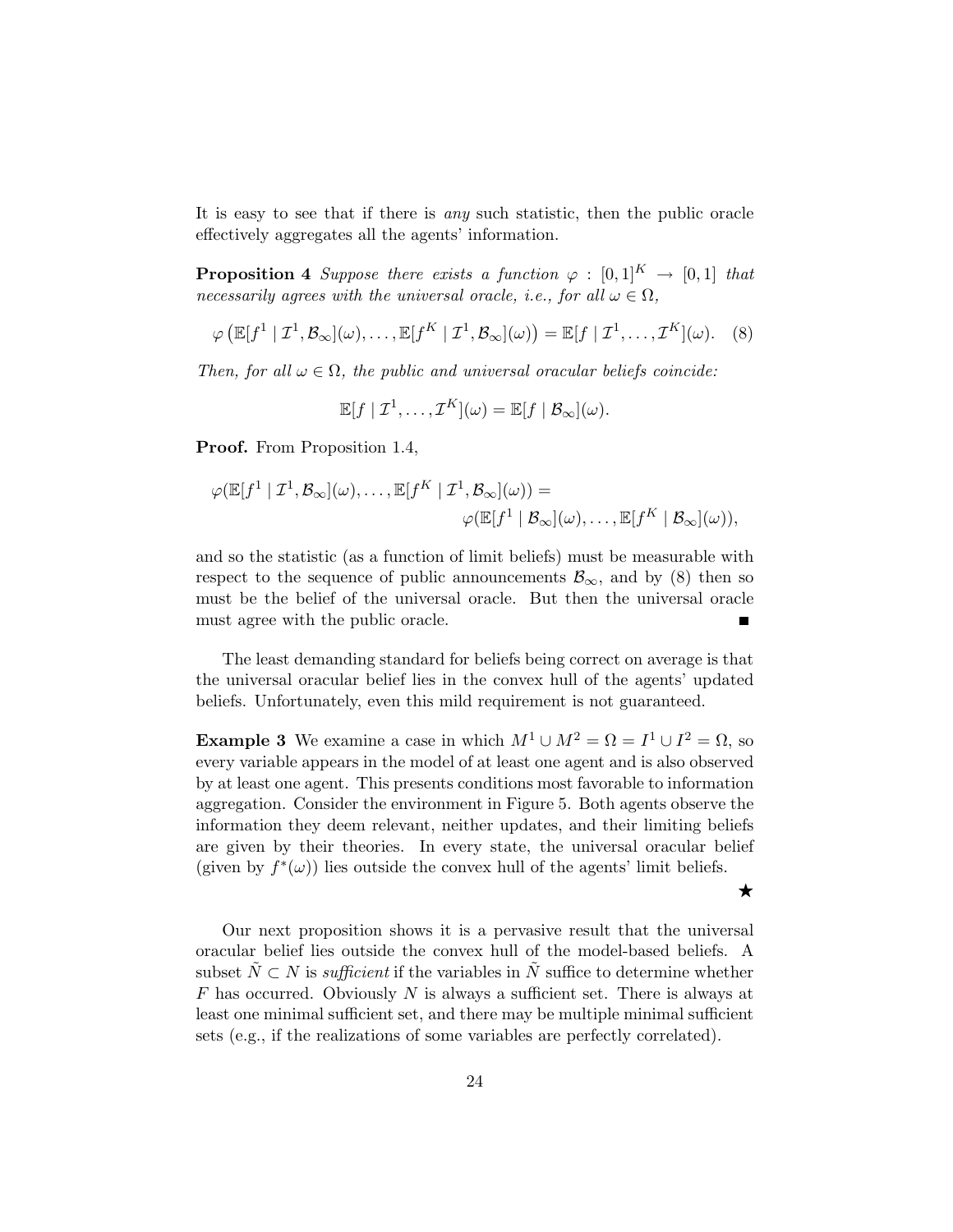| State                 | Prior  |               | Theories             |                     |  |  |
|-----------------------|--------|---------------|----------------------|---------------------|--|--|
| $(\omega_1,\omega_2)$ | $\rho$ | $f^*(\omega)$ | $f^1(\omega_{M^1})$  | $f^2(\omega_{M^2})$ |  |  |
| (0,0)                 | 1/4    | 7/8           | 1/2                  | 9/16                |  |  |
| (0,1)                 | 1/4    | 1/8           | 1/2                  | 1/2                 |  |  |
| (1,0)                 | 1/4    | 2/8           | 9/16                 | 9/16                |  |  |
| (1,1)                 | 1/4    | 7/8           | 9/16                 | 1/2                 |  |  |
| $X = \{0,1\},\$       | $M^1$  | $=$           | $M^2$<br>$\{1\},\$   | $\{2\},\$           |  |  |
|                       |        |               | $I^2$<br>$= \{1\},\$ | $\{2\}.$<br>$=$     |  |  |

<span id="page-27-0"></span>Figure 5: The universal oracular beliefs (given by  $f^*(\omega)$ ) are not in the convex hull of agent beliefs.

**Proposition 5** Suppose X and N are finite and let  $\bigcup_{k=1}^{K} M^k = \bigcup_{k=1}^{K} I^k =$  $\widetilde{N}$  for some minimal sufficient set  $\widetilde{N}$ , with the collection  $\{M^k\}_k$  pairwise disjoint and  $M^k \subseteq \tilde{N}$  for each k. Suppose  $\rho$  has full support. Then there exist states for which the universal oracular belief lies outside the convex hull of the model-based beliefs.

**Proof** Because no model is sufficient,  $f$  is not constant. Suppose first that beliefs reveal the agent's information, i.e.,  $\mathcal{B}_{\infty} = \sigma(\mathcal{I}^1, \ldots, I^K)$ . Then the agents' limit model-based beliefs will be their full-information beliefs. However, because f is not measurable with respect to any  $\mathcal{M}^j$ , for every agent there is a state at which her beliefs do not equal 0 or 1.

We now note that there is a state at which every agent's belief is strictly between 0 and 1. Otherwise it could not be the case that for every state, there is at least one agent whose belief is either 0 or  $1<sup>19</sup>$  $1<sup>19</sup>$  $1<sup>19</sup>$ 

Because  $N$  is sufficient, the universal oracular belief will always be 0 or 1, and hence must sometimes lie outside the convex hull of the agents beliefs.

Finally, if beliefs are not revealing, then the agents have less information, and so again there cannot be an agent whose beliefs are always either 0 or 1.

This result does not require that announcements pool information, and so is not simply a statement that the universal oracle has more information

<span id="page-27-1"></span><sup>&</sup>lt;sup>19</sup> Since  $\rho$  has full support, if  $f^i(\omega_{M^i}) = 1$  for some  $\omega_{M^i}$ , then  $f(\omega_{M^i}, \omega_{-M^i}) = 1$  for all  $\omega_{-M^i}$ . Suppose for some  $\omega'_{M^j}$ ,  $f^j(\omega'_{M^j}) = 0$ . Then for all  $\omega_{M^i}$  and all  $\omega_{-M^i-M^j}$ ,  $f(\omega_{M^i}, \omega'_{M^j}, \omega_{-M^i - M^j}) = 0$ . But this is impossible, and so  $f(\omega) = 1$  for all  $\omega$ , a contradiction (because  $f$  is not constant).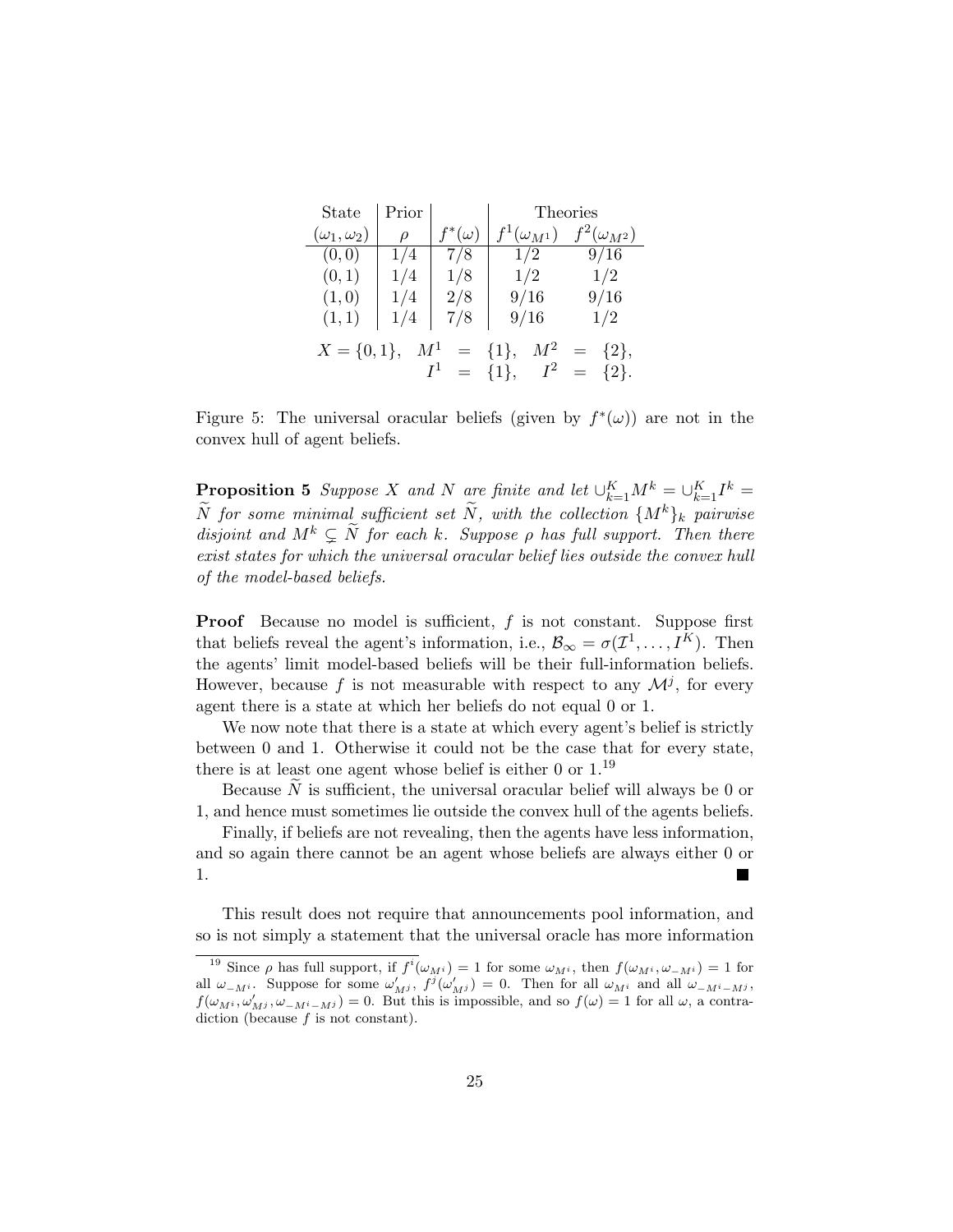than does any single agent—in the limit they will often have identical information. However, the universal oracle has a more encompassing model than any of the individuals, and hence makes use of more information, leading to more extreme beliefs.

# <span id="page-28-0"></span>5 Information Aggregation

This section presents three variations on the idea that groups of agents will effectively aggregate information if they have a sufficiently common understanding. The agents need not have similar information, and indeed each individual agent may have very little information. The protocol will aggregate their information, as long as their models by which they interpret this information are not too different.

#### <span id="page-28-1"></span>5.1 Correlated Model Predictions

If the realizations of the variables in the agents' different models are sufficiently correlated across models, then their limit beliefs will be close. We view this correlation as an indication that the agents' models are, for practical purposes, nearly the same. The extreme case involves agents whose models are disjoint, but whose realizations are perfectly correlated, so that the agents effectively have the same model described in different languages.

<span id="page-28-2"></span>**Proposition 6** Fix agent i's theory  $f^i$ . For any  $\varepsilon > 0$ , there is an  $\eta < 1$ such that if the coefficient of correlation between agent i's theory  $f^i$  and agent j's theory  $f^j$  is at least  $1 - \eta$ , then agents i's and j's limiting beliefs are within  $\varepsilon$  of one another with probability  $1 - \varepsilon$ .

This proposition imposes the correlation requirement on  $f^i$  and  $f^j$ , rather than imposing the stronger requirement on the correlation between  $\omega_{M_i}$  and  $\omega_{Mj}$ , because correlation is relevant only for those variables that play a role in affecting beliefs about F.

The proof first shows that if two agents' theories are perfectly correlated ex ante, then their updated beliefs must be identical. In this case, the agents effectively have identical models with different descriptions. We then show that if two agents' theories are close ex ante, then their limit beliefs must, with high probability, be close. The delicateness in establishing this seemingly intuitive result arises in showing that it holds *irrespective* of the nature of the agents' information. Appendix [A.1](#page-36-1) contains the proof.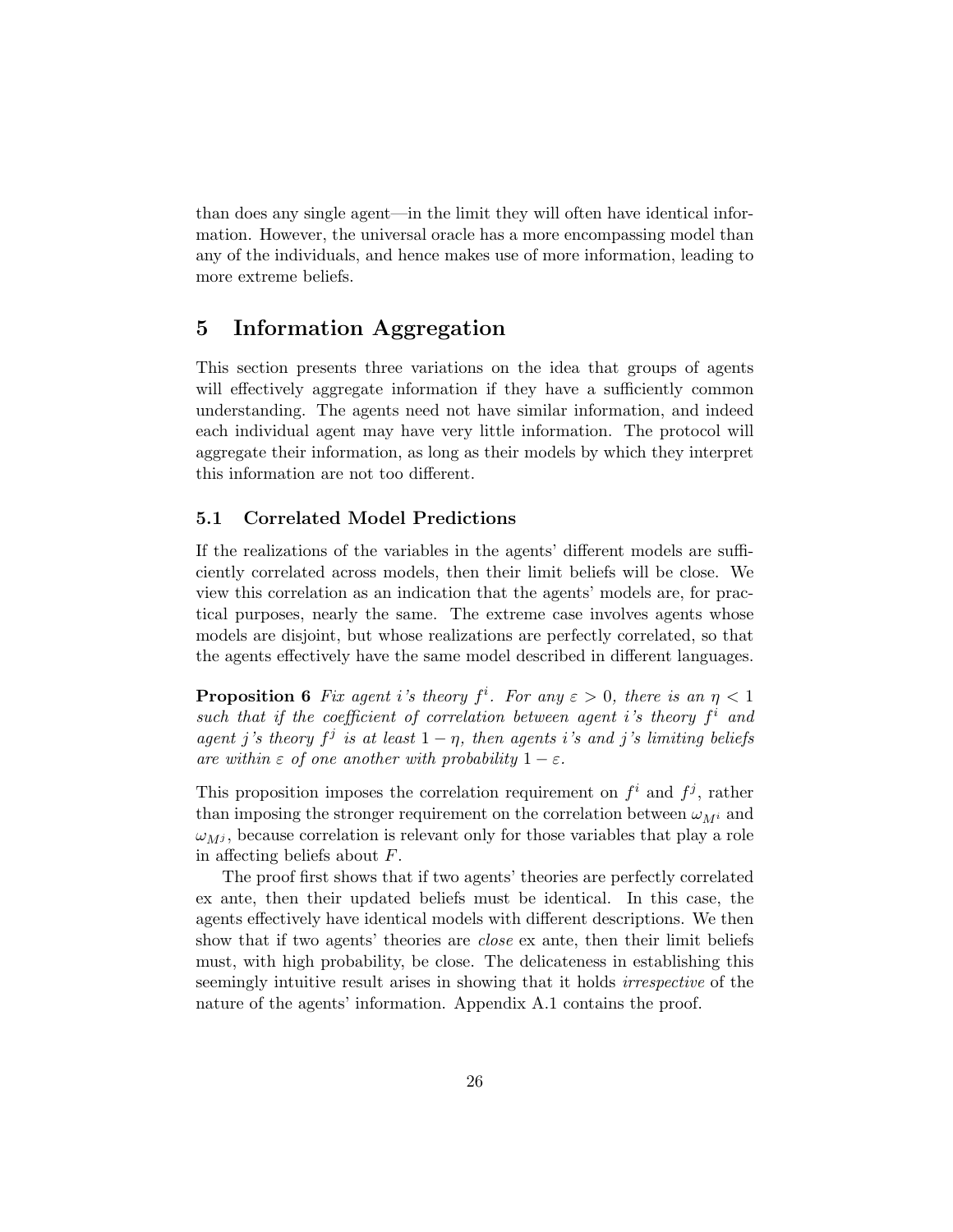#### <span id="page-29-0"></span>5.2 Models with a Common Component

The next result shows that if the agents' models share a large enough common component, then their beliefs cannot be too different from one another. We fix a group of K agents and examine a sequence  $(M_n^1, \ldots, M_n^K)_{n=1}^{\infty}$ , with each element  $(M_n^1, \ldots, M_n^K)$  specifying a model for each agent, and with these models growing (at least weakly) larger along the sequence.

<span id="page-29-1"></span>**Proposition 7** Consider a sequence of  $(M_n^1, \ldots, M_n^K)_{n=1}^{\infty}$ , with  $M_n^k \subset M_{n+1}^k$ . Suppose that for all i and j,  $\bigcup_{n=0}^{\infty} M_n^i = \bigcup_{n=0}^{\infty} M_n^j$ . Then for every  $\delta > 0$ , there exists  $N_{\delta}$  such that for any accompanying sequence of information  $(I_n^1, \ldots, I_n^K)_{n=1}^{\infty}$ , for all  $n > N_\delta$ , with probability at least  $1 - \delta$ , the limit beliefs of all agents are within  $\delta$  of each other.

The requirement that  $\cup_n M^i = \cup_n M^j$  ensures that any variable that eventually appears in  $i$ 's model also eventually appears in  $j$ 's model (and that if the models are constant, then they agree). Notice that we do not require that F is completely determined by the variables in  $\cup_n M_n^i$ . It may be that no agent i ever acquires a complete understanding of the event  $F$ .

The conditions of the proposition are consistent with the agents having an arbitrarily small, even zero, proportion of their models in common, for every term in the sequence.<sup>[20](#page-29-2)</sup>

The proposition indicates that as the agents' models come to share an increasing common component, the agents come to share common beliefs. If the agents have access to little information, these beliefs will be rather uninformative, while if the agents have access to ample information, these beliefs will be close to those of an omniscient oracle.

Appendix [A.2](#page-39-0) contains the proof. The idea behind the proof is that even though  $f$  may depend on an infinite number of variables (in the sense that there is no finite set of variables  $L$  such that  $f$  is measurable with respect to  $X<sup>L</sup>$ , there are a limited number of variables that can be "important" in determining whether  $F$  occurs. Eventually, the important variables are either included in everyone's model, ensuring that each agent makes use of the information that is important to the public oracle, or such variables never appear in the agents' models, in which case the public oracle also lacks access to such information. In either case, the agents' beliefs must grow close to those of the public oracle.

<span id="page-29-2"></span><sup>&</sup>lt;sup>20</sup>For example, agent 1's  $n^{\text{th}}$  model may be  $\{1, 2, 3, ..., n\} \cup \{1, 3, 5, 7, ...\}$  and agent 2's  $n^{\text{th}}$  model may be  $\{1, 2, 3, ..., n\} \cup \{2, 4, 6, 8, ...\}$ .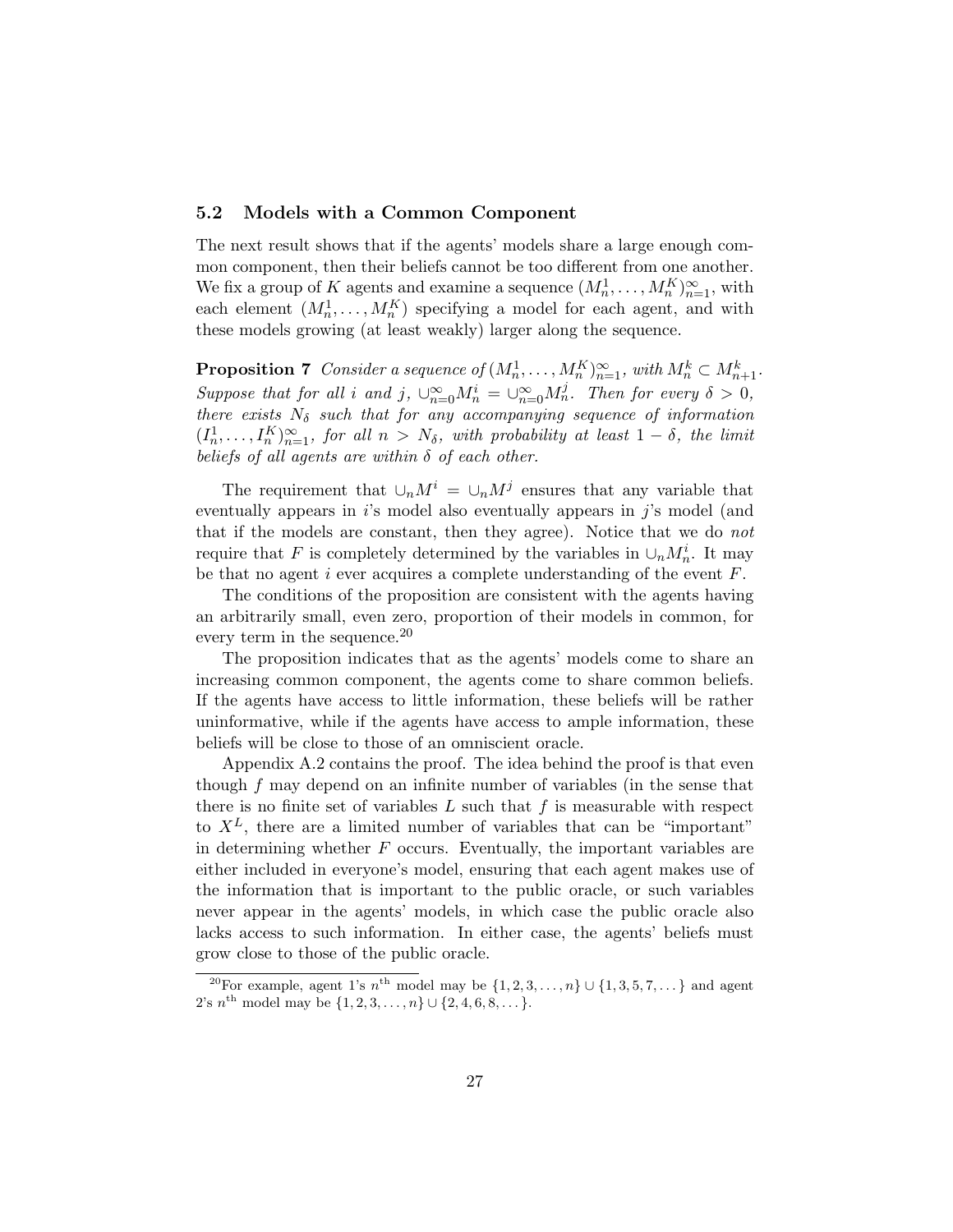#### <span id="page-30-0"></span>5.3 Dispersed Information

We now investigate the sense in which the limiting beliefs of agents with diverse models and dispersed information approximate the belief of the omniscient oracle as the number of agents grows.

Our first step toward an information-aggregation result is to show that if an agent's model is sufficiently sophisticated, than that agent's full-information belief cannot be too far from the omniscient belief. For an arbitrary subset  $Z \subseteq N$ , let  $\mathcal{G}^Z$  denote the  $\sigma$ -algebra induces by  $Z$ .<sup>[21](#page-30-2)</sup> Appendix [A.3](#page-40-0) contains the proof of the following:

<span id="page-30-1"></span>**Lemma 2** For all  $\zeta > 0$ , there exists a finite set  $Z_{\zeta} \subseteq \mathbb{N}$  such for all  $\sigma$ algebras H,

$$
\rho\left\{\omega: \left|\mathbb{E}[f|\mathcal{G}^{Z_{\zeta}},\mathcal{H}](\omega)-f(\omega)\right|<\zeta\right\}\geq 1-\zeta.
$$

Lemma [2](#page-30-1) implies that if an agent's model includes the variables  $Z_{\zeta}$ , not only is the agent's full-information belief close to the omniscient belief, but there is no additional information that can change the agent's belief significantly. It is not surprising that if we put enough of the right variables into an agent's model, then their full-information belief will be close to the omniscient oracular belief. The more delicate part of Lemma [2](#page-30-1) lies in showing that nothing else the agent could possibly include in her model can drive the agent outside the ζ-margin of error.

Remark 4 (Proposition [7](#page-29-1) Redux) Lemma [2](#page-30-1) allows a variation on Propo-sition [7.](#page-29-1) Any sequence whose agents' models eventually include  $Z_{\zeta}$  must eventually have beliefs that are close to those of an public oracle (and hence each other). Lemma [2](#page-30-1) plays the role of Lemma [A.1](#page-36-2) in the proof of Proposition [7,](#page-29-1) mutatis mutandis.

We need to replace the full-information beliefs of Lemma [2](#page-30-1) with limiting beliefs. It is clear that doing so will require some conditions, even if all agents were agent oracles[—Geanakoplos and Polemarchakis \(1982\)](#page-55-0) and Figure [4](#page-24-0) above present examples in which agents' announcements convey no information, despite all agents being agent oracles. The culprit behind the agents' discombobulation in Figure [4](#page-24-0) is that their initial announcements pool information, preventing even oracular agents from making use of this information. If we are to even get off the ground, we must ensure some information transmission. Section [3.4](#page-17-0) explains why we do not rule out pooling

<span id="page-30-2"></span><sup>&</sup>lt;sup>21</sup>For example,  $\mathcal{G}^{M^i} = \mathcal{M}^i$ .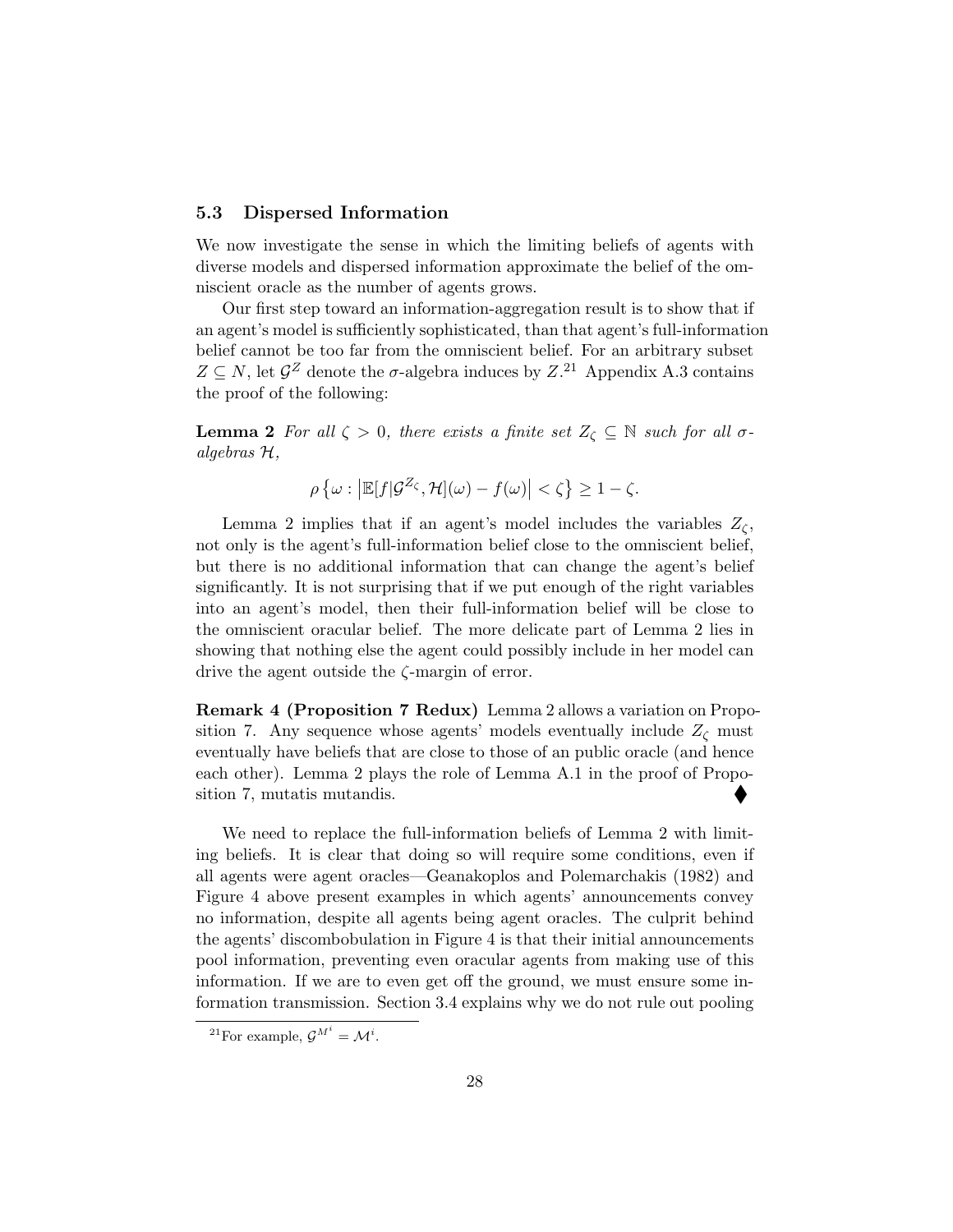by making the stronger assumption that  $\rho$  is generic. It is also worth noting that genericity would not simplify the argument.

**Definition 1** The indicator f is discernible if, for any sets  $I^1, I^2 \subseteq N$ , we have

<span id="page-31-1"></span>
$$
\mathbb{E}[f|\mathcal{I}^1, \mathcal{I}^2] = \mathbb{E}[f|\sigma(\mathbb{E}[f|\mathcal{I}^1], \mathbb{E}[f|\mathcal{I}^2])],\tag{9}
$$

where  $\sigma(\mathbb{E}[f|\mathcal{I}^1], \mathbb{E}[f|\mathcal{I}^2])$  is the  $\sigma$ -algebra induced by the announcements of the beliefs  $\mathbb{E}[f|\mathcal{I}^1]$  and  $\mathbb{E}[f|\mathcal{I}^2]$ .

Discernibility requires that the announcements  $\mathbb{E}[f|\mathcal{I}^1]$  and  $\mathbb{E}[f|\mathcal{I}^2]$  allow an agent oracle to infer the information contained in  $I^1 \cup I^2$  that is relevant for determining f (but may not allow the agent oracle to identify  $\omega_{I^1 \cup I^2}$ , and hence allows the pooling of information that is irrelevant for determining  $F$ ). For any f, discernibility will approximately hold if  $I_1$  and  $I_2$  are sufficiently large. Discernibility fails in Figure [4.](#page-24-0)

We note that discernibility extends to finite numbers of sets. The following result is immediate:

Lemma 3 Suppose f is discernible. Then

$$
\mathbb{E}[f|\mathcal{I}^1, \mathcal{I}^2, \mathcal{I}^3] = \mathbb{E}[f|\sigma(\mathbb{E}[f|\mathcal{I}_1, \mathcal{I}_2], \mathbb{E}[f|\mathcal{I}^3])]
$$
  
=  $\mathbb{E}[f|\sigma(\mathbb{E}[f|\mathcal{I}^1], \mathbb{E}[f|\mathcal{I}^2], \mathbb{E}[f|\mathcal{I}^3])].$ 

The first equality is the statement of discernibility, and the second again applies discernibility.<sup>[22](#page-31-0)</sup>

We can hope to replace the full-information beliefs of Lemma [2](#page-30-1) with limiting beliefs only if the sequence of announced beliefs conveys sufficient information. Our route to ensuring this is to examine a large group of agents. To make the notion "large" precise, we construct a sequence of groups of agents whose models and information are randomly determined, designed to capture our interest in agents with diverse models and dispersed information.

Definition 2 A sequence of groups of agents (with the number of agents going to infinity) is canonical if there is a probability measure  $\lambda$  and a family of measures  $\{\mu_M : M \subset \mathbb{N}\}\$  satisfying

<span id="page-31-0"></span><sup>&</sup>lt;sup>22</sup>The discernibility condition [\(9\)](#page-31-1) implies that the expectation  $\mathbb{E}[f|\mathcal{I}^1, \mathcal{I}^2]$  of f conditioning on the  $\sigma$ -algebra  $\sigma(\mathcal{I}^1, \mathcal{I}^2)$  is measurable with respect to the coarser  $\sigma$ -algebra  $\sigma(\mathbb{E}[f|\mathcal{I}^1], \mathbb{E}[f|\mathcal{I}^2])$ , and hence the random variable  $\mathbb{E}[f|\mathcal{I}^1, \mathcal{I}^2]$  is measurable with respect to  $\sigma(\mathbb{E}[f|\mathcal{I}^1], \mathbb{E}[f|\mathcal{I}^2]),$  or  $\sigma(\mathbb{E}[f|\mathcal{I}^1, \mathcal{I}^2]) = \sigma(\mathbb{E}[f|\mathcal{I}^1], \mathbb{E}[f|\mathcal{I}^2]).$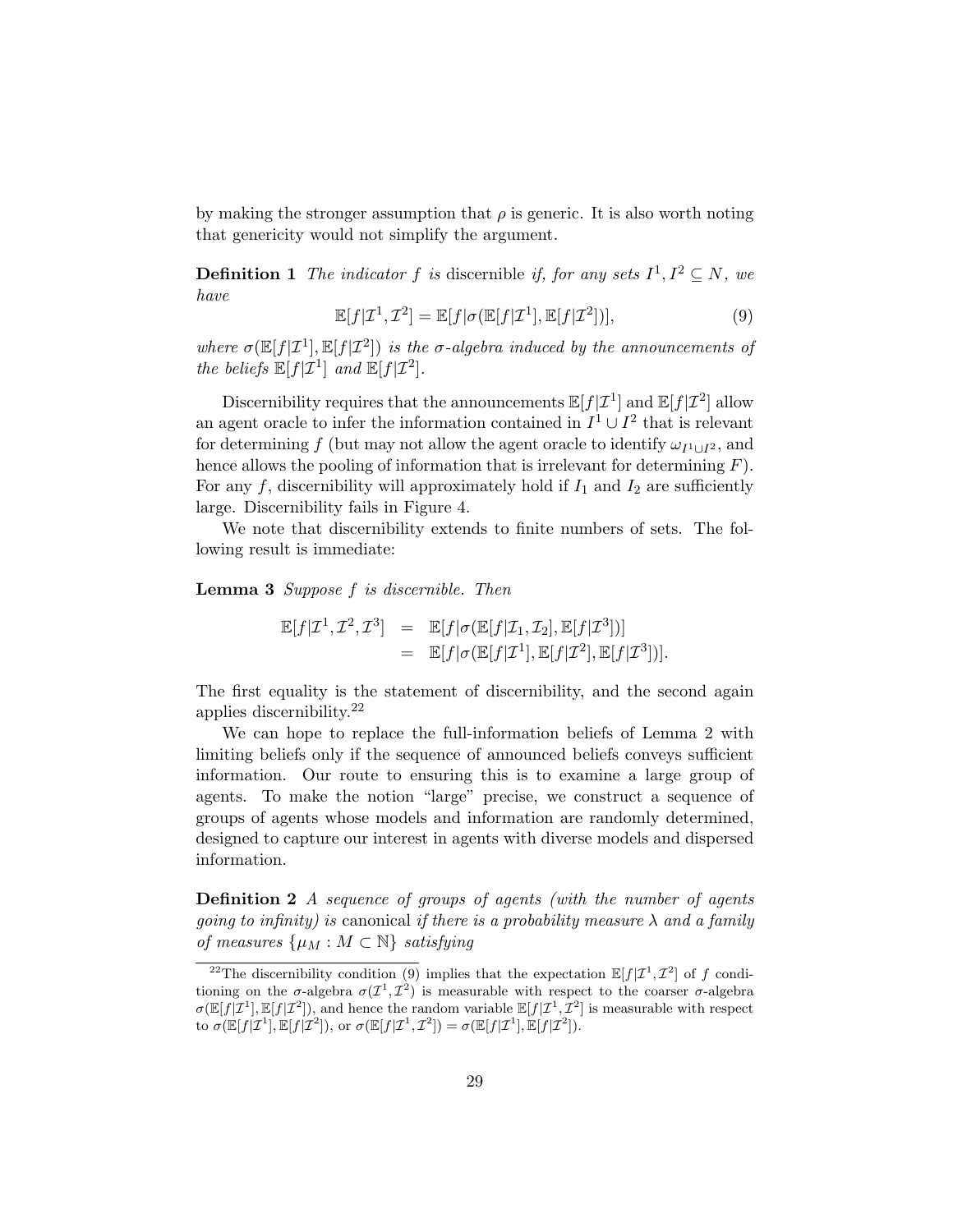- 1.  $\lambda$  is a full support measure on the space of all finite models,
- 2. there is a  $\Gamma \in \mathbb{N}$  such that for each finite model  $M \subset \mathbb{N}$ ,  $\mu_M$  is a full support probability distribution over the subsets of M with at most  $\Gamma$ elements, and
- 3. in each group, each agent's model and information are determined by independent draws from  $\lambda$  and  $\mu_M$ .

The agents in a canonical sequence will exhibit a wide variety of models, reflecting the full-support measure  $\lambda$ . Importantly, sophisticated models arise with positive probability, and so in large groups, with very high probability there will be very sophisticated agents. At the same time, the information of each individual may be paltry  $(\Gamma \text{ may be small})$ , and hence individuals may lack the requisite information to form interim beliefs that are close to full information beliefs.

In a sufficiently large group drawn from a canonical sequence, any agent whose model contains the variables  $Z_{\zeta}$  (from Lemma [2\)](#page-30-1) will, with high probability, effectively learn  $F$  from the sequence of announced beliefs. Appendix [A.4](#page-42-0) proves:

<span id="page-32-0"></span>Lemma 4 Suppose f is discernible and fix a canonical sequence of groups of agents. For all  $\varepsilon > 0$ , there exists an  $N_{\varepsilon}$  such that for all  $n > N_{\varepsilon}$ , every agent with a finite model M containing  $Z_{\varepsilon^2/8}$  has, with probability at least  $1 - \varepsilon$ , a limiting belief within  $\varepsilon$  of the omniscient oracle.

The argument first identifies a set of agents  $K^{\mathbb{I}}$  whose interim beliefs, given discernibility, allow any agent whose model is precisely  $Z_{\varepsilon^2/8}$  to form fullinformation beliefs. In a sufficiently large set of agents drawn from a canonical sequence, such a set  $K^{\mathbb{I}}$  will exist with high probability. We then argue that the limiting beliefs of an agent whose model *contains*  $Z_{\varepsilon^2/8}$  must be close to that agent's full information beliefs, and use Lemma [2](#page-30-1) to argue that the latter must be close to the beliefs of the omniscient oracle. The triangle inequality (with the help of our choice of the parameter  $\varepsilon^2/8$ ) then ensures that the agents' limiting beliefs are close to those of the omniscient oracle.

The key to bringing the average of the agents' limiting beliefs close to those of the limiting oracle is to have the measure  $\lambda$  insert enough sufficiently sophisticated agents into the groups in the canonical sequence. Let  $\Lambda(\zeta)$  be the probability that a model drawn according to  $\lambda$  does not contain  $Z_{\zeta}$ .

<span id="page-32-1"></span>**Proposition 8** Suppose f is discernible and fix a canonical sequence of groups of agents. For all  $\varepsilon > 0$ , there exists  $N_{\varepsilon}^*$  such that for all  $n > N_{\varepsilon}^*$ ,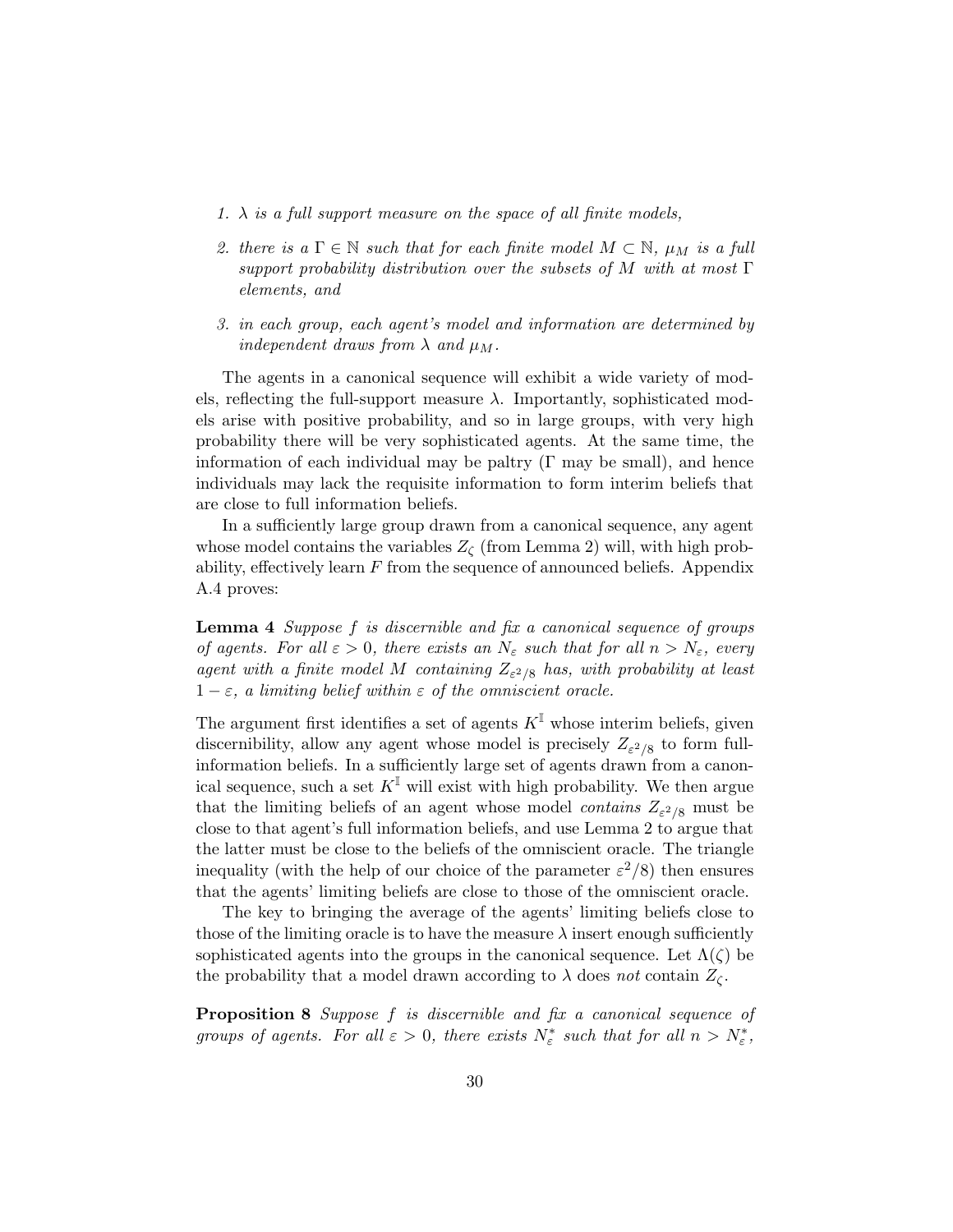the probability the average of beliefs is within  $3\varepsilon + \Lambda(\varepsilon^2/8)$  of the omniscient belief is at least  $1 - \varepsilon$ .

**Proof.** We can choose  $N_{\varepsilon}^* \geq N_{\varepsilon}$  so that for all  $n > N_{\varepsilon}^*$ , with probability at least  $1 - \varepsilon$  the proportion of agents whose models include  $Z_{\varepsilon^2/8}$  will be at least  $1 - \Lambda(\varepsilon^2/8) - \varepsilon$  and the K<sup>I</sup>-agents are present. Conditional on this event, the difference between the average belief and the belief of an omniscient oracle is then at most

$$
(1 - \Lambda(\varepsilon^2/8) - \varepsilon)((1 - \varepsilon)\varepsilon + \varepsilon) + \Lambda(\varepsilon^2/8) + \varepsilon \leq 3\varepsilon + \Lambda(\varepsilon^2/8).
$$

The discernibility requirement in Lemma [4](#page-32-0) gets the information-revelation process off the ground in a particularly brutal way, ensuring that for any information set I, the first announcement by an agent i with  $M^{i} = I^{i} = I$ reveals all the relevant information contained in I. It would suffice that limiting beliefs reveal such information, and we could formulate discernibility in terms of limiting beliefs, at the costs of greater complexity and pushing the assumption further away from the fundamentals of the problem. Alternatively, discernibility is more demanding when applied to small information sets. We could work with a version of  $\gamma$ -discernibility that applies the discernibility requirement only to sets with at least  $\gamma$  elements, but then would need to place stronger requirements on the presence of agents with larger information sets.

Proposition [8](#page-32-1) establishes that if *enough* agents have large enough (i.e., containing  $Z_{\varepsilon^2/8}$  models, then it is very likely that the average belief will be "close" to that of an omniscient oracle. How close? This depends on the characteristics of the canonical sequence. If the measure  $\lambda$  puts sufficient probability on large models, then  $\Lambda(\varepsilon^2/8)$  will be small. This is the case of a sophisticated crowd, whose members entertain sufficiently nuanced models of the forces determining the event  $F$  that the revelation of information can bring their beliefs close to those of the omniscient oracle. If  $\lambda$  concentrates its probability of small models,  $\Lambda(\varepsilon^2/8)$  will be large, giving us a dogmatic crowd whose beliefs are impervious to the onslaught of overwhelming information.

Proposition [8](#page-32-1) may appear to be nothing more than the statement that if enough people get it right, then the average will be about right. The more delicate part of the argument involves showing the beliefs of those who would otherwise "get it right" are not disrupted by the presence of some agents with bizarre models. This requires a uniformity condition across  $\sigma$ -algebras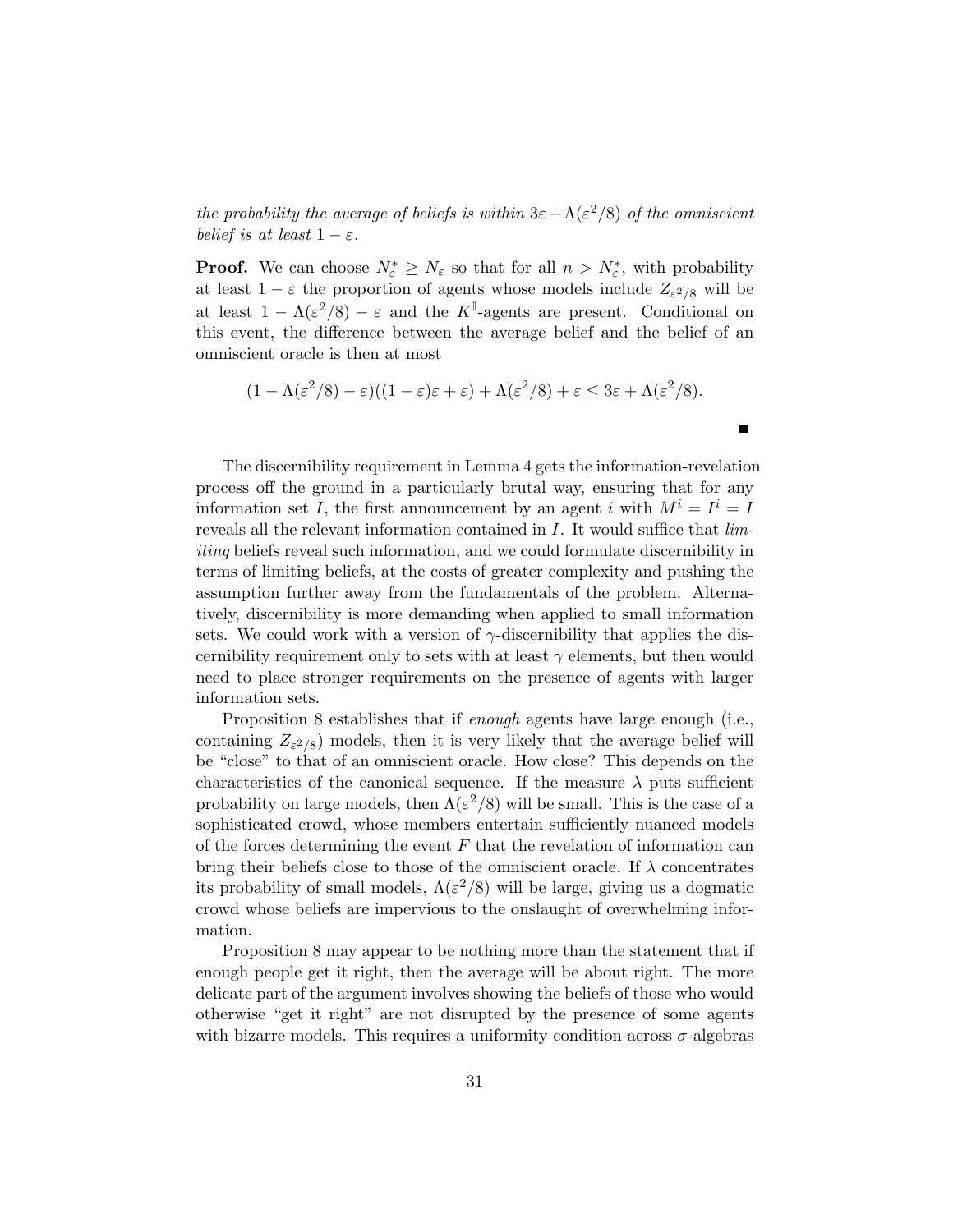(in Lemma [2\)](#page-30-1). The average belief is then driven toward the omniscient belief, not by having those who get it right convincing or converting those who are confused, but by having the former swamp the latter. Notice, however, that for this to happen there must be sufficiently many agents with sufficiently large and common models. There is no similar requirement on the commonality of information. Interactions can indeed effectively aggregate dispersed information, if the agents have a sufficiently common understanding of the meaning of that information.

### <span id="page-34-0"></span>6 Discussion and Related Literature

People cannot help but reason via models, different people use different models, and yet people learn from one another. We provide a tractable description of model-based reasoning that describes how people can learn from each other in a disciplined manner. Our analysis confirms that we should not expect people to agree after exchanging opinions, nor should we expect the average opinion of a group to be particularly accurate. But our analysis elucidates the sense in which interactions can effectively aggregate information and generate approximate consensus, no matter how dispersed is information and no matter what idiosyncracies various models contain, as long as the models share a sufficient common core.

A key element of our description is the notion of a model-based reasoner, who forms beliefs about the occurrence of an event using only the variables in her model. Such a reasoner uses information not in her model only to infer those variables in her model that she does not know. In this sense, a model-based reasoner uses a particularly simple Bayesian network. A Bayesian network is a directed acyclic graph, with the arrows capturing conditional dependencies. A model-based reasoner effectively reasons using a Bayesian network with two maximal cliques, one capturing the dependence of the event F on the variables in agent i's model  $M^i$ , and another capturing the possible dependence of variables in  $M^i$  (but not F) on variables not in  $M<sup>i</sup>$ . See [Pearl \(2009\)](#page-56-5) for an exposition of Bayesian networks, [Spiegler \(2016\)](#page-56-2) for an application to decision making, and [Spiegler \(2019\)](#page-56-6) for a review of recent work. That work focuses the behavioral implications of misinterpreted correlations and causations, while our focus is on inference and information aggregation.

Our work shares with [Jehiel \(2005\)](#page-56-7) the idea that agents will simplify the description of the world by aggregating states. In particular, we can view an element of agent i's model partition  $\{\omega_{M^i}\}\times X^{-M^i}$  as an analogy class.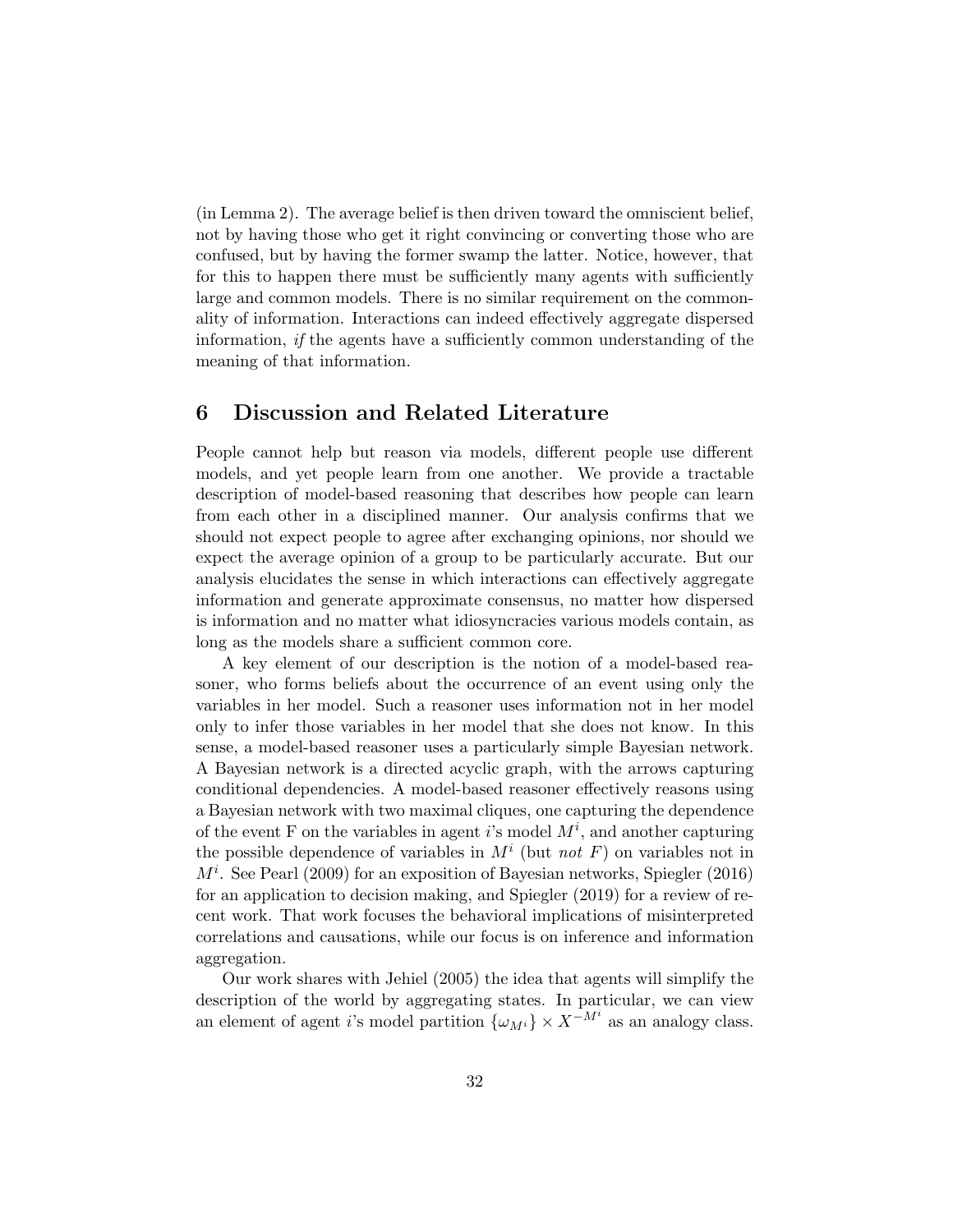[Jehiel \(2005\)](#page-56-7) introduced the idea of an analogy class and used it to define an equilibrium notion for games of perfect information, and [Jehiel and Koessler](#page-56-8) [\(2008\)](#page-56-8) discuss an extension to games of incomplete information. [Eyster and](#page-55-2) [Piccione \(2013\)](#page-55-2) examine financial traders who partition the state space into analogy classes, and then form expectations on these analogy classes as in our  $(1)–(2)$  $(1)–(2)$ .

The idea of the "wisdom of the crowd" has attracted considerable attention (e.g., [Surowiecki \(2004\)](#page-57-0), [Wolfers and Zitzewitz \(2004\)](#page-57-1), [Page \(2017\)](#page-56-9)). One can view our model of information exchange as a stylized model of the process by which the crowd grows wise. [Arieli, Babichenko, and Smorodin](#page-54-3)[sky \(2018\)](#page-54-3) take a different perspective in a similar setting, examining a model in which the members of a crowd of agents receive signals, update their beliefs, and then (once) report their beliefs. The question is when an observer can infer the identity of the underlying state, despite knowing nothing about the agents' signal structures. The (rough) answer is that even if the crowd is arbitrarily large, no inferences can be drawn unless a signal drives a posterior belief to either 0 or 1. The flavor of this result is reminiscent of our observations that (Proposition [1\)](#page-20-3) beliefs of 0 or 1 must match those of an omniscient oracle and that (from Appendix [B.1\)](#page-44-1) when beliefs are interior, Bayes' rule places very little discipline on models in the absence of a common prior.

Analyses of information exchange inevitably takes place in the shadow of Aumann's agreeing-to-disagree theorem [\(Aumann \(1976\)](#page-55-1)) and Milgrom and Stokey's no-trade theorem [\(Milgrom and Stokey \(1982\)](#page-56-10)). An extensive literature has arisen motivated by a desire to break these results by relaxing various assumptions underlying them. Perhaps the most obvious approach is to allow heterogenous priors (e.g., Morris  $(1994)$ ).<sup>[23](#page-35-0)</sup> We believe that agents will often hold different prior beliefs. For much the same reasons, we believe that agents will hold different models. We explain in Appendix [B.1](#page-44-1) that model-based reasoning imposes more discipline than simply allowing priors to differ.<sup>[24](#page-35-1)</sup>

<span id="page-35-0"></span><sup>23</sup>Disagreement can also arise, reflecting considerations similar to those that arise with different prior beliefs, when agents have a common prior but nonpartitional information structures (e.g., [Geanakoplos](#page-55-6) [\(1989\)](#page-55-6) and [Brandenburger, Dekel, and Geanakoplos](#page-55-7) [\(1992\)](#page-55-7)), while the possibility of noise traders (e.g., [Kyle](#page-56-12) [\(1985\)](#page-56-12) and [Ostrovsky](#page-56-13) [\(2012\)](#page-56-13) figures prominently among the many other approaches to disagreement and trade.

<span id="page-35-1"></span> $24$ [Sethi and Yildiz](#page-56-14) [\(2016\)](#page-56-14) examine a setting in which agents with different and unknown prior beliefs learn, but often incompletely, about others' prior beliefs. [Acemoglu,](#page-54-4) [Chernozhukov, and Yildiz](#page-54-4) [\(2016\)](#page-54-4) in which uncertainty about the signal-generating process causes posterior beliefs to be sensitive to prior beliefs even after receiving an infinite sequence of signals, and so allows limiting beliefs of agents with different prior beliefs to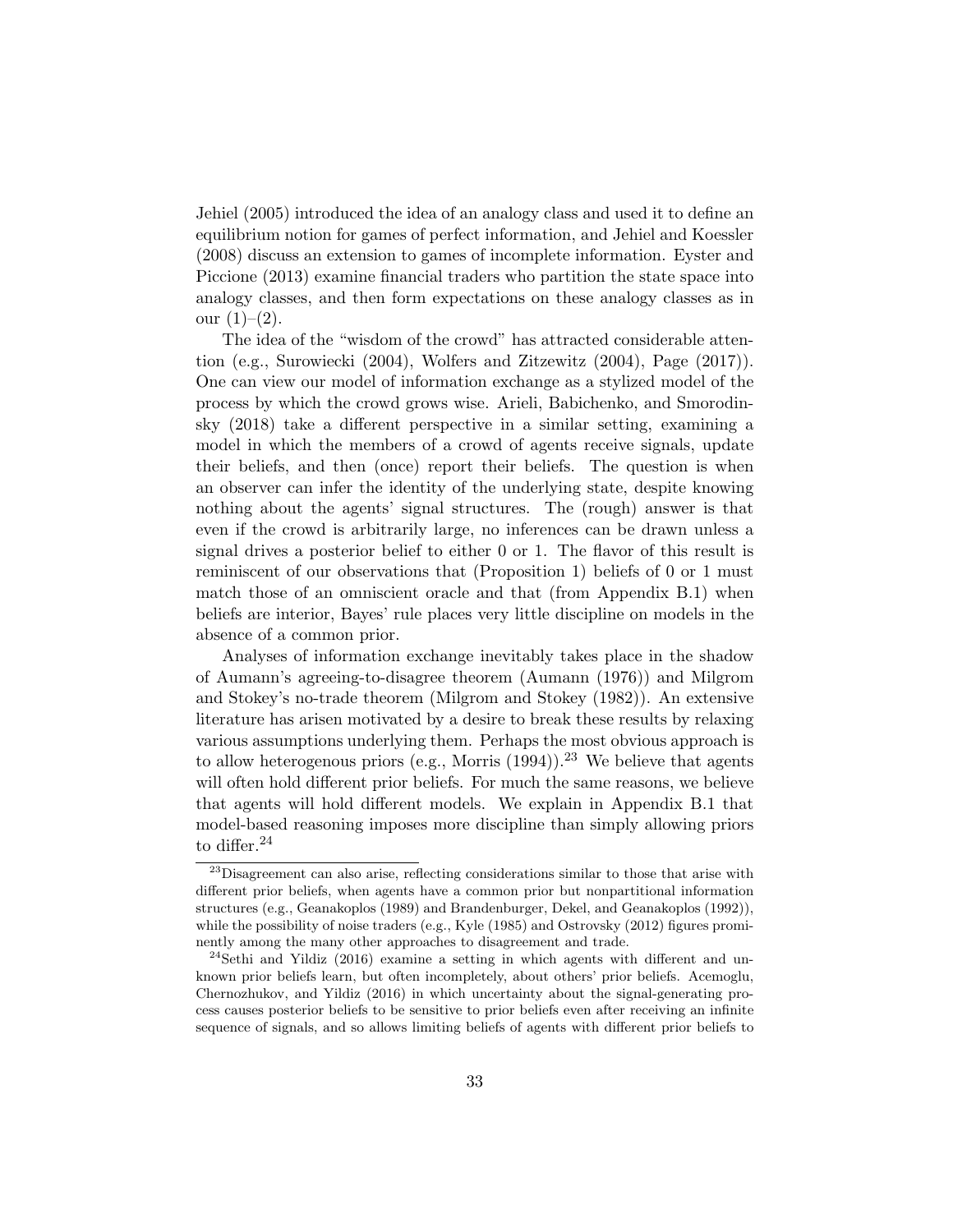# <span id="page-36-0"></span>A Appendices

#### <span id="page-36-1"></span>A.1 Proof of Proposition [6](#page-28-2)

We first prove a preliminary result that looks obvious, but for the fact that we require uniformity over  $\sigma$ -algebras  $\mathcal{H}$ .

<span id="page-36-2"></span>**Lemma A.1** Suppose  $(f_n)_n$  is a sequence of F-measurable functions converging almost surely to the F-measurable function  $f^{\dagger}$ . For all  $\delta > 0$ , there exists a set  $\Omega_{\delta}$  with  $\rho(\Omega_{\delta}) > 1-\delta$  and an integer  $N_{\delta}$  such that for all  $n > N_{\delta}$ and for all  $\sigma$ -algebras  $\mathcal{H} \subseteq \mathcal{F}$ ,

$$
\left|\mathbb{E}[f^{\dagger}|\mathcal{H}](\omega)-\mathbb{E}[f_n|\mathcal{H}](\omega)\right|<\delta\qquad\forall\omega\in\Omega_{\delta}.
$$

**Proof.** Fix a value  $\delta > 0$ . Choose  $\lambda$  and  $\varepsilon$  such that

$$
\lambda > 1/\delta
$$
  

$$
\varepsilon(1+\lambda) < \delta.
$$

By Egorov's theorem, there exists a value  $N_{\delta}$  and a set  $\Omega_{\delta}$  of measure at least  $1 - \varepsilon$  (which is at least  $1 - \delta$ ) with the property that for all  $n > N_{\delta}$ , we have

$$
|f_n(\omega) - f^{\dagger}(\omega)| < \varepsilon \qquad \forall \omega \in \Omega_{\delta}.
$$

We now argue that with probability at least  $1 - \delta$ , we have

$$
\left|\mathbb{E}[f_n \mid \mathcal{H}] - \mathbb{E}[f^\dagger \mid \mathcal{H}] \right| < \delta.
$$

Define

$$
h(\omega) := \begin{cases} \varepsilon, & \omega \in \Omega_{\delta}, \\ 1, & \omega \notin \Omega_{\delta}. \end{cases}
$$

Then,

$$
|f_n(\omega) - f^{\dagger}(\omega)| \le h(\omega),
$$

and

$$
\mathbb{E}[h \mid \mathcal{H}] = \varepsilon \Pr(\Omega_{\delta} \mid \mathcal{H}) + \Pr(\Omega \setminus \Omega_{\delta} \mid \mathcal{H})
$$
  
\$\leq \varepsilon + \Pr(\Omega \setminus \Omega\_{\delta} \mid \mathcal{H}).\$

differ.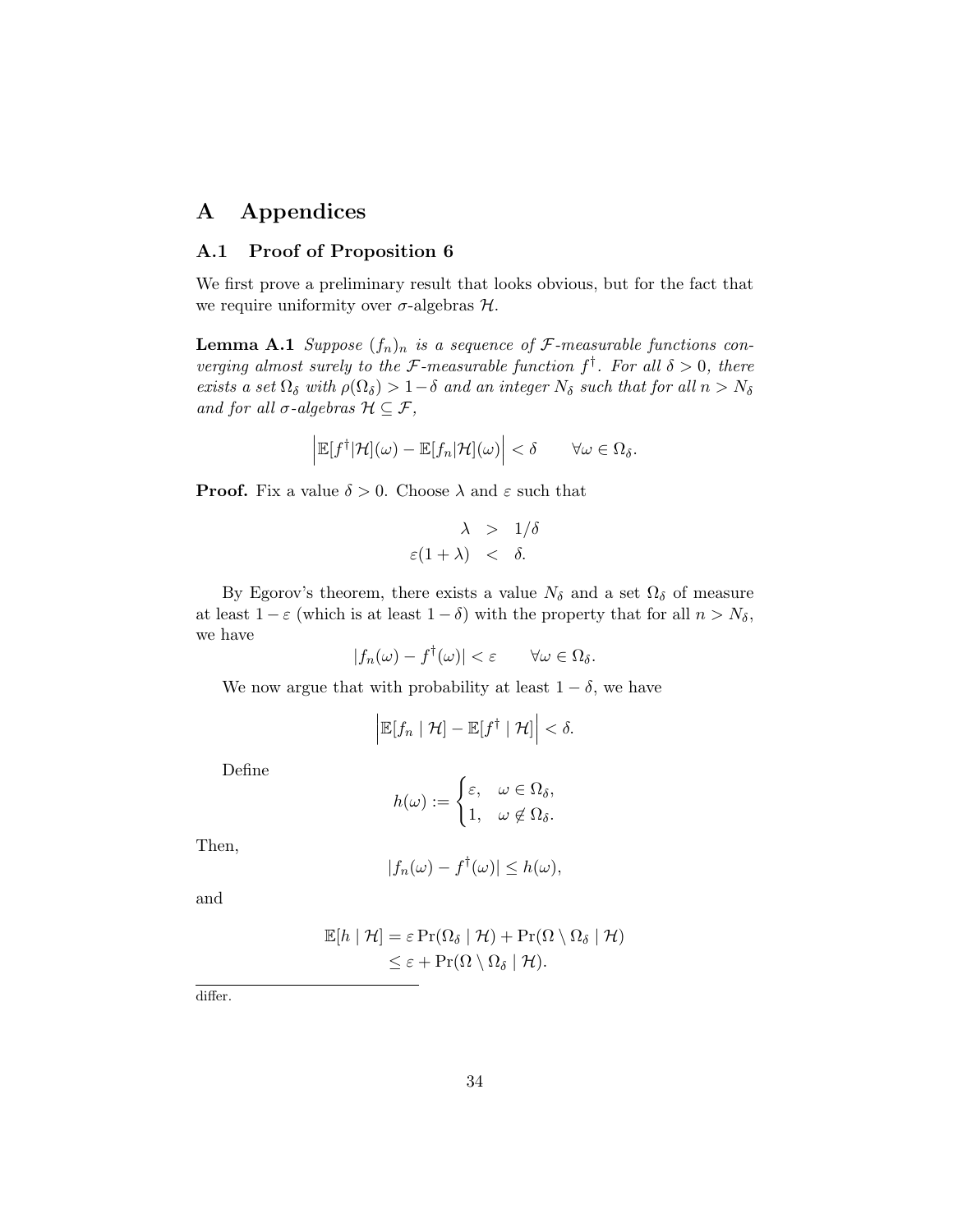Let  $A := {\omega : \Pr(\Omega \setminus \Omega_{\delta} | \mathcal{H})(\omega) > \lambda \varepsilon}.$  Then  $A \in \mathcal{H}$  and so

$$
\lambda \varepsilon \Pr A < \int_A \mathbb{E}[\chi_{\Omega \setminus \Omega_\delta} \mid \mathcal{H}] d\rho
$$
\n
$$
= \int_A \chi_{\Omega \setminus \Omega_\delta} d\rho
$$
\n
$$
\leq \varepsilon,
$$

and so

$$
\Pr\{\omega : \Pr(\chi_{\Omega \setminus \Omega_{\delta}} \mid \mathcal{H})(\omega) > \lambda \varepsilon\} \leq 1/\lambda,
$$

and hence we have

$$
\Pr\{\omega : \varepsilon + \Pr(\Omega \setminus \Omega_{\delta} \mid \mathcal{H})(\omega) < (1 + \lambda)\varepsilon\} > 1 - 1/\lambda.
$$

Invoking our conditions on  $\lambda$  and  $\varepsilon$  yields

$$
\Pr\{\omega : \mathbb{E}[h \mid \mathcal{H}](\omega) < \delta\} > 1 - \delta,
$$

and since

$$
\left|\mathbb{E}[f_n \mid \mathcal{H}] - \mathbb{E}[f^{\dagger} \mid \mathcal{H}]\right| \leq \mathbb{E}\left[|f_n - f^{\dagger}| \mid \mathcal{H}\right],
$$

Г

we have the desired inequality.

Proof of Proposition [6.](#page-28-2) Suppose first that the coefficient of correlation between  $f^i$  and  $f^j$  equals 1. Then  $f^j - \mathbb{E} f = \alpha(f^i - \mathbb{E} f)$   $\rho$ -almost surely for some constant  $\alpha > 0$  (recall [\(3\)](#page-9-3)). Suppose  $f^i$  is not constant (if it were, the result is trivial), so that for some  $x > 0$ ,  $\mathbb{E} f + x$  is in the support of  $f^i$ .

We now argue that  $\alpha = 1$ . En route to a contradiction, suppose  $\alpha > 1$ (a similar argument rules out  $\alpha < 1$ ). Fix  $\varepsilon > 0$  so that  $\alpha(x - \varepsilon) > x$  and set  $B(x) := \{ \omega : x - \varepsilon \leq f^i(\omega) - \mathbb{E}f \leq x \}.$  We may assume  $\rho(B(x)) > 0$ (if not, marginally increasing the value of  $x$  yields a positive measure set). Then, for  $y = \alpha x$  and  $B'(y) := \{ \omega : y - \alpha \epsilon \leq f^j(\omega) - \mathbb{E} f \leq y \}$ , we have  $\rho(B(x)\Delta B'(y)) = 0^{25}$  $\rho(B(x)\Delta B'(y)) = 0^{25}$  $\rho(B(x)\Delta B'(y)) = 0^{25}$  From [\(2\)](#page-7-0), since  $B(x) \in \mathcal{M}^i$  and  $B'(y) \in \mathcal{M}^j$ , we

<span id="page-37-0"></span><sup>&</sup>lt;sup>25</sup>The notation  $A\Delta B := (A \setminus B) \cup (B \setminus A)$  is the symmetric difference of the two sets A and B.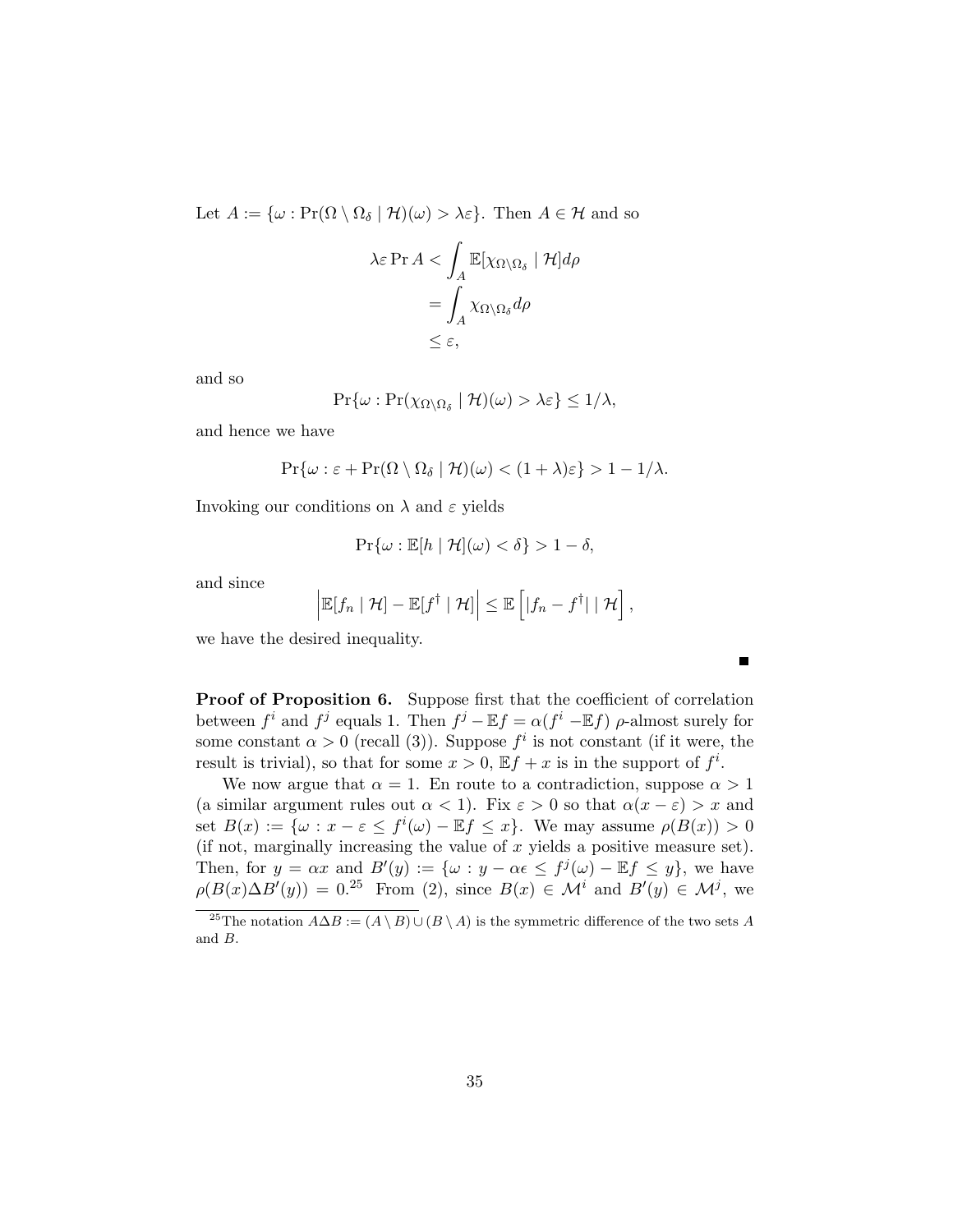then have

$$
x\rho(B(x)) \ge \int_{B(x)} (f^i(\omega) - \mathbb{E}f) d\rho
$$
  
= 
$$
\int_{B(x)} (f(\omega) - \mathbb{E}f) d\rho
$$
  
= 
$$
\int_{B'(y)} (f(\omega) - \mathbb{E}f) d\rho
$$
  
= 
$$
\int_{B'(y)} (f^j(\omega) - \mathbb{E}f) d\rho \ge (y - \alpha \varepsilon) \rho(B'(y)),
$$

and so  $x \geq \alpha(x - \varepsilon)$ , a contradiction.

From Proposition [1](#page-20-3)[.4,](#page-21-0) we have that agent *i*'s limiting belief  $\mathbb{E}[f^i|\mathcal{I}^i, \mathcal{B}_{\infty}]$ equals  $\mathbb{E}[f^i|\mathcal{B}_{\infty}]$  which equals  $\mathbb{E}[f^j|\mathcal{B}_{\infty}]$ , and so agent *i* and *j*'s limiting beliefs agree on any sequence of announced posteriors.

Turning to the approximation, it is enough to prove that we can make  $\mathbb{E}|f^i - f^j|$  arbitrarily small by choosing  $\eta$  sufficiently small, where  $1 - \eta$  is the lower bound on the correlation. We prove the latter by contradiction. If not, then there exists  $\varepsilon > 0$  such that for all  $n > 0$  there exists  $f_n^j$  such that the correlation between  $f^i$  and  $f_n^j$  is at least  $1 - 1/n$  and yet  $\mathbb{E}|f^i - f_n^j| > \varepsilon$ .

Define  $X := f^i - \mathbb{E} f$  and  $Y_n := f_n^j - \mathbb{E} f$ . Then,

$$
\mathbb{E}[Y_n \mathbb{E}(X^2) - X \mathbb{E}(XY_n)]^2 = \mathbb{E}(X^2) [\mathbb{E}(X^2) \mathbb{E}(Y_n^2) - \mathbb{E}(XY_n)^2]
$$
  
\n
$$
\leq \mathbb{E}(X^2) [\mathbb{E}(X^2) \mathbb{E}(Y_n^2) - (1 - 1/n)^2 \mathbb{E}(X^2) \mathbb{E}(Y_n^2)]
$$
  
\n
$$
= (\mathbb{E}X^2)^2 \mathbb{E}(Y_n^2)[1 - 1 + 2/n - 1/n^2],
$$

and so  $Y_n \mathbb{E}(X^2) - X \mathbb{E}(XY_n)$  converges in mean square to 0 as  $n \to \infty$  (since  $\mathbb{E}(Y_n^2)$  is bounded above by  $\frac{1}{4}$ ). If  $(Y_n)_n$  (or any subsequence) has a limit in mean square (and so a limit in mean), then that limit must equal  $X$  (for the reasons above). We will show that every subsequence has a convergent subsubsequence, which implies that the original sequence converges to  $X$ .

We use *n* to index an arbitrary subsequence and let  $\alpha_n := \mathbb{E} XY_n / \mathbb{E}(X^2)$ , so that  $Y_n - \alpha_n X$  converges to 0 in mean square. We claim that  $(\alpha_n)$ has a convergent subsequence. For, if not, then  $|\alpha_n| \to \infty$ , which implies  $\mathbb{E}(Y_n^2) \to \infty$ , which is impossible.

Suppose  $(\alpha_{n_k})$  converges to some  $\alpha$ . Then,

$$
0 \leq [\mathbb{E}(Y_{n_k} - \alpha X)^2]^{\frac{1}{2}} \leq [\mathbb{E}(Y_{n_k} - \alpha_{n_k} X)^2]^{\frac{1}{2}} + [\mathbb{E}(\alpha - \alpha_{n_k})^2 X^2]^{\frac{1}{2}} \to 0,
$$

and so  $Y_n$  converges in mean square to  $\alpha X$ , and so  $\alpha = 1$ .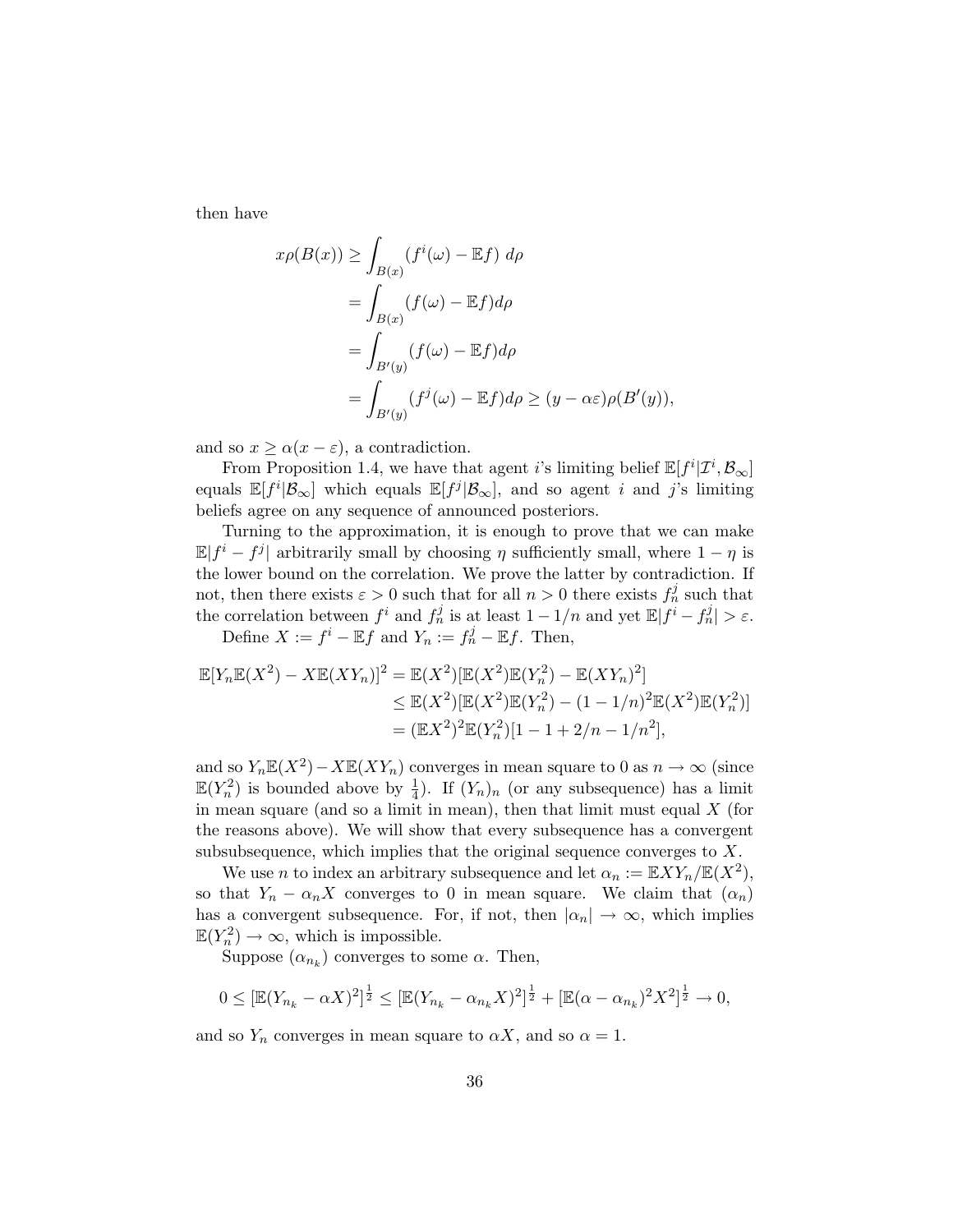It remains to argue that for n sufficiently large, with probability at least  $1 - \varepsilon$ ,

$$
\left|\mathbb{E}[Y_n|\mathcal{I}^j,\mathcal{B}_{\infty}]-\mathbb{E}[X|\mathcal{I}^i,\mathcal{B}_{\infty}]\right|<\varepsilon.
$$

By Proposition [1.](#page-20-3)5, this inequality can be rewritten as

$$
|\mathbb{E}[Y_n|\mathcal{B}_{\infty}] - \mathbb{E}[X|\mathcal{B}_{\infty}]| < \varepsilon.
$$

Since every subsequence of  $(Y_n)_n$  has a sub-subsequence almost surely converging to  $X$ , the desired result is implied by Lemma [A.1.](#page-36-2)

#### <span id="page-39-0"></span>A.2 Proof of Proposition [7](#page-29-1)

**Proof.** Fix a value  $\delta > 0$ . Define

$$
\mathcal{M}_\infty:=\sigma(M^i_1,M^i_2,\dots)
$$

(which is, by assumption, independent of i) and set  $\hat{f} := \mathbb{E}[f \mid \mathcal{M}_{\infty}].$ 

Agent *i*'s theory under her  $n<sup>th</sup>$  model is given by

$$
f_n^i = \mathbb{E}[f \mid \mathcal{M}_n^i] = \mathbb{E}[\hat{f} \mid \mathcal{M}_n^i]
$$

(where the second equality follows from  $\mathcal{M}_n^i$  being coarser than  $\mathcal{M}_{\infty}$  and the law of iterated expectations). Since  $(\mathcal{M}_n^i)_n$  is a filtration, with limit σ-algebra M∞,

$$
f_n^i \to \hat{f} \qquad \rho\text{-a.s.}
$$

Our goal is to show that with probability at least  $1 - \delta$ , we have

$$
\left|\mathbb{E}[f_n^i \mid \mathcal{I}_n^i, \mathcal{B}_{\infty}(n)] - \mathbb{E}[f \mid \mathcal{B}_{\infty}(n)]\right| < \delta,
$$

where  $\mathcal{B}_{\infty}(n)$  is the  $\sigma$ -algebra induced by the sequence of publicly announced beliefs for the  $n<sup>th</sup>$  term in the sequence.

By Lemma [A.1,](#page-36-2) with probability at least  $1 - \delta$ , we have

$$
\left|\mathbb{E}[f_n^i \mid \mathcal{B}_{\infty}(n)] - \mathbb{E}[\hat{f} \mid \mathcal{B}_{\infty}(n)]\right| < \delta.
$$

By Proposition [1.](#page-20-3)5,

$$
\mathbb{E}[f_n^i \mid \mathcal{I}_n^i, \mathcal{B}_{\infty}(n)] = \mathbb{E}[f_n^i \mid \mathcal{B}_{\infty}(n)],
$$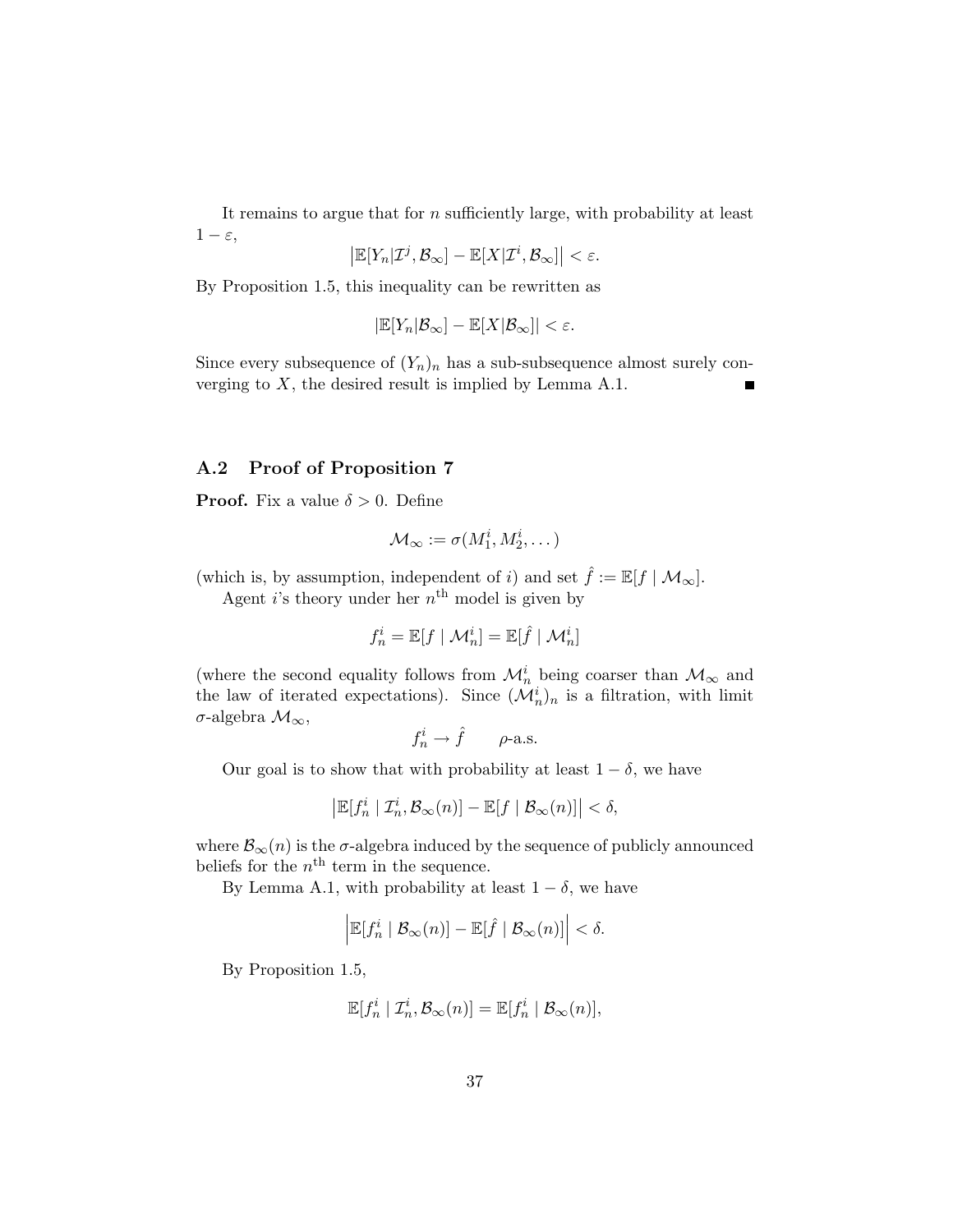and so with probability at least  $1 - \delta$ , we have

$$
\left|\mathbb{E}[f_n^i \mid \mathcal{I}_n^i, \mathcal{B}_{\infty}(n)] - \mathbb{E}[\hat{f} \mid \mathcal{B}_{\infty}(n)]\right| < \delta.
$$

Finally, since  $\mathcal{B}_{\infty}(n)$  is coarser than  $\mathcal{M}_{\infty}$  (since  $\cup_j \mathcal{I}_n^j \subseteq \cup_j \mathcal{M}_n^j \subseteq \mathcal{M}_{\infty}$ ) and  $\hat{f} := \mathbb{E}[f \mid \mathcal{M}_{\infty}],$  we have that with probability at least  $1 - \delta$ ,

$$
\left|\mathbb{E}[f_n^i \mid \mathcal{I}_n^i, \mathcal{B}_{\infty}(n)] - \mathbb{E}[f \mid \mathcal{B}_{\infty}(n)]\right| < \delta.
$$

#### <span id="page-40-0"></span>A.3 Proof of Lemma [2](#page-30-1)

Recall that  $\mathcal{G}^t$  is the  $\sigma$ -algebra generated by the t coordinate of  $\Omega = \{0, 1\}^N$ , and set  $\mathcal{F}^t := \sigma(\mathcal{G}^1, \ldots, \mathcal{G}^t)$ . Since f is measurable with respect to  $\sigma(\mathcal{G}^1, \mathcal{G}^2, \ldots)$ , we have

$$
\mathbb{E}[f \mid \mathcal{F}^t] \to f \quad \text{a.s. } [\rho].
$$

Egorov's theorem implies that for all  $\zeta > 0$ , there exists  $T_{\zeta}$  and an event  $\Omega_{\zeta}$ , with  $\rho(\Omega_{\zeta}) \geq 1 - \zeta/4$ , for which

<span id="page-40-3"></span>
$$
\left|\mathbb{E}[f \mid \mathcal{F}^t](\omega) - f(\omega)\right| < \zeta^2/4 \qquad \forall t \ge T_{\zeta}^*, \forall \omega \in \Omega_{\zeta}.\tag{A.1}
$$

Set  $Z_{\zeta} := \{1, \ldots, T_{\zeta}\}\$ , so that  $\mathcal{G}^{Z_{\zeta}} = \mathcal{F}^{T_{\zeta}}\$ .

**Claim A.1** On a full probability subset of  $\Omega_{\zeta} \cap F$ ,

<span id="page-40-1"></span>
$$
\Pr\{\mathbb{E}[f \mid \mathcal{G}^{Z_{\zeta}}, \mathcal{H}] \le 1 - \zeta \mid \mathcal{G}^{Z_{\zeta}}\} < \zeta/4 \tag{A.2}
$$

and on a full probability subset of  $\Omega_{\zeta} \setminus F$ ,

<span id="page-40-2"></span>
$$
\Pr\{\mathbb{E}[f \mid \mathcal{G}^{Z_{\zeta}}, \mathcal{H}] \ge \zeta \mid \mathcal{G}^{Z_{\zeta}}\} < \zeta/4. \tag{A.3}
$$

*Proof.* We prove  $(A.2)$ ; the proof of  $(A.3)$  follows similar lines. Define  $g^{\dagger}(\omega) := \mathbb{E}[f \mid \mathcal{G}^{Z_{\zeta}}, \mathcal{H}](\omega), \text{ and } g(\omega) := \Pr\{g^{\dagger} \leq 1 - \zeta \mid \mathcal{G}^{Z_{\zeta}}\}(\omega).$ Note that g is only measurable with respect to  $\mathcal{G}^{Z_{\zeta}}$  (so in particular, the inequality in [\(A.2\)](#page-40-1) is measurable with respect to  $\mathcal{G}^{Z_{\zeta}}$ ), while  $g^{\dagger}$  is measurable with respect to the finer  $\sigma(\mathcal{G}^{Z_{\zeta}}, \mathcal{H})$ .

Recalling that f is the indicator function of the event F, for  $\omega \in \Omega$ <sub>*i*</sub> ∩F,  $(A.1)$  is

$$
1 - \zeta^2/4 < \mathbb{E}[f \mid \mathcal{G}^{Z_\zeta}](\omega),
$$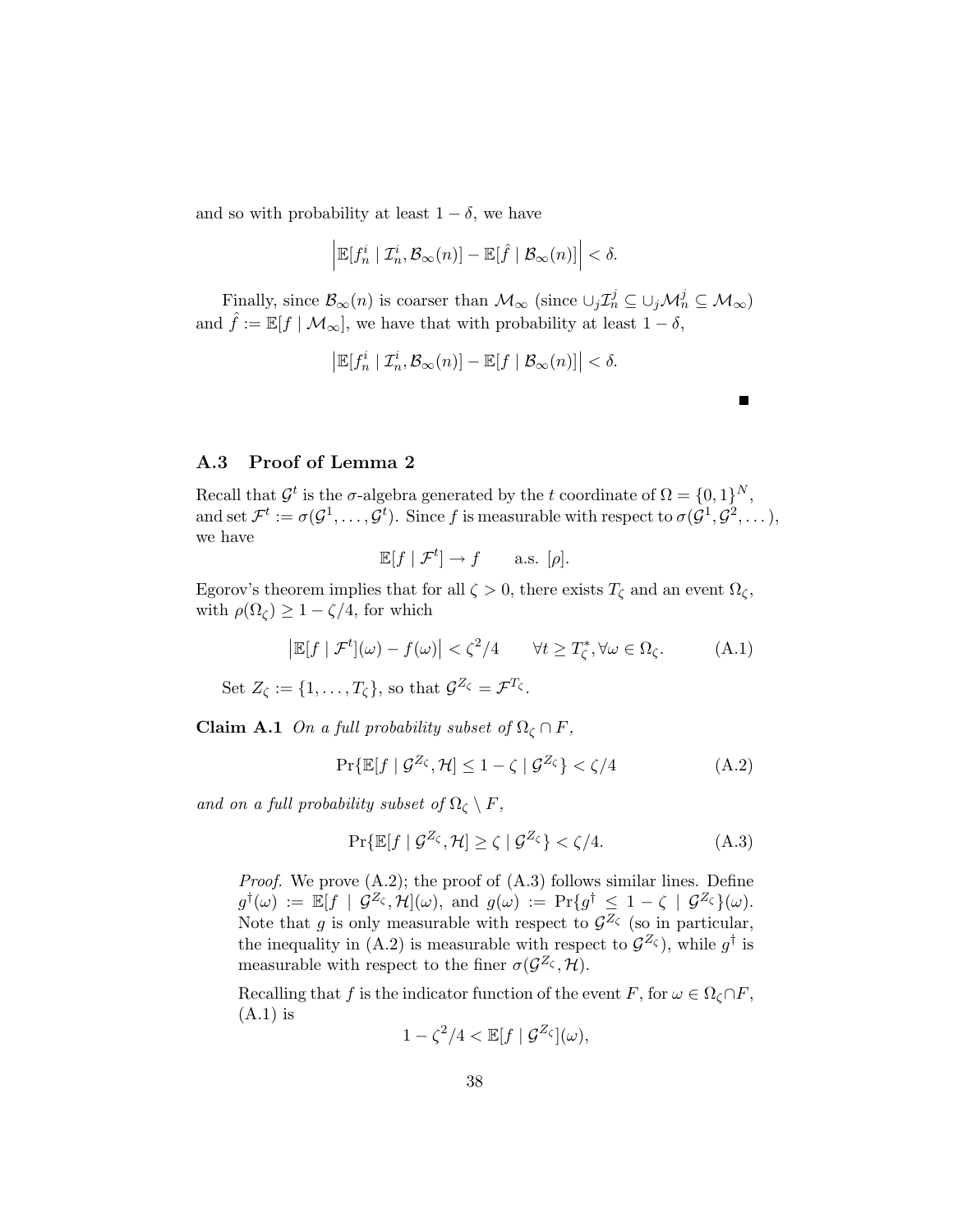and so [\(A.2\)](#page-40-1) is implied by for  $\rho$ -almost all  $\omega \in \Omega_{\zeta} \cap F$ ,

$$
\mathbb{E}[f \mid \mathcal{G}^{Z_{\zeta}}](\omega)] \le 1 - \zeta g(\omega).
$$

Since the left and right sides of the above inequality are measurable with respect to  $\mathcal{G}^{Z_{\zeta}}$ , if the inequality does not hold, there is a positive ρ-probability event  $B \in \mathcal{G}^{Z_{\zeta}}$  such that,

<span id="page-41-0"></span>
$$
\mathbb{E}[f \mid \mathcal{G}^{Z_{\zeta}}](\omega) > 1 - \zeta g(\omega) \qquad \forall \omega \in B. \tag{A.4}
$$

Since  $B \in \mathcal{G}^{\mathbb{Z}_{\zeta}}$ , where  $\chi_A$  is the indicator function of the event A, and the first and last (respectively, third) equalities hold because the integrating events are measurable with respect to  $\mathcal{G}^{Z_{\zeta}}$  (resp.,  $\sigma(\mathcal{G}^{Z_{\zeta}}, \mathcal{H})$ ),

$$
\int_{B} \mathbb{E}[f | \mathcal{G}^{Z_{\zeta}}] d\rho = \int_{B} f d\rho
$$
\n
$$
= \int_{B \cap \{g^{\dagger} \le 1 - \zeta\}} f d\rho + \int_{B \cap \{g^{\dagger} > 1 - \zeta\}} f d\rho
$$
\n
$$
= \int_{B \cap \{g^{\dagger} \le 1 - \zeta\}} g^{\dagger} d\rho + \int_{B \cap \{g^{\dagger} > 1 - \zeta\}} g^{\dagger} d\rho
$$
\n
$$
\le (1 - \zeta) \int_{B} \chi_{\{g^{\dagger} \le 1 - \zeta\}} d\rho + \int_{B} 1 - \chi_{\{g^{\dagger} \le 1 - \zeta\}} d\rho
$$
\n
$$
= \int_{B} 1 - \zeta \chi_{\{g^{\dagger} \le 1 - \zeta\}} d\rho
$$
\n
$$
= \int_{B} 1 - \zeta g d\rho,
$$

contradicting  $(A.4)$ .

Defining

$$
B' := \left\{ \omega : \left| \mathbb{E}[f|\mathcal{G}^{Z_{\zeta}}, \mathcal{H}](\omega) - f(\omega) \right| \ge \zeta \right\}
$$

and

$$
F' := \{ \omega : \Pr\{\mathbb{E}[f \mid \mathcal{G}^{Z_{\zeta}}, \mathcal{H}] \le 1 - \zeta \mid \mathcal{G}^{Z_{\zeta}} \}(\omega) < \zeta/4 \}
$$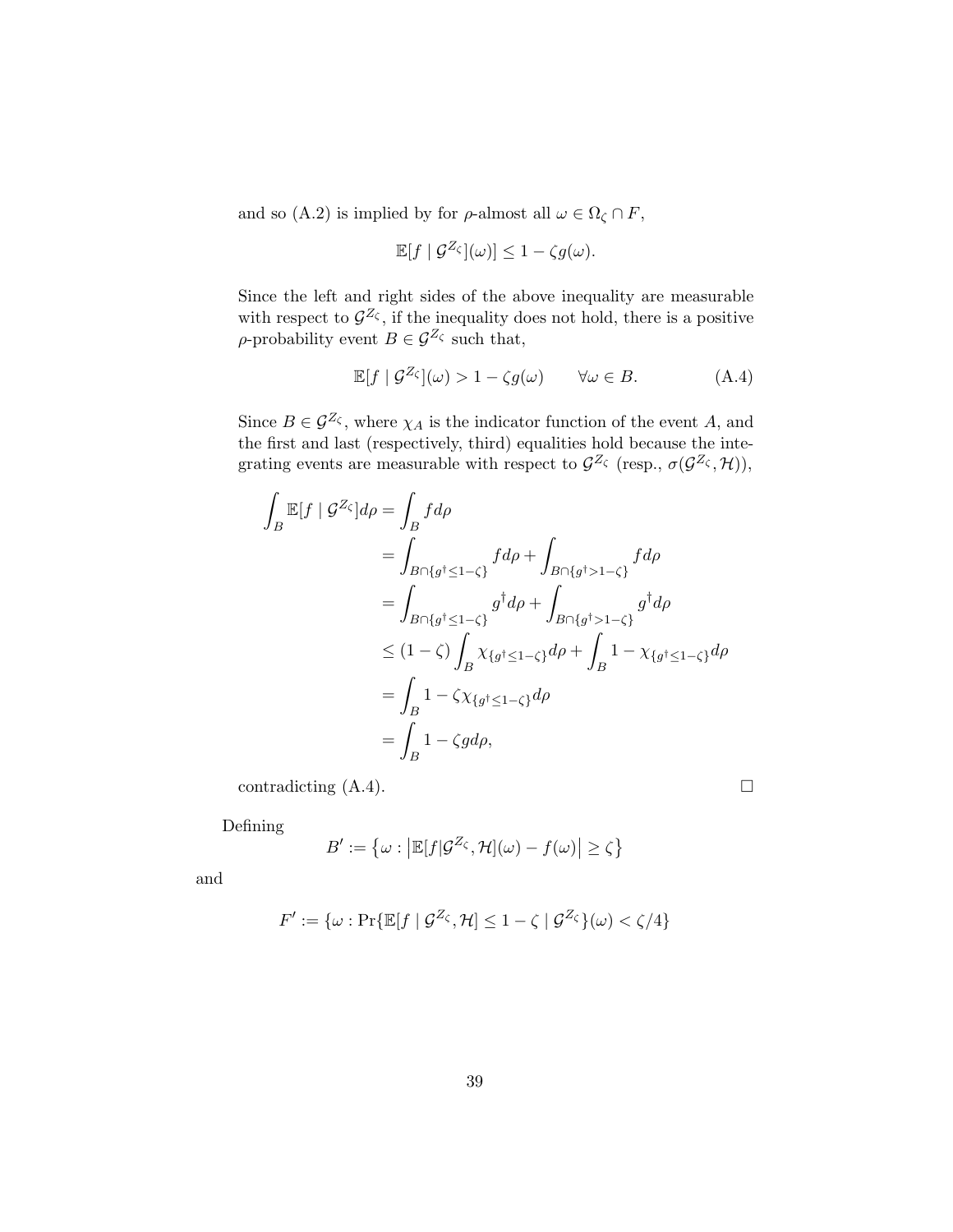we have (since, up to a zero probability event,  $\Omega_{\zeta} \cap F \subseteq F'$  and  $F' \in \mathcal{G}^{Z_{\zeta}}$ )

$$
\Pr(B' \cap F) = \Pr \left\{ \mathbb{E}[f|\mathcal{G}^{Z_{\zeta}}, \mathcal{H}](\omega) \le 1 - \zeta \} \cap F \right\}
$$
  
\n
$$
\le \Pr \left\{ \mathbb{E}[f|\mathcal{G}^{Z_{\zeta}}, \mathcal{H}](\omega) \le 1 - \zeta \} \cap F' \right\}
$$
  
\n
$$
= \mathbb{E} \left[ \mathbb{E}[\chi_{\{\mathbb{E}[f|\mathcal{G}^{Z_{\zeta}}, \mathcal{H}](\omega) \le 1 - \zeta\} \cap F'} | \mathcal{G}^{Z_{\zeta}}] \right]
$$
  
\n
$$
= \mathbb{E} \left[ \mathbb{E}[\chi_{\{\mathbb{E}[f|\mathcal{G}^{Z_{\zeta}}, \mathcal{H}](\omega) \le 1 - \zeta\}} | \mathcal{G}^{Z_{\zeta}}] \chi_{F'} \right]
$$
  
\n
$$
\le \int_{\Omega_{\zeta}} \Pr \{ \mathbb{E}[f|\mathcal{G}^{Z_{\zeta}}, \mathcal{H}](\omega) \le 1 - \zeta \} | \mathcal{G}^{Z_{\zeta}}] \chi_{F'} d\rho + \rho(\Omega \setminus \Omega_{\zeta})
$$
  
\n
$$
\le \zeta/4 + \zeta/4.
$$

Applying a similar argument to  $B' \setminus F$ , we obtain

$$
\Pr(B' \setminus F) \le \zeta/2,
$$

so that  $\rho(B') \leq \zeta$ .

#### <span id="page-42-0"></span>A.4 Proof of Lemma [4](#page-32-0)

**Proof.** Denote by I a collection of subsets of N satisfying  $Z_{\zeta} = \cup I$  such that no set in  $\mathbb I$  has more than  $\Gamma$  elements. Choose  $N_\varepsilon$  sufficiently large that for no set in  $\mathbb{I}$  has more than 1 elements. Choose  $N_{\varepsilon}$  sumclemtly large that for  $N > N_{\varepsilon}$  with probability at least  $\sqrt{1-\varepsilon}$ , for every set  $I^i \in \mathbb{I}$ , there is an agent whose model and information set consist precisely of that set. Denote this set of agents by  $K^{\mathbb{I}}$ , and suppose this set is present.

Consider now an agent j whose model contains  $Z_{\zeta}$ . We now argue that

<span id="page-42-3"></span>
$$
\rho\left\{\omega : \left|\mathbb{E}[f^j \mid \mathcal{B}_{\infty}](\omega) - f(\omega)\right| < \varepsilon\right\} \ge \sqrt{1 - \varepsilon}.\tag{A.5}
$$

Observe first that since for  $i \in K^{\mathbb{I}}$ , agent i's interim belief is  $\mathbb{E}[f|\mathcal{G}^{I^i}]$ , we have

$$
\mathbb{E}[f | \mathcal{B}_{\infty}] = \mathbb{E}\left[f | \mathbb{E}[f | \mathcal{B}_{\infty}], (\mathbb{E}[f | \mathcal{G}^{I^{i}}])_{i \in K^{I}}\right]
$$
  
=  $\mathbb{E}\left[f | \mathbb{E}[f | \mathcal{B}_{\infty}], \mathbb{E}[f | \mathcal{G}^{Z_{\zeta}}]\right]$   
=  $\mathbb{E}[f | \mathcal{B}_{\infty}, \mathcal{G}^{Z_{\zeta}}],$ 

where the second equality following from the discernability of  $f$ .

From Lemma [2,](#page-30-1) with probability at least  $1 - \zeta$ ,

<span id="page-42-1"></span>
$$
\left|\mathbb{E}[f \mid \mathcal{B}_{\infty}, \mathcal{G}^{Z_{\zeta}}] - f\right| < \zeta < \frac{\varepsilon}{2}.\tag{A.6}
$$

We now bound the first term in the triangle inequality,

<span id="page-42-2"></span>
$$
\left|\mathbb{E}[f^j \mid \mathcal{B}_{\infty}] - \mathbb{E}[f \mid \mathcal{B}_{\infty}] \right| + \left|\mathbb{E}[f \mid \mathcal{B}_{\infty}, \mathcal{G}^{Z_{\zeta}}] - f\right| \ge \left|\mathbb{E}[f^j \mid \mathcal{B}_{\infty}] - f\right|.
$$
 (A.7)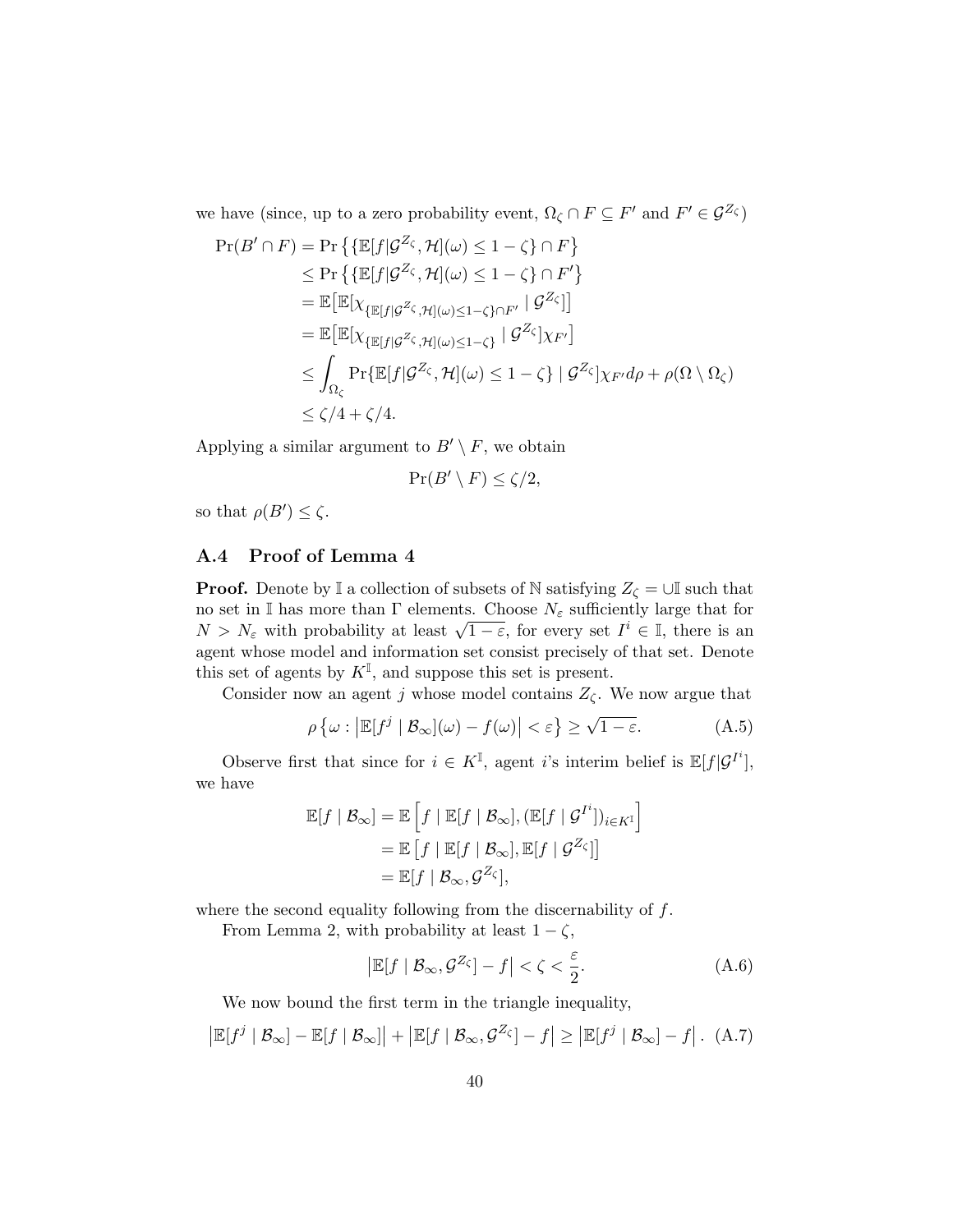Claim A.2 With probability at least  $1 - 4\zeta/\varepsilon$ ,

$$
\left|\mathbb{E}[f^j \mid \mathcal{B}_{\infty}]-\mathbb{E}[f \mid \mathcal{B}_{\infty}]\right| < \frac{\varepsilon}{2}.
$$

*Proof.* From Lemma [2,](#page-30-1) there is a set  $\Omega_{\zeta}$ ,  $\rho(\Omega_{\zeta}) > 1 - \zeta$  such that on  $Ω<sub>ζ</sub>$ ,

 $|f^j-f|<\zeta$ .

Let

$$
B := \left\{ \left| f^j \mid \mathcal{B}_{\infty} \right| - \mathbb{E}[f \mid \mathcal{B}_{\infty}] \right| \geq \varepsilon/2 \right\}.
$$

Then,

$$
\int_B \left| \mathbb{E}[f^j \mid \mathcal{B}_{\infty}] - \mathbb{E}[f \mid \mathcal{B}_{\infty}] \right| \geq \frac{\varepsilon \rho(B)}{2},
$$

But since  $B \in \mathcal{B}_{\infty}$ ,

$$
\int_{B} |\mathbb{E}[f^{j} | \mathcal{B}_{\infty}] - \mathbb{E}[f | \mathcal{B}_{\infty}]| = \int_{B} |f^{j} - f|
$$
  
<  $\langle \rho(B \cap \Omega_{\zeta}) + \rho(B \setminus \Omega_{\zeta}) \rangle$   
 $\leq 2\zeta,$ 

and so

$$
\rho(B) < \frac{4\zeta}{\varepsilon}
$$

.

 $\Box$ 

From [\(A.6\)](#page-42-1) and the claim, we have that the right side of [\(A.7\)](#page-42-2) is bounded above by  $\varepsilon$  with probability at least

$$
1 - \zeta - 4\zeta/\varepsilon > \sqrt{1 - \varepsilon},
$$

where the inequality follows from  $\zeta = \varepsilon^2/8$ .

Since the realization of uncertainty under  $\rho$  is independent of the determination of agents' information and models, the probability that the set  $K^{\mathbb{I}}$ mination of agents information and models,  $\frac{1}{\sqrt{1-\varepsilon}}$ <br>of agents is present *and* [\(A.5\)](#page-42-3) holds is  $\sqrt{1-\varepsilon}$ µe  $\overline{1-\varepsilon}=1-\varepsilon.$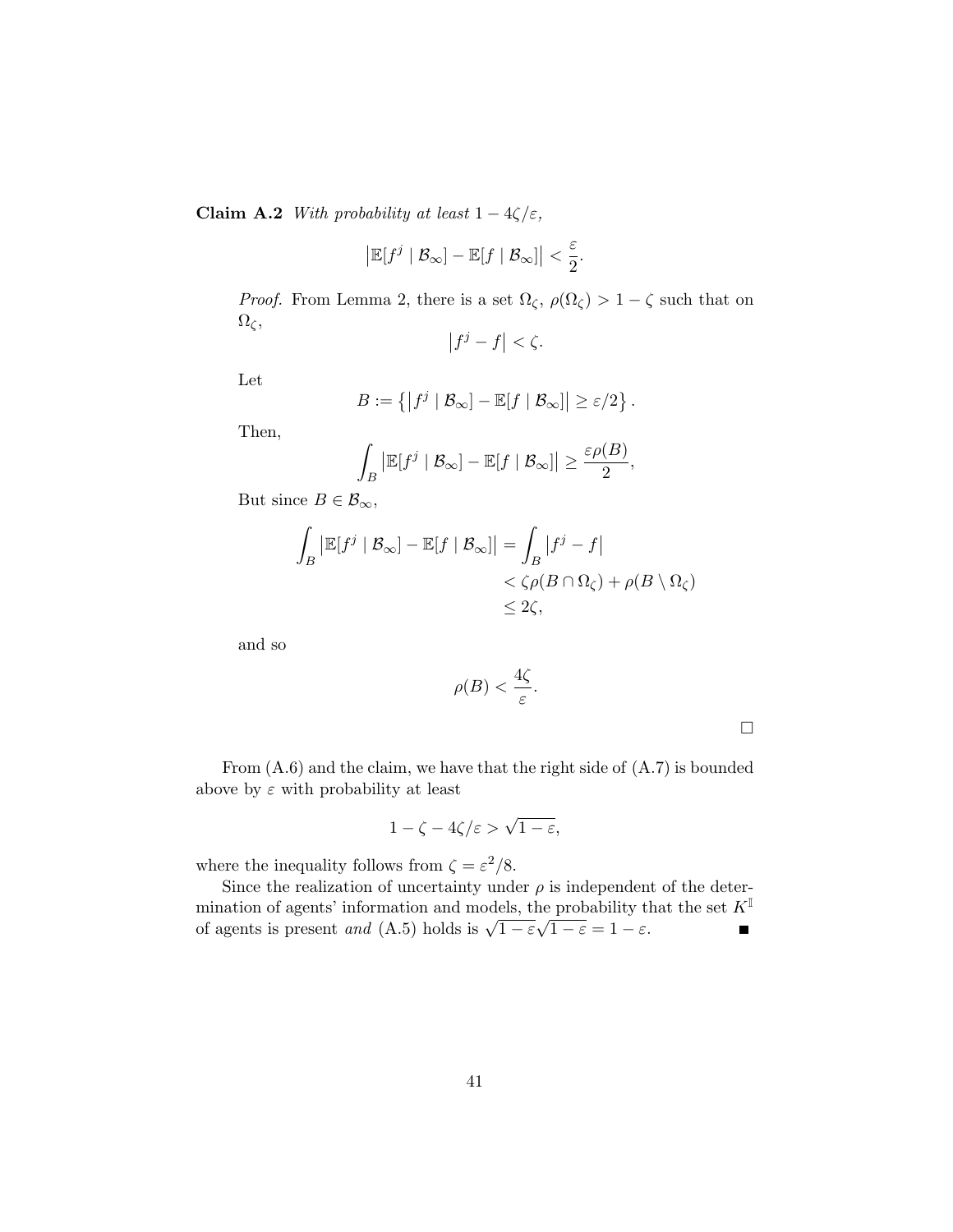# <span id="page-44-0"></span>B Online Appendices

#### <span id="page-44-1"></span>B.1 What's Wrong with Different Priors?

Could it be that our analysis of model-based reasoning is simply a repackaged version of allowing agents to hold different priors?

The starkest difference is that models with different prior beliefs impose virtually no discipline on the relationship of the beliefs of different agents, and hence on the "collective" beliefs of the agents.<sup>[26](#page-44-2)</sup> In contrast, modelbased reasoning ensures that agents' beliefs about the events they deem relevant are anchored to the data. This imposes restrictions on the beliefs of individual agents as well as restrictions on how the beliefs of various agents can differ.

It is a common characterization of Bayesian updating that (under natural conditions) at least eventually "the data swamps the prior." This suggests that the discordance allowed by differing priors should be only temporary, with the data eventually imposing as much discipline on a group of agents with different priors as it does on a group of model-based reasoners. To investigate this, we examine a sequence in which agents receive increasing amounts of information. In order to focus clearly in the discipline imposed on beliefs by this information, we assume the agents have common information. In particular, let  $(I_n)_{n=0}^{\infty}$  be an increasing sequence of subsets of N. We consider a sequence in which every agent's information set  $I_n^i$  in the  $n^{\text{th}}$ term is given by  $I_n$ .

We begin with a model of different priors, holding fixed the other aspects of agents' models. Suppose each agent has the correct state space and description  $f$  (i.e., is an oracle), but we place no restrictions on the priors  $\rho^i$ , and in particular no restrictions on how these priors may differ across agents.

Given the sequence, let  $(\beta_{\infty}^{i,n})_{i=1,n=0}^K$  be the sequence of induced limiting beliefs, for each agent, about the event  $F$ . We now argue that once we allow priors to differ, there are few restrictions placed on the sequence of limit posteriors  $(\beta_{\infty}^{i,n})_{i=1,n=1}^{K, \infty}$ , even though the agents are oracles.

Of course, the agents' limit posteriors are not completely arbitrary, as the mere fact that they are derived from Bayes' rule imposes some restrictions. Say that the sequence  $(\beta_{\infty}^{i,n})_{i=1,n=0}^K$  has the martingale property if, for any agent *i* and  $\omega_{I_n}$ , there exists  $\omega_{I_{n+1}}$  consistent with  $\omega_{I_n}$  with

<span id="page-44-3"></span>
$$
\beta_{\infty}^{i,n+1}(\omega_{I_{n+1}}) < \beta_{\infty}^{i,n}(\omega_{I_n}),\tag{B.1}
$$

<span id="page-44-2"></span> $^{26}$ [Di Tillio, Lehrer, Polemarchakis, and Samet](#page-55-8) [\(2019\)](#page-55-8) come to a similar conclusion.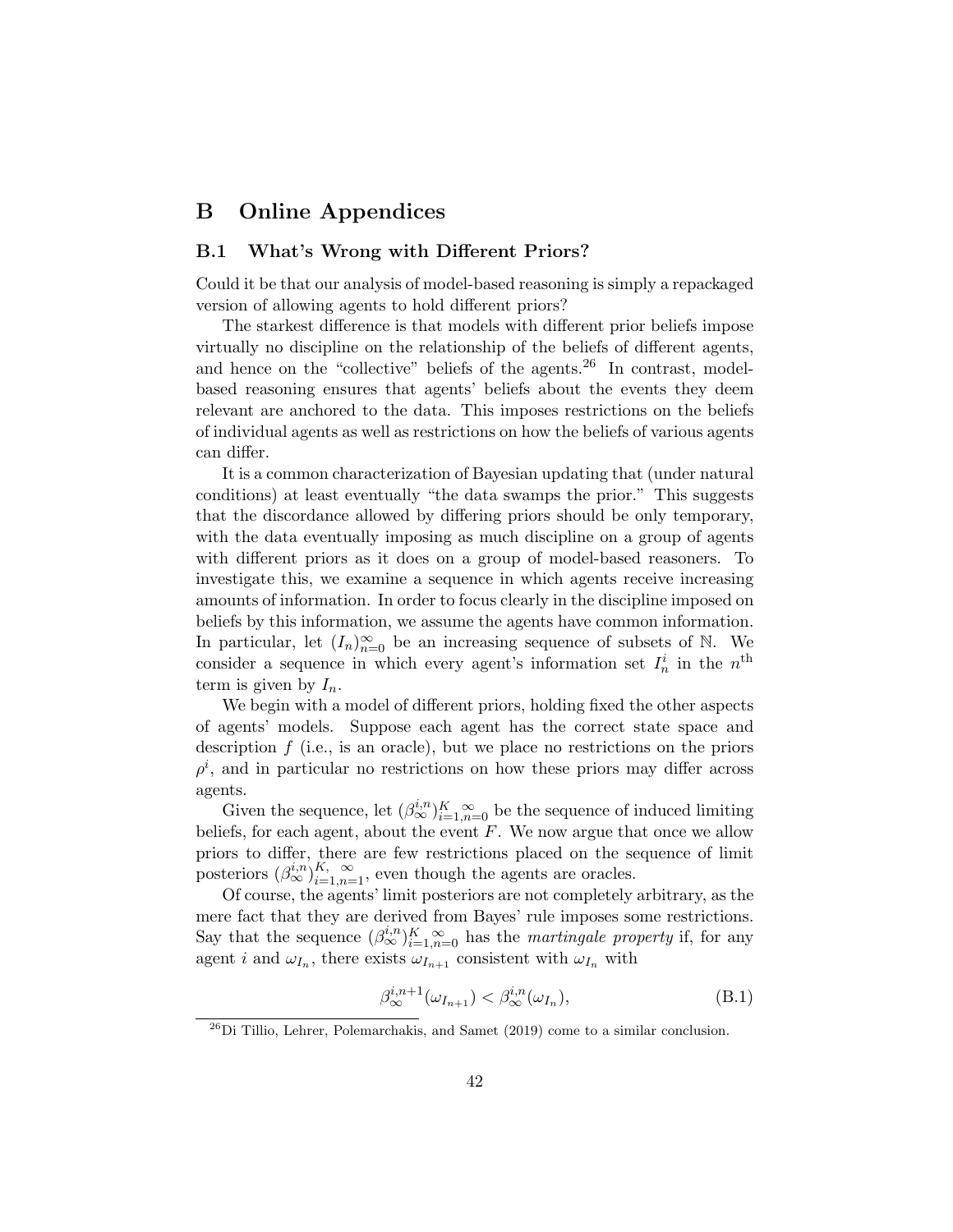if and only if there also exists  $\omega'_{I_{n+1}}$  consistent with  $\omega_{I_n}$  with

<span id="page-45-1"></span>
$$
\beta_{\infty}^{i,n+1}(\omega'_{I_{n+1}}) > \beta_{\infty}^{i,n}(\omega_{I_n}).
$$
\n(B.2)

Intuitively, an agent can receive encouraging news if and only if it is also possible for the agent to receive discouraging news. Note that this implies that zero and unitary beliefs are absorbing.

We also impose minimal consistency with  $f$ . The consistency requirement is the following, where the antecedents should be interpreted as the joint hypothesis that the limit exists and has the indicated sign, and  $[\omega_{I_n}]$ is the cylinder set given by  $\{\omega_{I_n}, \omega_{-I_n}\},\$ 

<span id="page-45-0"></span>
$$
\lim_{n} \beta^{i,n}_{\infty}(\omega_{I_n}) > 0 \implies \exists \omega \in [\omega_{\cup_n I_n}] \text{ s.t. } f(\omega) = 1 \quad (B.3)
$$

and 
$$
\lim_{n} \beta_{\infty}^{i,n}(\omega_{I_n}) < 1 \implies \exists \omega \in [\omega_{\cup_n I_n}] \text{ s.t. } f(\omega) = 0.
$$
 (B.4)

Requirements [\(B.3\)](#page-45-0) and [\(B.4\)](#page-45-0) are the only ones that connect the event F with agent beliefs. Without them, there is nothing precluding an agent from, for example, assigning positive probability to  $F$  on the basis of some information  $\omega_{\cup_n I_n}$  when F is inconsistent with that information. If that were to happen, there is clearly no hope for  $\beta^{i,n}_{\infty}(\omega_{I_n}) = \mathbb{E}_{\rho^i}[f \mid \omega_{I_n}].$ 

Proposition B.1 Consider a sequence of groups of agent oracles indexed by  $n = 0, \ldots$ , with each agent's information set in group n given by  $I_n$ , where the sequence  $(I_n)_{n=0}^{\infty}$  is increasing. Suppose the sequences  $(\beta_{\infty}^{i,n})_{i=1,n=0}^{K,\infty}$  $i=1,n=0$ satisfy the martingale property and  $(B.3)$  and  $(B.4)$ . Then there exists a vector of prior beliefs  $(\rho^1, \ldots, \rho^K)$  generating the limiting posterior beliefs  $(\beta^{i,n}_{\infty})_{i=1,n=0}^{K,~\infty},~i.e.,~\beta^{i,n}_{\infty}(\omega_{I_n})=\mathbb{E}_{\rho^i}[f~|~\omega_{I_n}].$ 

Before proving this result, we make three observations. First, if  $\cup_{n=0}^{\infty} I_n =$  $Ω$ , then since beliefs are a martingale,  $β_{\infty}^{i,n} \rightarrow f \rho^{i}$ -almost surely. For states with positive probability under  $\rho^i$  and  $\rho$ , the data then swamps the prior agent i attaches probability one to the event that her beliefs about  $F$  converge to those of an omniscient oracle. However, the convergence in the previous observation is pointwise, not uniform. That is, for any finite sequence  $(\beta_{\infty}^{i,n})$  satisfying the martingale property given in [\(B.1\)](#page-44-3)–[\(B.2\)](#page-45-1), there is a prior rationalizing  $(\beta_{\infty}^{i,n})$ . Notice that there need be no connection between such a sequence and the event  $F$ . Hence, Bayesian updating from different priors places no restrictions on finite sequences of agents' beliefs, no matter how long. Moreover, if  $\cup_{n=0}^{\infty} I_n \subsetneq \Omega$ , then beliefs over states conditional on  $\bigcup_{n=0}^{\infty} I_n$  are essentially arbitrary, needing only to satisfy the property that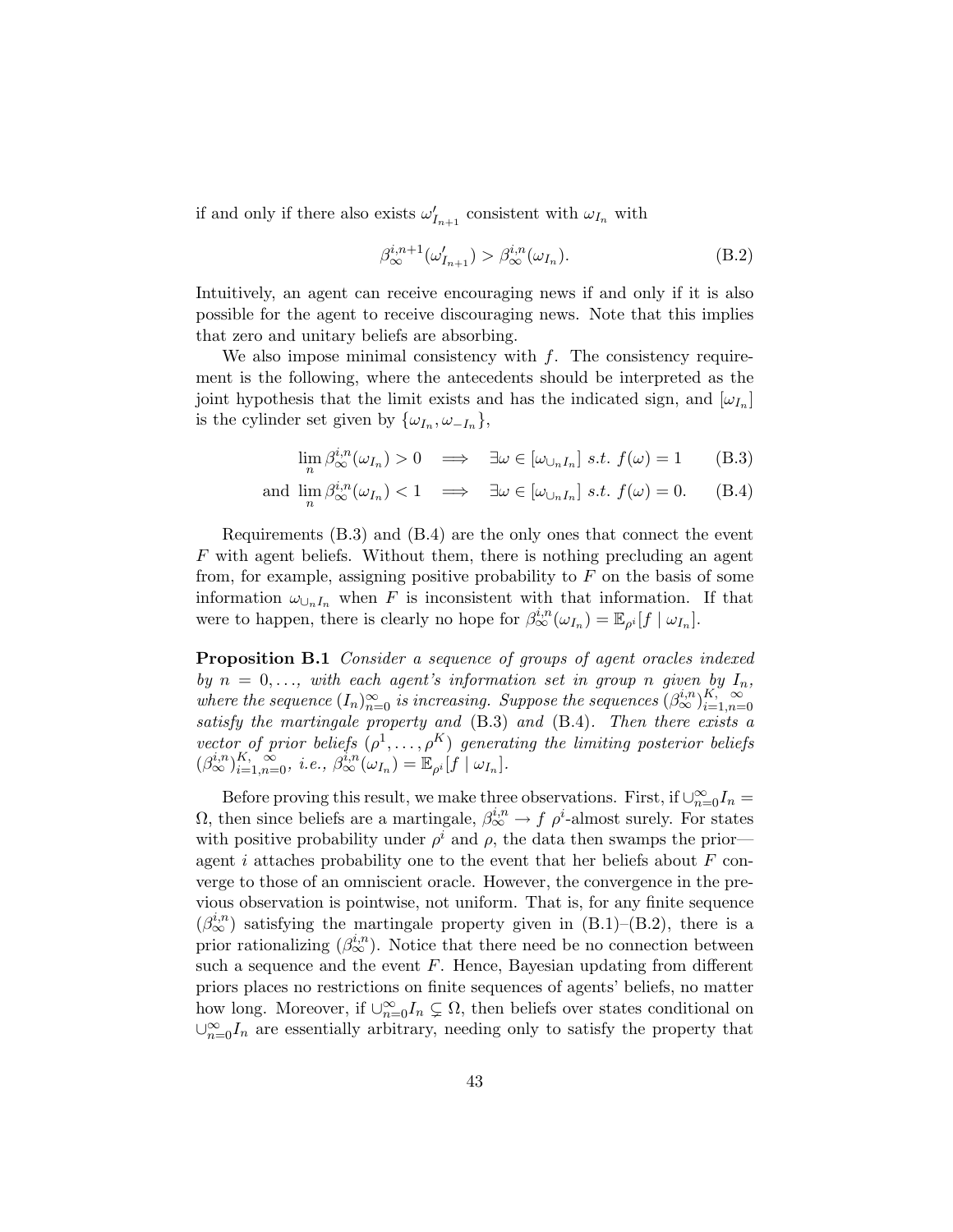the conditional probability of F equals the limit of  $\beta_{\infty}^{i,n}$ . Hence, unless we are dealing with a case in which the agents will eventually resolve every vestige of uncertainty, updating places few restrictions on beliefs. If agents with different priors are also sufficiently romantic as to think the world will always contain some mystery, then we cannot expect their beliefs to be coherent.

**Proof.** We fix an agent i and construct the prior belief  $\rho^i$ , proceeding by induction. Note that  $\beta_{\infty}^{i,0}$  is the agent's prior probability of F. If this prior is either 0 or 1, then so must be all subsequent updates, and then any prior belief with support contained either on the event  $F<sup>c</sup>$  or on the event F (respectively, with the requisite set nonempty, by the martingale property) suffices.

Suppose  $\beta^{i,0}_{\infty} \in (0,1)$ . By assumption, the measure  $\beta^{i,1}_{\infty}$  attaches conditional probabilities to a collection of cylinder sets of the form  $[\omega_{I_1}]$ , with some of these values larger than  $\beta_{\infty}^{i,0}$  and some smaller. Assign probabilities  $\rho^{i}([\omega_{I_1}])$  to these sets so that the average of the conditional probabilities is  $\beta_{\infty}^{i,0}$ . Continuing in this fashion, we attach a probability to every cylinder set  $[\omega_{I_n}]$ . It follows from Kolmogorov's theorem [\(Billingsley, 2012,](#page-55-9) p. 517) that this measure extends to a probability measure  $\psi^i$  over  $X^{\cup_{n=0}^{\infty} \bar{I}_n}$ . By construction,  $(\beta_{\infty}^{i,n})$  is a martingale with respect to  $\psi^{i}$ , and so converges  $\psi^i$ -almost surely to some  $\beta^{i,\infty}_{\infty}$  (which is measurable with respect to  $\cup_{n=0}^{\infty} I_n$ ).

Suppose f is measurable with respect to  $\bigcup_{n=0}^{\infty} I_n$ . Then [\(B.3\)](#page-45-0) and [\(B.4\)](#page-45-0) imply that  $\beta_{\infty}^{i,\infty} = f$  almost surely: If  $\bigcup_{n=0}^{\infty} I_n = N$ , set  $\rho^i = \psi^i$  and we have  $\beta^{i,n}_{\infty}(\omega_{I_n}) = \mathbb{E}_{\rho^i(\cdot|\omega_{I_n})}[f(\omega)]$ . If  $\cup_{n=0}^{\infty}I_n$  is a strict subset of N, then let  $\rho^i$  be any probability measure whose marginal on  $X^{\cup_n I_n}$  agrees with  $\psi^i$  and we again have  $\beta^{i,n}_{\infty}(\omega_{I_n}) = \mathbb{E}_{\rho^i(\cdot|\omega_{I_n})}[f(\omega)].$ 

Suppose f is not measurable with respect to  $\cup_{n=0}^{\infty} I_n$ . This implies that  $\bigcup_{n=0}^{\infty} I_n$  is a strict subset of N. Requirements [\(B.3\)](#page-45-0) and [\(B.4\)](#page-45-0) imply that we can choose  $\rho^i \in \Delta(\Omega)$  so that its marginal on  $X^{\cup I_n}$  agrees with  $\psi^i$  and  $\beta^{i,\infty}_{\infty}(\omega_{\cup I_n}) = \mathbb{E}_{\rho^i(\cdot|\omega_{\cup I_n})}[f(\omega)]$ . This then implies  $\beta^{i,n}_{\infty}(\omega_{I_n}) =$  $\mathbb{E}_{\rho^i(\cdot|\omega_{I_n})}[f(\omega)].$ 

Е

We now contrast this result with a group of model-based reasoners. We again consider a sequence that receives increasing amounts of information  $(I_n)$  and assume the agents have common information. We maintain our running assumption that agents observe information contained in their models.

Proposition [1](#page-20-3) immediately implies the following.

**Corollary 1** Consider a sequence  $n = 1, \ldots$ , of groups of model-based reasoners, with agent i's model given by  $M^i$ , and each agent i's information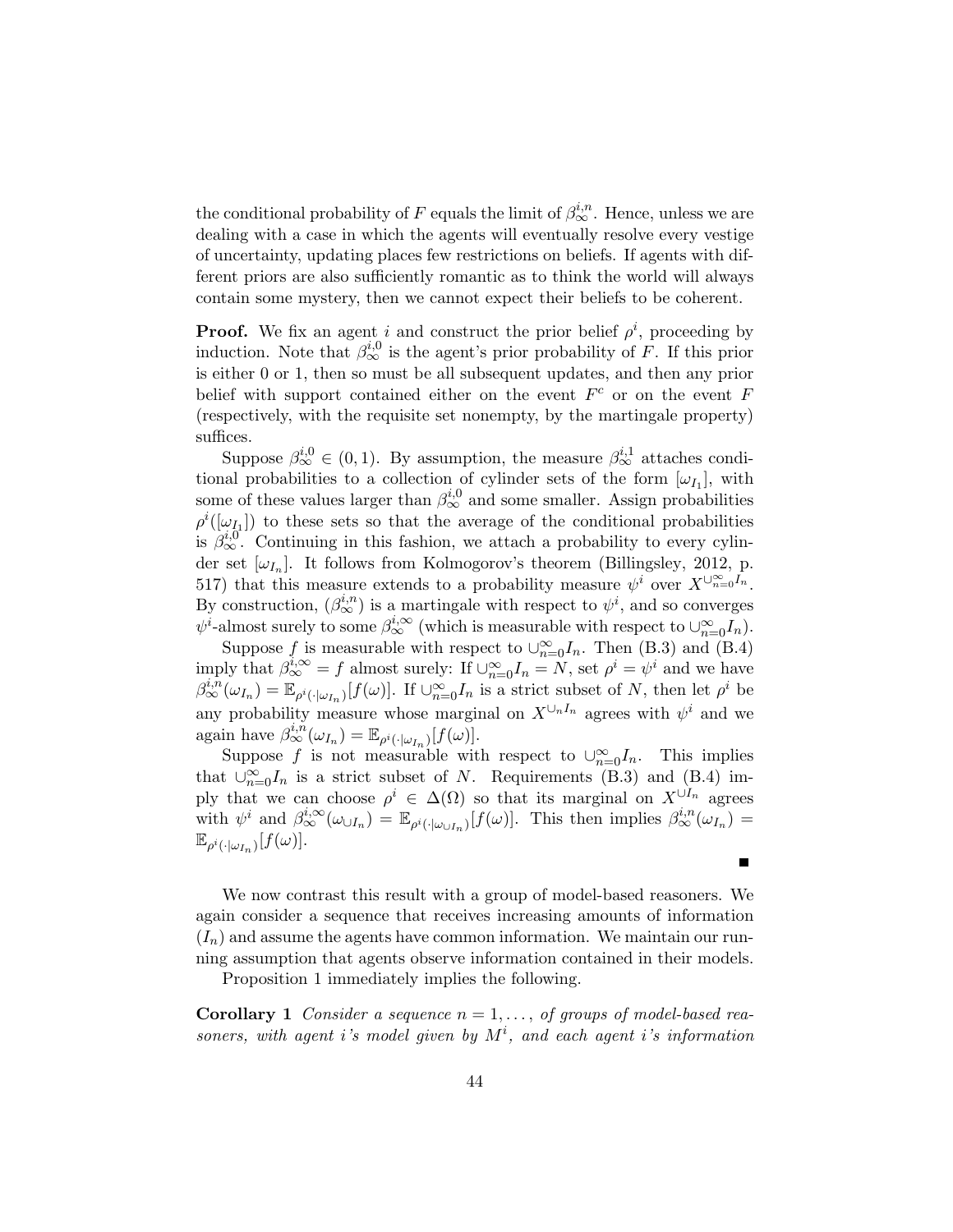set  $I_n^i$  in group n given by  $I_n$ . For each n and each agent i,  $I_n \subseteq M^i$ . Then every agent's limit belief equals the public oracular belief.

Model-based updating thus places considerably more structure on agents' beliefs. Even when removing all other obstacles to disagreement, including making information common, agents with different priors face virtually unlimited possibilities for disagreement. In contrast to the case of different priors, the only sources of disagreement among agents with different models arise out of the different ways agents interpret information they think irrelevant.

#### <span id="page-47-0"></span>B.2 Subsequent Updating in Example [1](#page-15-1)

We complete the discussion of updating in Example [1.](#page-15-1) The second round calls for the agents to announce their updated beliefs to one another. Agent 1 learns nothing new from this new announcement. Agent 2's original announcement revealed all of 2's information to 1, namely the value of  $\omega_4$ , and so agent 1 draws no further inferences (and the table contains no further column for agent 1).

Agent 2 does update in response to agent 1's announcement, giving rise to the column  $\beta_2(\omega_{I^2}, b_0^1, b_1^1, b_0^2)$ . First, suppose agent 1 announces the belief 1/16 on the first round. This announcement reveals to agent 2 that  $\omega_3 = 0$ (and also that  $\omega_2 = 0$ , though 2 considers this information irrelevant), and there is nothing more for 2 to learn from 1's subsequent announcement of either 0 or 1/4. Agent 2's beliefs are unchanged in this case. A similar argument applies if agent 1 announces a belief of 1.

Suppose that 1's initial announcement was 13/16, and 2's observation is  $\omega_4 = 1$  (and hence 2's report was 29/32). Agent 1's updated belief is always 1 in this case, and hence there is no new information for agent 2 to process on the second round. In this case, 2's beliefs remain unchanged. Suppose, however, that 2's initial observation was  $\omega_4 = 0$  (and hence 2's report was 14/32). Now suppose 2 observes that 1 has revised her belief to 1/4. This reveals to 2 that  $\omega_3 = 1$ . (It also potentially reveals that  $\omega_2 = 0$ , but 2 considers this information irrelevant.) Agent 2 then notes that when  $(\omega_3, \omega_4) = (1, 0)$ , the full-information belief of the event F is 5/8, and this becomes 2's new belief. Analogously, suppose that 2's initial observation was  $\omega_4 = 0$  (and hence 2's report was 14/32). Now 2 observes that 1 has revised her belief to 3/4. This reveals to 2 that  $\omega_3 = 0$ . Agent 2 then notes that when  $(\omega_3, \omega_4) = (0, 1)$ , the full information belief of the event F is 3/8, and this becomes 2's new belief. We report these beliefs in column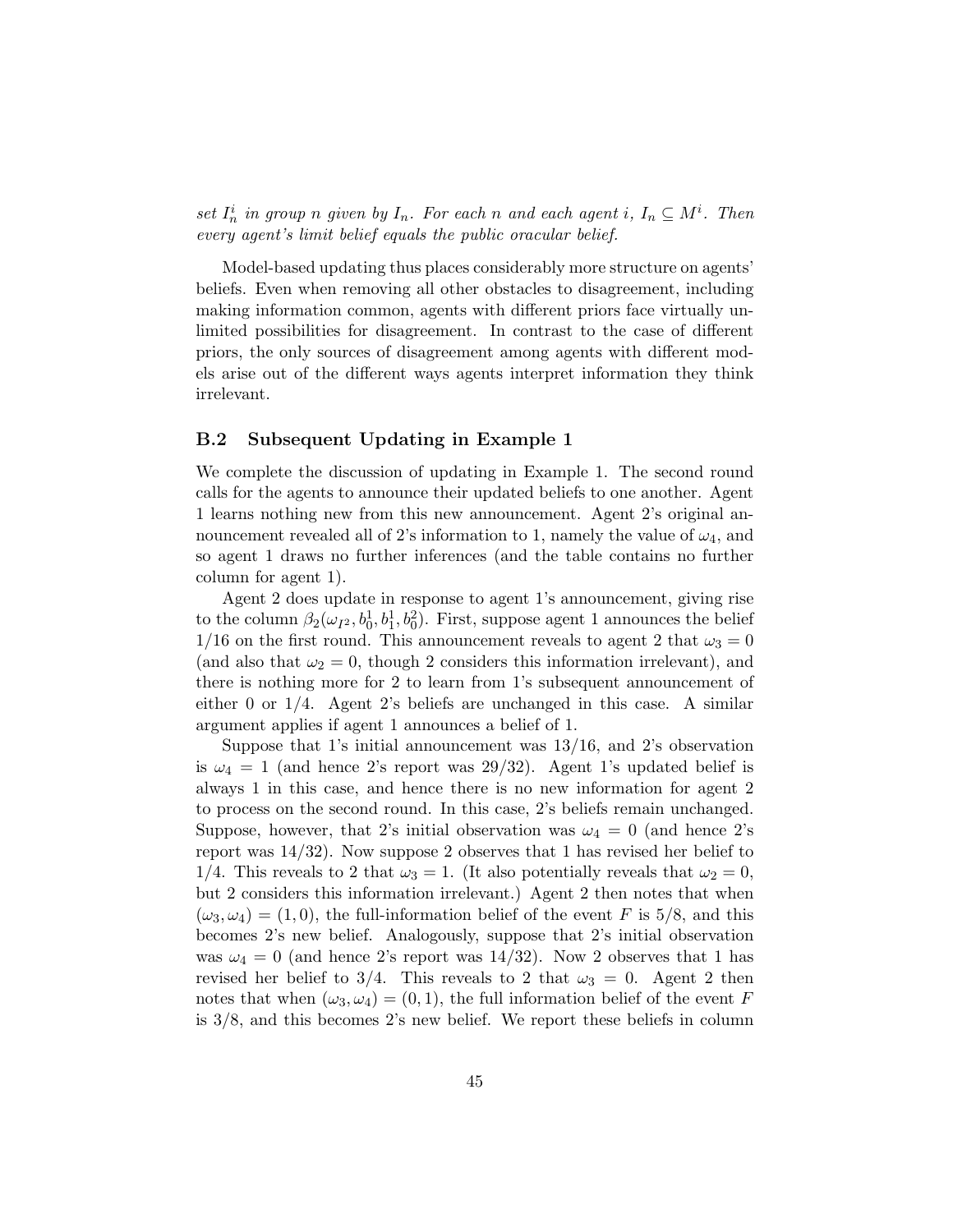$\beta_2(\omega_{I^2},b_0^1,b_1^1,b_0^2).$ 

It is straightforward to check that subsequent rounds of announcements have no further effect on beliefs.

#### <span id="page-48-0"></span>B.3 An Example with Infinite Iterations

Let  $N = \mathbb{N}$  and  $\Omega = \{0, 1\}^{\infty}$ . There are two agents, with  $M^1 = \mathbb{N} \setminus \{1\}$  and  $M^2 = \mathbb{N} \setminus \{2\}$ . The data generating process  $\rho$  independently chooses each variable to be 0 or 1 with probability  $1/2$ . Agents 1 and 2 observe

$$
I1 = \{1, 3, 4, 6, 8, 10, \ldots\} \text{ and } I2 = \{2, 3, 5, 7, 9, 11, \ldots\}.
$$

We first define two events,  $G$  and  $H$ , which are constituents of the event F.

The event G occurs if and only if  $(\omega_1, \omega_2) = (1, 0)$ .

The event  $H$  occurs if at least one of the following statements holds:

$$
\omega_3 = \omega_4 = \omega_5,
$$
  
\n
$$
(\omega_3 + \omega_5)_{\text{mod }2} = \omega_6 = (\omega_8 + \omega_9)_{\text{mod }2} = (\omega_{10} + \omega_{11})_{\text{mod }2},
$$
  
\n
$$
(\omega_3 + \omega_4)_{\text{mod }2} = \omega_7 = (\omega_8 + \omega_9)_{\text{mod }2} = (\omega_{10} + \omega_{11})_{\text{mod }2},
$$
  
\n
$$
(\omega_3 + \omega_7)_{\text{mod }2} = \omega_8 = (\omega_{10} + \omega_{11})_{\text{mod }2} = (\omega_{12} + \omega_{13})_{\text{mod }2} = (\omega_{14} + \omega_{15})_{\text{mod }2},
$$
  
\n
$$
(\omega_3 + \omega_6)_{\text{mod }2} = \omega_9 = (\omega_{10} + \omega_{11})_{\text{mod }2} = (\omega_{12} + \omega_{13})_{\text{mod }2} = (\omega_{14} + \omega_{15})_{\text{mod }2},
$$
  
\n
$$
(\omega_3 + \omega_9)_{\text{mod }2} = \omega_{10} = (\omega_{12} + \omega_{13})_{\text{mod }2} = (\omega_{14} + \omega_{15})_{\text{mod }2} = (\omega_{18} + \omega_{17})_{\text{mod }2},
$$
  
\n
$$
(\omega_3 + \omega_8)_{\text{mod }2} = \omega_{11} = (\omega_{12} + \omega_{13})_{\text{mod }2} = (\omega_{14} + \omega_{15})_{\text{mod }2} = (\omega_{18} + \omega_{17})_{\text{mod }2},
$$
  
\n
$$
= (\omega_{16} + \omega_{17})_{\text{mod }2} = (\omega_{18} + \omega_{19})_{\text{mod }2},
$$
  
\n
$$
\vdots
$$

The probability of event H lies between 1/4 (the probability that  $\omega_3 = \omega_4 =$  $\omega_5$ ) and 3/4 (the sum of the probabilities of each of the statements on the list).

Now consider beliefs about the event  $F := G \cup H$ .

Upon observing  $\omega_{I^1}$ , agent 1's posterior belief about every statement in the definition of  $H$  other than the first is unchanged. However, 1 updates positively the posterior probability that H holds if  $\omega_3 = \omega_4$ , and updates negatively if this equality fails. Agent 1's first announcement of the probability of F thus reveals the realization of  $\omega_4$  to agent 2, but reveals no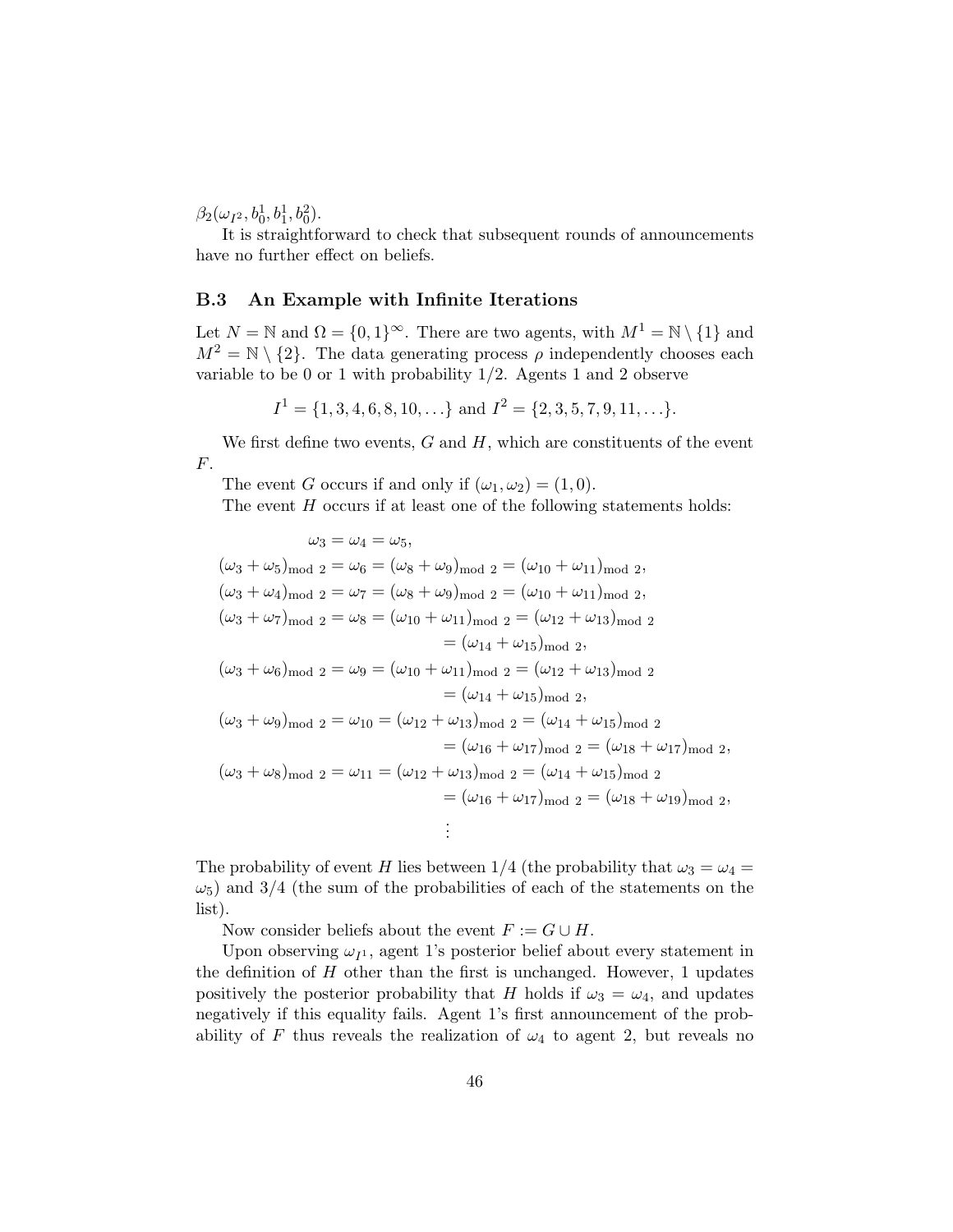additional information. Similarly, agent 2's first announcement of the probability of F reveals the realization of  $\omega_5$  (but no additional information) to agent 1.

The first round of announcements may reveal that the event  $H$  occurs, but with positive probability this is not the case. In the latter case, the agents now update their posteriors about the second and third statements in the definition of H (and no others), depending on their realizations of  $\omega_6$ and  $\omega_7$ , and their next announcements of the probability of F reveal these values. This in turn allows them to update their beliefs about the fourth and fifth statements (and no others), and so on.

With positive probability, the event  $H$  has indeed occurred, in which case the belief updating about the event  $H$  terminates after a finite number of iterations, with probability 1 attached to  $H$ . However, with positive probability  $H$  has not occurred, in which case beliefs about  $H$  are revised forever.

We then have the following possibilities concerning the event  $F = G \cup H$ (in all cases, after the initial exchange, subsequent exchanges of beliefs have no effect on the probability they attach to event  $G$ , and cause them to update the probability that  $H$  as described above):

- $(\omega_1, \omega_2) = (0, 1)$ . Both agents attach interim probability 0 to event G, and each agent attaches the same probability to event  $F$  as they do to event  $H$ . Beliefs about  $H$  converge to a common limit.
- $(\omega_1, \omega_2) = (1, 0)$ . Both agents attach interim probability  $1/2$  to the event that G has occurred. Beliefs about F converge to either  $1/2$  (if H has not occurred) or 1 (if  $H$  has occurred). In either case, beliefs converge to a common limit.
- $(\omega_1, \omega_2) = (0, 0)$ . Agent 1 attaches interim probability 0 and agent 2 attaches interim probability  $1/2$  to event G. If H has occurred, the beliefs of both agents will eventually place probability 1 on event  $F$ . However, if  $H$  has not occurred, it will take an infinite number of exchanges for beliefs about event  $F$  to converge to 0 for agent 1 and  $1/2$  for agent 2.
- $(\omega_1, \omega_2) = (1, 1)$ . This duplicates the previous case, with the roles of agents 1 and 2 reversed.

Remark B.1 A simplification of this example shows that [Geanakoplos and](#page-55-0) [Polemarchakis'](#page-55-0)s [\(1982\)](#page-55-0) protocol on an infinite space with a common prior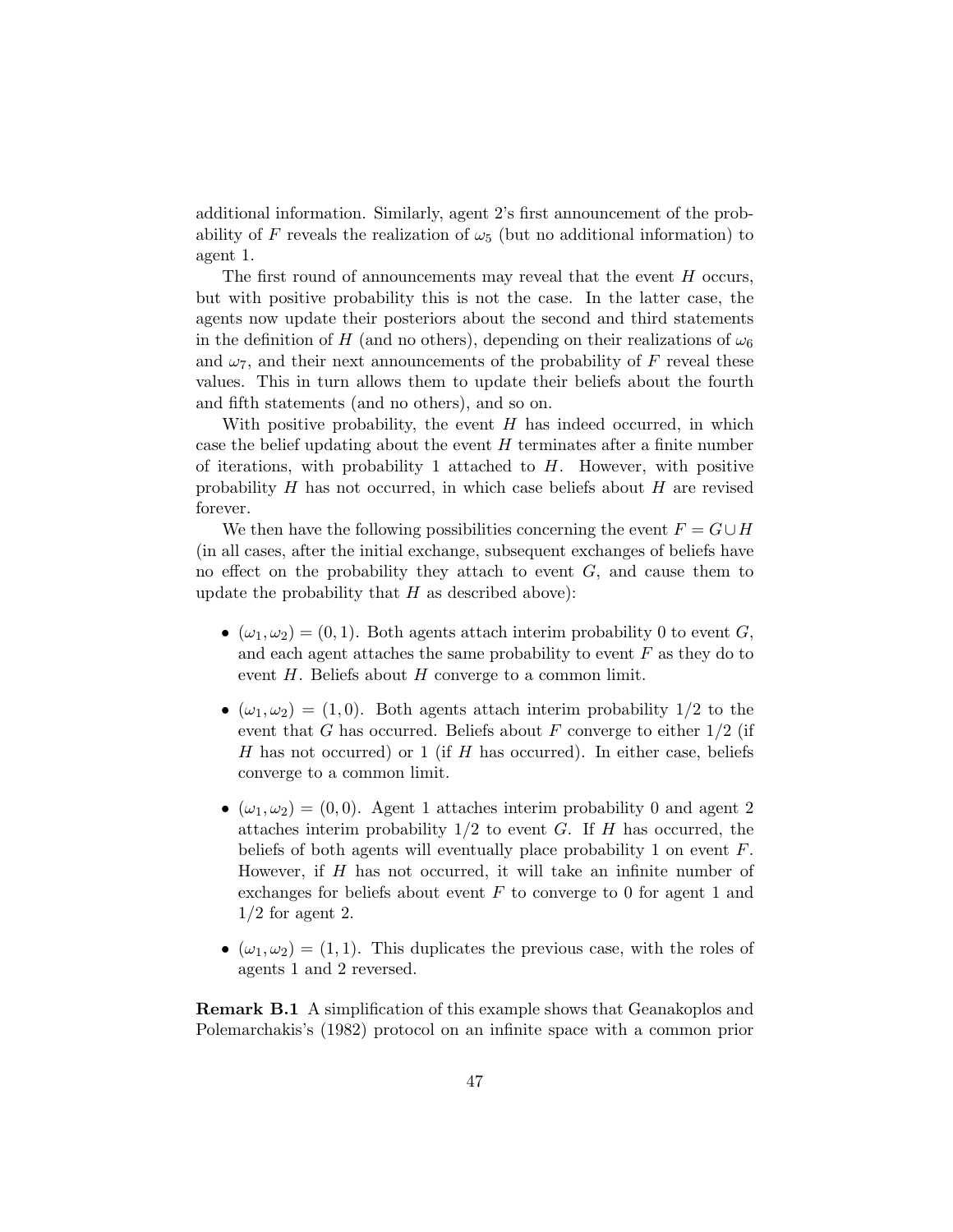and model also need not terminate in a finite number of steps. Take the event to be H, the common model to be  $N \setminus \{1,2\}$ , and let agent 1 observe  $\{3, 4, 6, 8, \ldots\}$ , and agent 2 observe  $\{3, 5, 7, 9, \ldots\}$ .

#### <span id="page-50-0"></span>B.4 Common Knowledge

We now explore the sense in which, once beliefs in the belief revision process have converged, the resulting beliefs, though different, are common knowledge. Here, we find it most natural to adopt the interpretation that the agents understand each others' models.

We first discuss the case where each agent's model  $\mathcal{M}^i$  is finite. We can think of agent i's model as described by a finite partition of  $\Omega$  and, since  $\mathcal{I}^i \subseteq \mathcal{M}^i$ , agent i's information as a coarser partition of  $\Omega$ . The announcement of a belief  $b^i$  implies that the event that led agent i to having that belief is common knowledge, and so all agent's information partitions are refined. After round  $n$  announcements, all agents have new partitions, and the intersection of the events leading to the round  $n$  announcements is common knowledge (though beliefs conditional on the intersection need not be common knowledge).

We say that a vector of beliefs  $(b^1, \ldots, b^K)$  is common knowledge at state  $\omega$  if these beliefs prevail at every state in that element of the meet of the agents' partitions containing  $\omega$ , and their announcement does not lead to further revision of the partitions.

Intuitively, if the true state was not contained in a common knowledge event containing the final posteriors to be announced, then there would be further revision. This leads to:

Proposition B.2 If  $\mathcal{M}^i$  is finite for all i, then once the updating process terminates, the resulting beliefs are common knowledge.

**Proof.** Each agent's interim belief, and each subsequent announcement by that agent, must be measurable with respect to the agent's partition. Each announcement thus gives rise to a common knowledge event. Moreover, for each player, these common knowledge events are descending, and hence form a sequence that is eventually constant. By Proposition [1.](#page-20-3)[4,](#page-21-0) the limit beliefs are constant on this limit set, and so their announcement does not change agents' partitions. Moreover, since the  $\mathcal{M}^i$  are finite, all players know the finite time by which the updating process terminates, and so at that time the beliefs are common knowledge.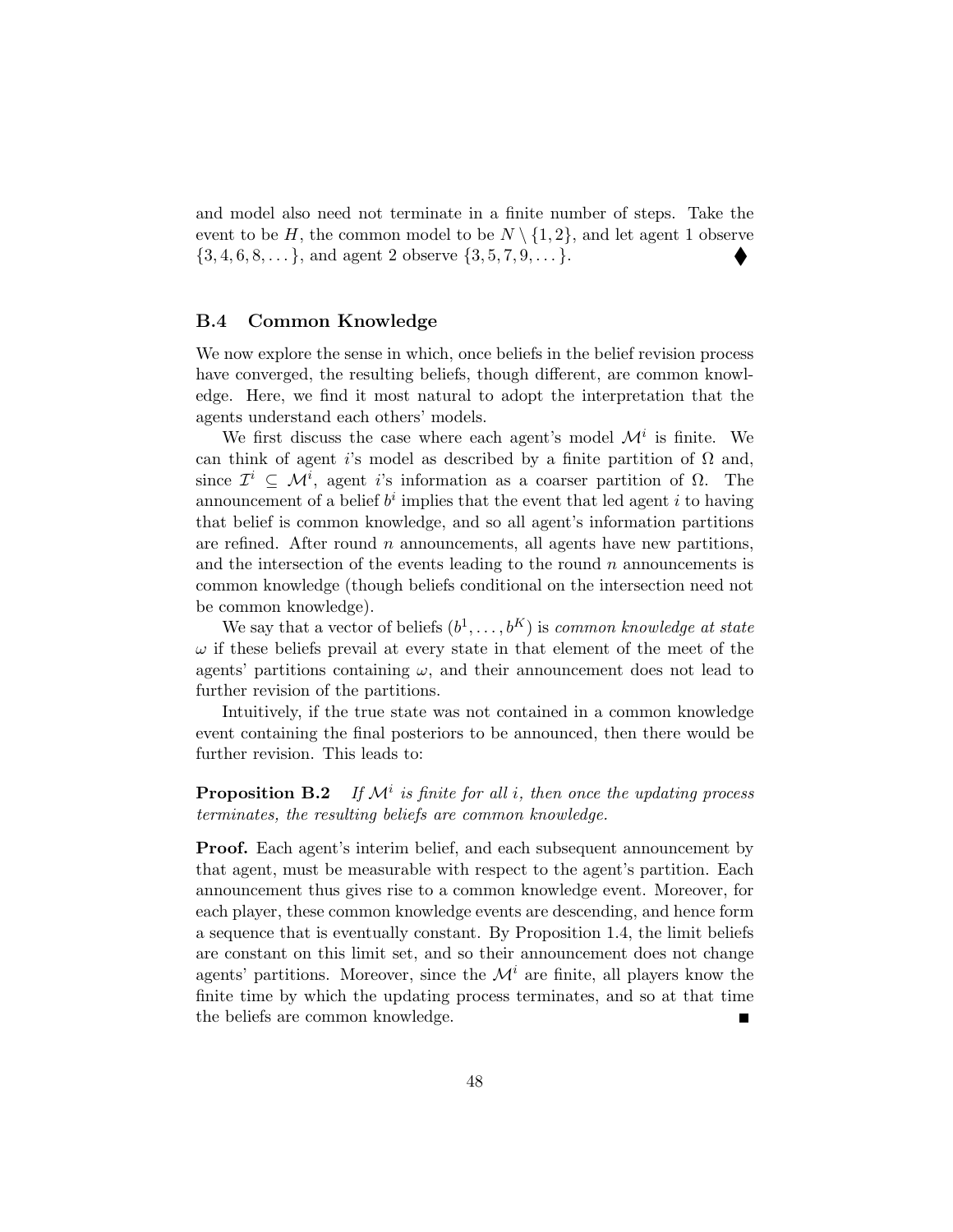The common knowledge of limit beliefs implies an agreement theorem.

<span id="page-51-2"></span>**Proposition B.3** If all agents have the same (finite) model  $M$ , then all agents have the same limit beliefs, for all possible information structures.

Proof. In each round, all agents are updating their beliefs on the same partition  $M$ , and since beliefs are common knowledge, they must agree [\(Aumann, 1976\)](#page-55-1).

When the models are infinite, as in Example [B.3,](#page-48-0) the belief revision process may continue without end. At no stage during the belief-revision process in Appendix [B.3](#page-48-0) are the beliefs common knowledge. Despite this difficulty, there is an appropriate notion of common knowledge when the models are infinite.

Since we now must deal with conditioning on potentially zero probability events, we follow [Brandenburger and Dekel \(1987\)](#page-55-10) in defining knowledge as probability one belief, and requiring conditional probabilities to be regular and proper.<sup>[27](#page-51-0)</sup> Recall that the state space has prior  $\rho$ , and suppose that each player's information is described by a  $\sigma$ -algebra  $\mathcal{G}^i$ . For each agent i, there is a mapping  $\rho^i : \mathcal{F} \times \Omega \to [0,1]$ , where  $\rho^i(\cdot \mid \omega)$  is a probability measure on F for all  $\omega \in \Omega$ ; for each  $G \in \mathcal{F}$ ,  $\rho^{i}(G | \cdot)$  is a version of  $\rho(G | \mathcal{G}^{i})$ ; and  $\rho^{i}(G | \omega) = \chi_G(\omega)$  for all  $G \in \mathcal{G}^i$  (in other words,  $\rho^{i}$  is a regular and proper conditional probability). These are the beliefs used to define what it means for agent  $i$  to know (assign probability 1 to) an event. By [Brandenburger](#page-55-10) [and Dekel \(1987,](#page-55-10) Lemma 2.1), an event G is common knowledge at some  $\omega$  (in the sense that every agent assigns probability one to the event, every agent assigns probability one to every agent assigning probability one to the event, and so on) if there is a set G' in the meet  $\wedge \mathcal{G}^i$  such that  $\omega \in G'$  and  $\rho^i(\{\omega' \in G': \omega' \notin G\} \mid \omega'') = 0$  for all  $\omega'' \in \Omega^{28}$  $\omega'' \in \Omega^{28}$  $\omega'' \in \Omega^{28}$  The last requirement is simply that  $G'$  is a subset of  $G$ , up to a zero measure set, under each agent's beliefs  $\rho^j$ .

We will say that limit beliefs are common knowledge if they are common knowledge given the information provided to the agents by the entire infinite sequence of belief announcements.

#### Proposition B.4 Limit beliefs are common knowledge.

<span id="page-51-0"></span> $^{27}$ [Bogachev](#page-55-11) [\(2007,](#page-55-11) Corollary 10.4.10) ensures the existence of such conditional probabilities.

<span id="page-51-1"></span> $^{28}\mathrm{This}$  is a sufficient condition for common knowledge. The characterization requires a little more [\(Brandenburger and Dekel, 1987,](#page-55-10) Lemma 2.3 and Proposition 2.1), which we do not need.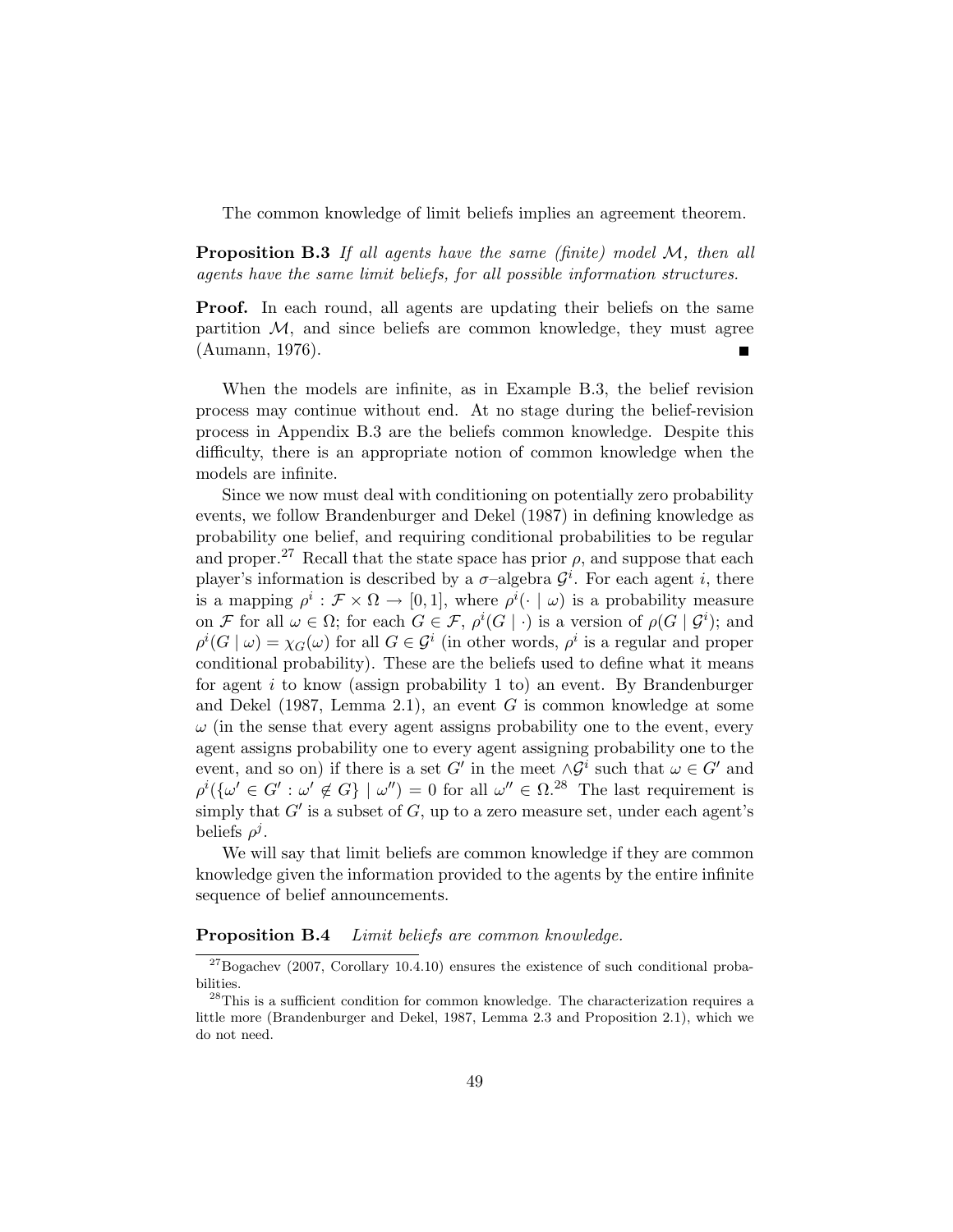**Proof.** Recall that  $\mathcal{B}_n$  denotes the round n  $\sigma$ -algebra generated by the announcements from the first n rounds. For each  $\omega \in \Omega$ , all events G satisfying  $\omega \in G \in \mathcal{B}_n$  are common knowledge at  $\omega$ . Recall also that  $(\mathcal{B}_n)_n$ is a filtration with limit  $\mathcal{B}_{\infty}$ , so that the beliefs  $\beta_{n+1}^i = \mathbb{E}[f \mid \mathcal{I}^i, \mathcal{B}_n]$  are a martingale and converge almost surely to  $\mathbb{E}[f \mid \mathcal{I}^i, \mathcal{B}_{\infty}] =: \beta_{\infty}^i$ . Moreover,  $\beta_{\infty}^i = \int f d\rho_{\infty}^i$ .

Fix  $b^i$  in the range of  $\beta^i_{\infty}$  and let  $A := (\beta^i_{\infty})^{-1}(b^i)$ . We now prove that for all  $\omega \in A$  there is a subset A' in the meet  $\wedge \sigma(\mathcal{I}^i, \mathcal{B}_{\infty})$  containing w. Fix  $\omega \in A$ , and define  $A_n := \bigcap_j (\beta_n^j)^{-1}(b^j)$  where  $b^j = \beta_n^j(\omega)$ . Since  $A_n \in \wedge \sigma(\mathcal{I}^i, \mathcal{B}_{\infty}),$  we have  $\cap_n A_n \in \wedge \sigma(\mathcal{I}^i, \mathcal{B}_{\infty}).$  Suppose  $\cap_n A_n \nsubseteq A$ , so that there exists  $\tilde{\omega} \in \bigcap_n A_n \setminus A$ . But then  $\beta_n^i(\omega) = \beta_n^i(\tilde{\omega})$  for all n, and since the beliefs converge,<sup>[29](#page-52-1)</sup>  $\beta_{\infty}^{i}(\tilde{\omega}) = b^{i}$ , a contradiction.

[Green \(2012\)](#page-55-12) presents an agreeing-to-disagree result for infinite models that would allow us to extend Proposition [B.3](#page-51-2) to this case.

#### <span id="page-52-0"></span>B.5 Implications of Necessary Agreement

Suppose X and N are finite,  $M^2 \subsetneq M^1$ ,  $I^1 = M^1$ , and  $I^2 = \emptyset$ , that is, player 1 has full information, and player 2 observes nothing, but thinks only a subset of the variables in 1's model are relevant. We can, without loss of generality, write  $X^{M^1} = X_1 \times X_2$ ,  $X^{M^2} = X_2$ , and suppose all states  $(\omega_1, \omega_2) \in X_1 \times X_2$  have positive probability. Since player 2 has no information, there is no updating after 2 has updated from the announcement of 1's full information beliefs. Necessary agreement in this context means that for all  $(\omega_1, \omega_2) \in X_1 \times X_2$ , if  $f^1(\omega_1, \omega_2) = \alpha$ , then

$$
\alpha = \mathbb{E}[f^2(\omega_2) | b^1 = \alpha]
$$
  
= 
$$
\mathbb{E}[\mathbb{E}[f^1(\omega_1, \omega_2) | \omega_2] | b^1 = \alpha].
$$

We now argue that necessary agreement implies that the first coordinate of 1's model is redundant for 1, that is,  $f^1$  is independent of  $\omega_1$ .

Let  $\bar{\alpha} := \max f^{1}(\omega_1, \omega_2)$ , and let  $(\bar{\omega}_1, \bar{\omega}_2)$  be values that achieve  $\bar{\alpha}$ , i.e.,  $f^1(\bar{\omega}_1, \bar{\omega}_2) = \bar{\alpha}$ . Conditional on the announcement  $\bar{\alpha}$ , necessary agreement implies

$$
\bar{\alpha} = \mathbb{E}[f^2(\omega_2) | b^1 = \bar{\alpha}],
$$

which implies  $\mathbb{E}[f^1(\omega_1, \omega_2) | \omega_2] = \overline{\alpha}$  for all  $\omega_2$  in the support of the conditional beliefs  $\rho_2(\cdot \mid b^1 = \bar{\alpha}) \in \Delta(X_2)$ , But this implies that for all  $\omega_1 \in X_1$ 

<span id="page-52-1"></span><sup>&</sup>lt;sup>29</sup>The sentence previously footnoted implies we can assume beliefs converge on  $\cap_n A_n$ .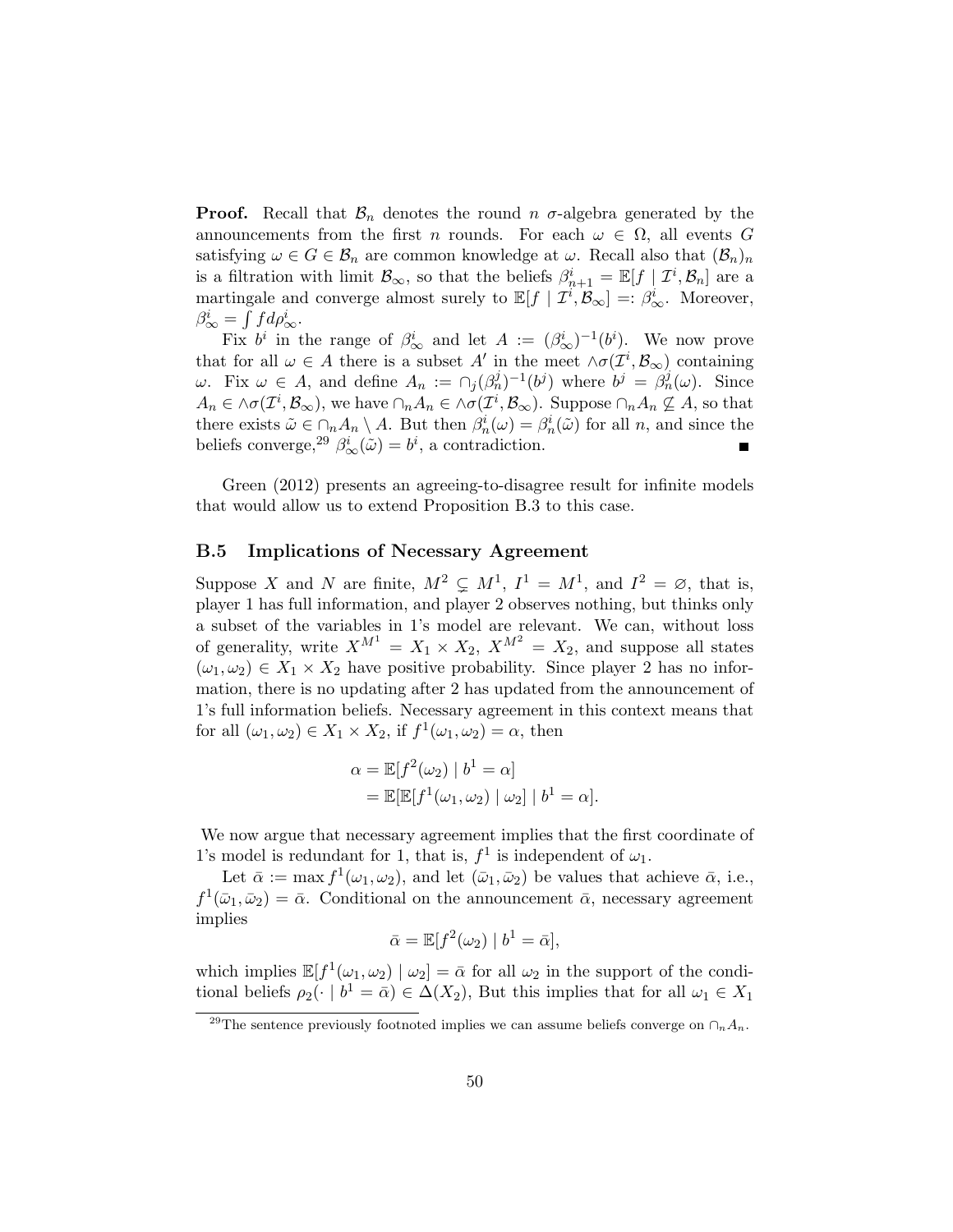| <b>State</b>          | Prior            |                  |                              | <b>Theories</b>     |                         | Interim beliefs          | First-round update                                                                                 |
|-----------------------|------------------|------------------|------------------------------|---------------------|-------------------------|--------------------------|----------------------------------------------------------------------------------------------------|
| $(\omega_1,\omega_2)$ | $\varrho$        | $f^*(\omega)$    | $+f^1(\omega_{M^1})$         | $f^2(\omega_{M^2})$ | $\beta^1(\omega_{I^1})$ | $\beta^2(\omega_{I2})$   | $\beta^{2}(\omega_{I^{2}},b_{0}^{1})$                                                              |
| (0, 0)                | $\boldsymbol{a}$ | $\boldsymbol{x}$ | $ax+by$<br>$\frac{a+b}{a+b}$ | $ax+cz$<br>$a+c$    | $\frac{ax+by}{a+b}$     | $ax+by+cz+dw$            | $by+dw$<br>b<br>$ax+cz$<br>$\boldsymbol{a}$<br>$\overline{a+b}$ $\overline{a+c}$<br>$b+d$<br>$a+b$ |
| (0,1)                 | b                | $\boldsymbol{y}$ | $ax+by$<br>$a+b$             | $by + dw$<br>$b+d$  | $\frac{ax+by}{a+b}$     | $ax+by+cz+dw$            | $by+dw$<br>b<br>$ax + cz$<br>$\overline{a+b}$<br>$a+c$<br>$a+b$<br>$b+d$                           |
| (1,0)                 | $\,c\,$          | $\boldsymbol{z}$ | $rac{cz+dw}{c+d}$            | $ax + cz$<br>$a+c$  | $rac{cz+dw}{c+d}$       | $ax+by+cz+dw$            | $by+dw$<br>d<br>$ax+cz$<br>$\mathbf{c}$<br>$\overline{c+d}$<br>$a+c$<br>$b+d$<br>$c+d$             |
| (1,1)                 | $\boldsymbol{d}$ | w                | $rac{cz+dw}{c+d}$            | $by + dw$<br>$b+d$  | $rac{cz+dw}{c+d}$       | $ax+by+cz+dw$            | $by+dw$<br>$rac{c}{c+d} \frac{ax+cz}{a+c}$<br>d<br>$b+d$<br>$c+d$                                  |
|                       |                  |                  | $X = \{0,1\},\$              | $M^1$<br>$=$        |                         | $M^2$<br>$\{2\},\$<br>Ø. |                                                                                                    |

<span id="page-53-1"></span>Figure B.1: Agreement need not imply redundancy in the presence of correlation.

and for all  $\omega_2$  in the support of the conditional beliefs  $\rho_2(\cdot \mid b^1 = \bar{\alpha}) \in \Delta(X_2)$ ,  $f^1(\omega_1, \omega_2) = \bar{\alpha}$ ; in particular, for such  $\omega_2$ ,  $f^1$  is independent of  $\omega_1$ .

Since  $X_1 \times X_2$  is finite, we can now argue inductively. Suppose  $\alpha' :=$  $\max\{f^1(\omega_1,\omega_2)<\bar{\alpha}\}\$ and let  $(\omega_1',\omega_2')$  be values that achieve  $\alpha',$  i.e.,  $f^1(\omega_1',\omega_2')=$  $\alpha'$ . After agent 1's announcement of  $\alpha'$ , agent 2 assigns positive probability to  $\omega'_2$ . Moreover, from the previous paragraph, for all  $\omega_1$ ,  $f^1(\omega_1, \omega'_2) \leq \alpha'$  (if  $f^1(\omega_1, \omega'_2) = \bar{\alpha}$  for some  $\omega_1$ , then  $\omega'_2$  is in the support of  $\rho_2(\cdot \mid b^1 = \bar{\alpha})$  and so  $f^1(\omega'_1, \omega'_2) = \bar{\alpha} \neq \alpha'$ , a contradiction). But then, for all  $\omega_1 \in X_1$  and for all  $\omega_2$  in the support of the conditional beliefs  $\rho_2(\cdot \mid b^1 = \alpha')$ ,  $f^1(\omega_1, \omega_2) = \alpha'$ ; in particular, for such  $\omega_2$ ,  $f^1$  is independent of  $\omega_1$ . Proceeding in this way for progressively lower values of beliefs of agent 1, we conclude that  $f^1$  is independent of  $\omega_1$  for all  $\omega_2$ .

#### <span id="page-53-0"></span>B.6 An Example Illustrating Redundancy and Correlation

We start with the general specification given in Figure [B.1.](#page-53-1) Agent 1 observes every variable in 1's model, and so never does any updating past the interim belief. Agent 2, who observes nothing, ceases updating after the first round. If the values of  $\omega_1$  and  $\omega_2$  are independently drawn, then it follows immediately from Proposition [2](#page-23-3) that beliefs can necessarily agree only if  $\omega_1$ is redundant for agent 1.

We now seek values of the parameters for which  $\omega_1$  is not redundant for player 1, i.e.,

<span id="page-53-2"></span>
$$
\frac{ax + by}{a + b} \neq \frac{cz + dw}{c + d} \tag{B.5}
$$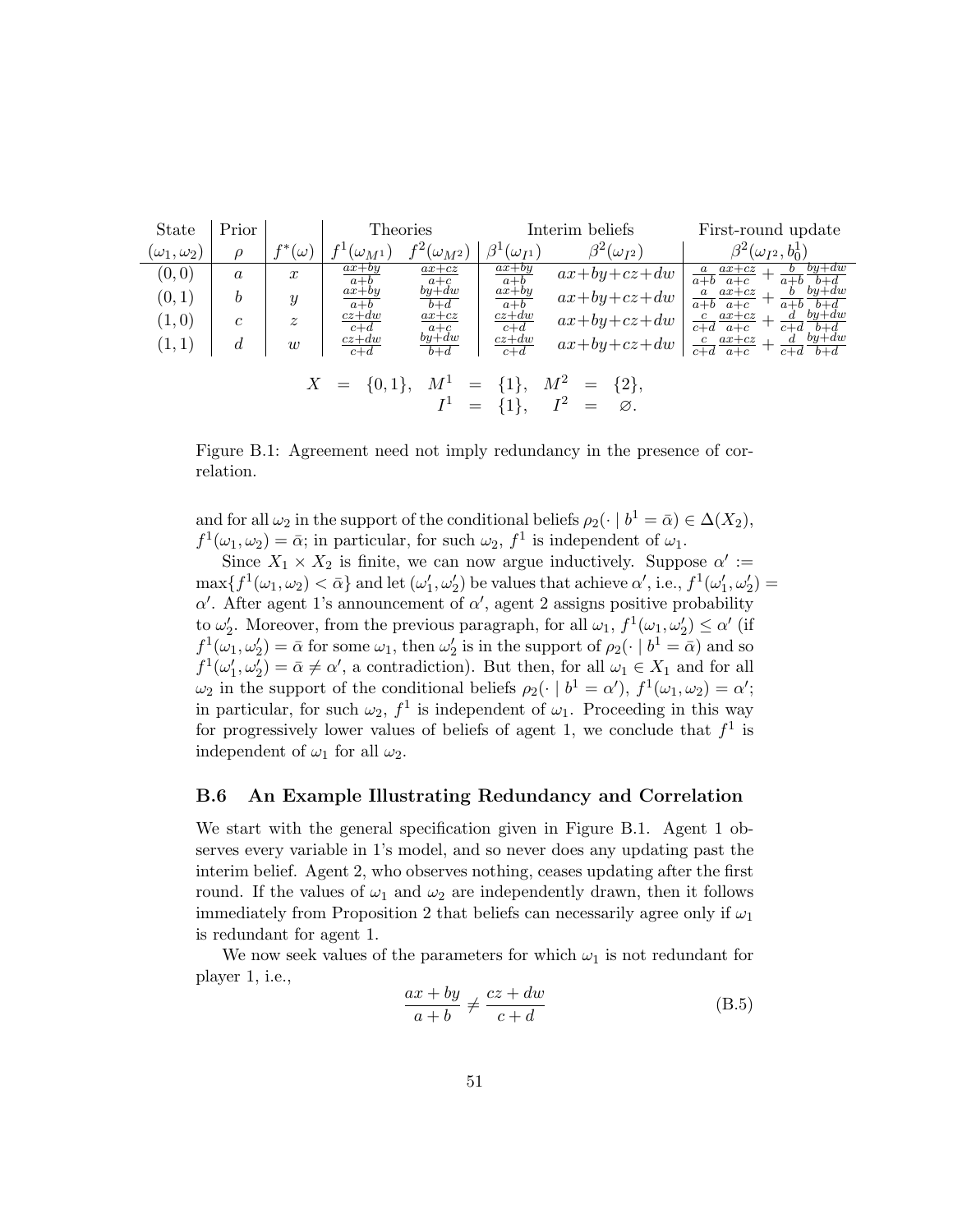and for which there is necessary agreement, i.e. (after simplification),

<span id="page-54-5"></span>
$$
(a + c)by = ac(z - x) + b\frac{a + c}{b + d}(by + dw)
$$
 (B.6)

and

<span id="page-54-6"></span>
$$
(b+d)cz = bd(y-w) + c\frac{b+d}{a+c}(ax+cz).
$$
 (B.7)

Setting  $b = c = 0$  gives the case where the two variables are perfectly correlated ( $\omega_2$  is simply a relabeling of  $\omega_1$ ), and we trivially have necessary agreement without redundancy.

It is straightforward that there are many parameters with the desired characteristics. If we set  $z = x$  and  $y = w$ , then any specification of a, b, c,  $d$  satisfies these equations, including values that also satisfy  $(B.5)$ . In this case,  $\omega_1$  plays no role in the determination of F, and agent 1's observation of  $\omega_1$  is informative only to the extent that it is correlated with  $\omega_2$ . In addition, agent 2 receives no information of her own, and so must similarly rely on gleaning information from the correlation of  $\omega_1$  with  $\omega_2$ , leading the two agents to agree. In the case of independence, or  $a = b = c = d$ , agent 1 learns nothing about the state, and the two agents necessarily agree on the uninformative posterior of 1/2.

When at least one of  $z = x$  and  $y = w$  fails, then  $\omega_1$  plays a role in determining the event  $F$ . There then exist particular values of  $a, b, c, d$ satisfying the equations  $(B.6)$ – $(B.7)$  for necessary agreement.

# <span id="page-54-0"></span>References

- <span id="page-54-4"></span>Acemoglu, D., V. Chernozhukov, and M. Yildiz (2016): "Fragility of Asymptotic Agreement under Bayesian Learning," Theoretical Economics, 11(1), 187–225.
- <span id="page-54-2"></span>Al-Najjar, N. I. (2009): "Decision Makers as Statisticians: Diversity, Ambiguity, and Learning," Econometrica, 77(5), 1371–1401.
- <span id="page-54-3"></span>Arieli, I., Y. Babichenko, and R. Smorodinsky (2018): "When is the Crowd Wise?," Faculty of Industrial Engineering and Management, Technion.
- <span id="page-54-1"></span>Arrow, K. J., and L. Hurwicz (1972): "An Optimality Criterion for Decision-Making under Ignorance," in Uncertainty and Expectations in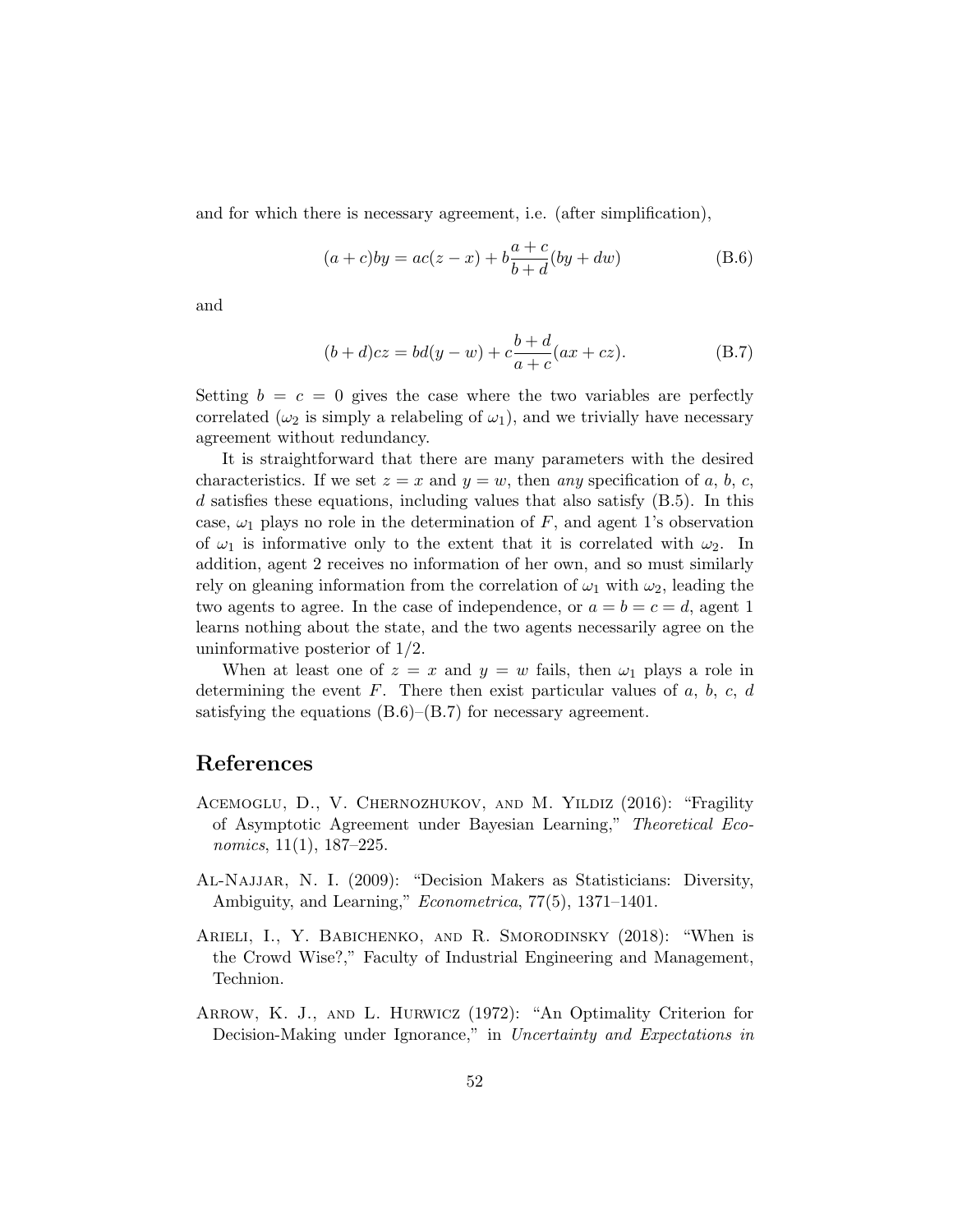Economics, ed. by C. Carter, and J. Ford, pp. 1–11. Basil Blackwell, Oxford.

- <span id="page-55-1"></span>AUMANN, R. J. (1976): "Agreeing to Disagree," Annals of Statistics, 4(6), 1236–1239.
- <span id="page-55-9"></span>BILLINGSLEY, P. (2012): *Probability and Measure*. John Wiley and Sons, New York, anniversary edn.
- <span id="page-55-11"></span>Bogachev, V. I. (2007): Measure Theory, Volume 2. Springer, Berlin.
- <span id="page-55-10"></span>BRANDENBURGER, A., AND E. DEKEL (1987): "Common Knowledge with Probability 1," Journal of Mathematical Economics, 16(3), 237–245.
- <span id="page-55-7"></span>Brandenburger, A., E. Dekel, and J. Geanakoplos (1992): "Correlated Equilibrium with General Information Structures," Games and Economic Behavior, 4(2), 182–201.
- <span id="page-55-8"></span>Di Tillio, A., E. Lehrer, H. Polemarchakis, and D. Samet (2019): "Bayesian Monolgoues and Dialogues," Bocconi University, University of Tel Aviv, and Unversity of Warwick.
- <span id="page-55-2"></span>Eyster, E., and M. Piccione (2013): "An Approach to Asset Pricing Under Incomplete and Diverse Perceptions," Econometrica, 81(4), 1483– 1506.
- <span id="page-55-6"></span>Geanakoplos, J. (1989): "Game Theory Without Partitions, and Applications to Speculation and Concensus," Cowles Foundation discussion paper 914, Yale University.
- <span id="page-55-0"></span>Geanakoplos, J., and H. Polemarchakis (1982): "We Can't Disagree Forever," Journal of Economic Theory, 27(2), 192–200.
- <span id="page-55-5"></span>GIACOMINI, R., V. SKRETA, AND J. TURÉN (2017): "Models, Inattention and Bayesian Updates," American Economic Journal: Macroeconomics, Forthcoming.
- <span id="page-55-4"></span>Gilboa, I., and L. Samuelson (2012): "Subjectivity in Inductive Inference," Theoretical Economics, 7(2), 183-216.
- <span id="page-55-12"></span>Green, E. J. (2012): "Events Concerning Knowledge," Working paper, Penn State University.
- <span id="page-55-3"></span>Hong, H., J. C. STEIN, AND J. YU (2007): "Simple Forecasts and Paradigm Shifts," Journal of Finance, 52(3), 1207–1242.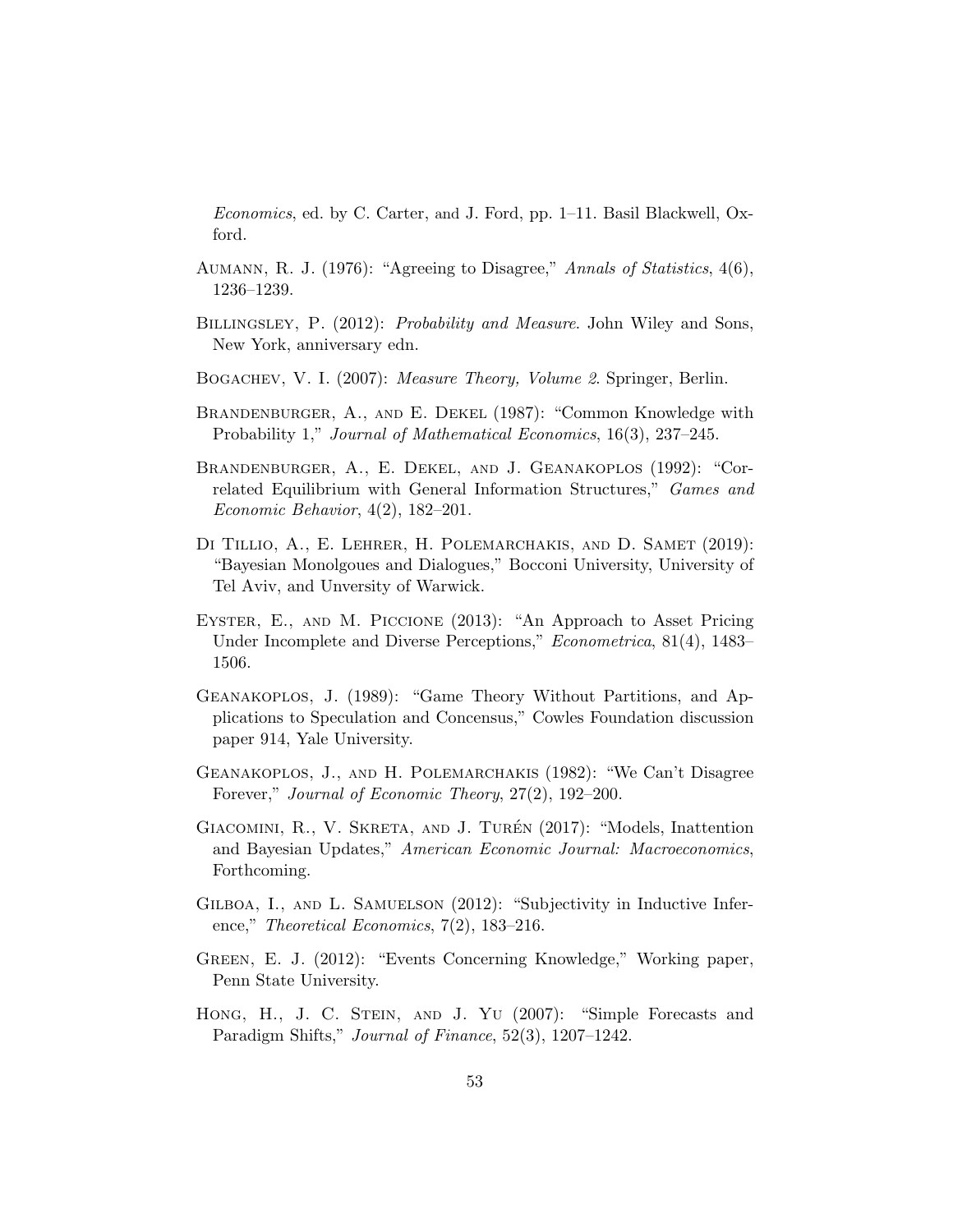- <span id="page-56-7"></span>JEHIEL, P. (2005): "Analogy-Based Expectation Equilibrium," Journal of Economic Theory, 123(2), 81–104.
- <span id="page-56-8"></span>JEHIEL, P., AND F. KOESSLER (2008): "Revisiting Games of Incomplete Information with Analogy-Based Expectations," Games and Economic Behavior, 62(2), 533–557.
- <span id="page-56-12"></span>Kyle, A. S. (1985): "Continuous Auctions and Insider Trading," Econometrica, 53(6), 1315–1335.
- <span id="page-56-1"></span>Mailath, G. J., and L. Samuelson (2019): "The Wisdom of a Confused Crowd: Model Based Inference," Cowles Foundation Discussion Paper 2161, Yale University.
- <span id="page-56-10"></span>Milgrom, P. R., and N. Stokey (1982): "Information, Trade, and Common Knowledge," *Journal of Economic Theory*, 26(1), 17–27.
- <span id="page-56-11"></span>MORRIS, S. (1994): "Trade with Heterogeneous Prior Beliefs and Asymmetric Information," Econometrica, 62(6), 1327–1347.
- <span id="page-56-13"></span>Ostrovsky, M. (2012): "Information Aggregation in Dynamic Markets with Strategic Traders," Econometrica, 80(2), 2595–2647.
- <span id="page-56-9"></span>PAGE, S. E. (2017): The Diversity Bonus. Princeton University Press, Princeton.
- <span id="page-56-5"></span>PEARL, J. (2009): *Causality*. Cambridge University Press.
- <span id="page-56-0"></span>SAVAGE, L. J. (1972): The Foundations of Statistics. Dover Publications, New York, Orignally 1954.
- <span id="page-56-4"></span>SETHI, R., AND M. YILDIZ (2012): "Public Disagreement," American Economic Journal: Microeconomics, 4(3), 57–95.
- <span id="page-56-14"></span>SETHI, R., AND M. YILDIZ (2016): "Communication with Unknown Perspectives," Econometrica, 84(6), 2029–2069.
- <span id="page-56-2"></span>SPIEGLER, R. (2016): "Bayesian Networks and Boundedly Rational Expectations," Quarterly Journal of Economics, 131, 1243–1290.

<span id="page-56-6"></span>(2019): "Behavioral Implications of Causal Misperceptions," Discussion paper, Tel Aviv University and University College London.

<span id="page-56-3"></span>STROOCK, D. W. (2011): Probability Theory: An Analytic View. Cambridge University Press, second edn.